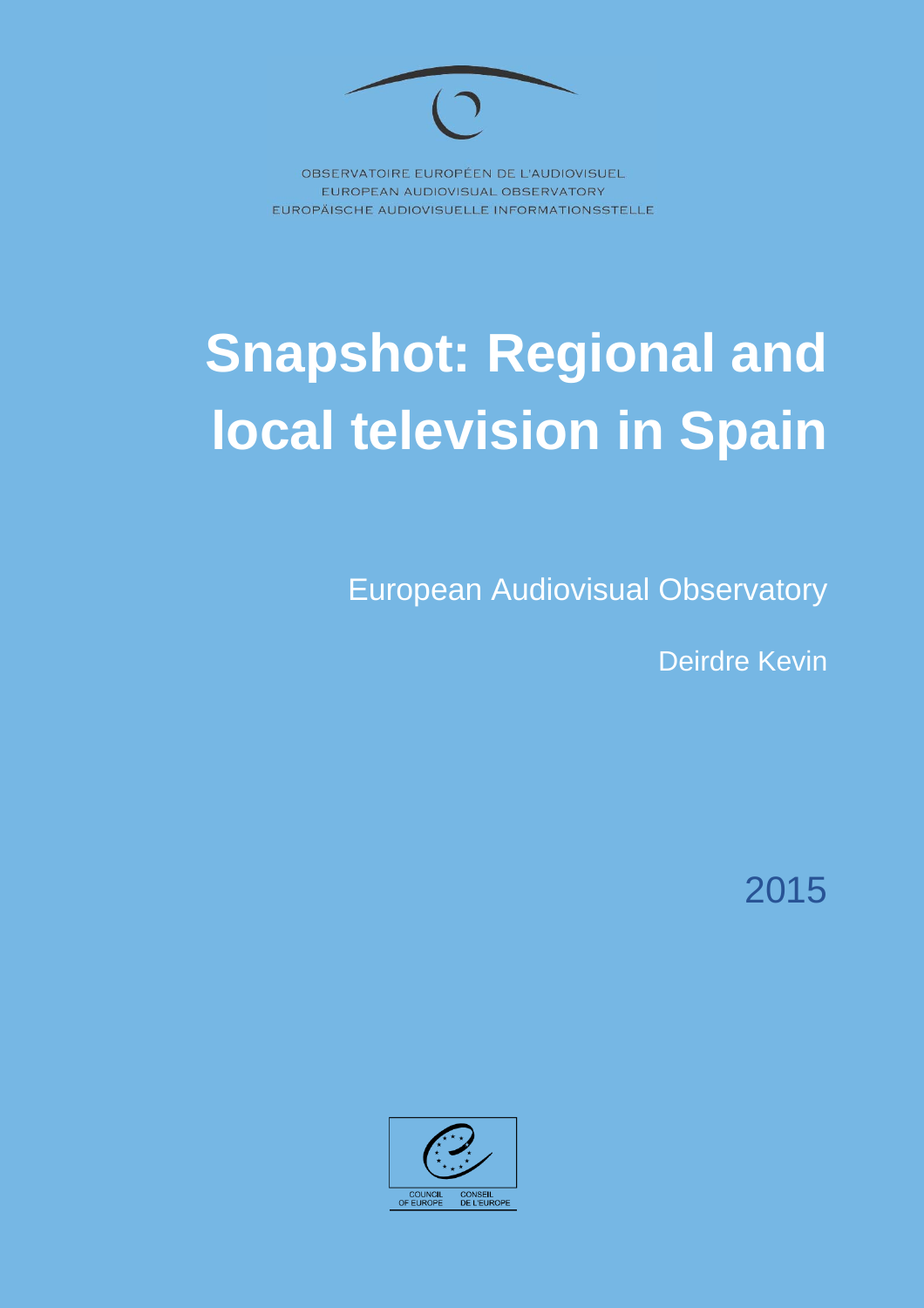# **Table of Contents**

|                | About the brief<br>$\overline{2}$ |                                                         |    |  |  |
|----------------|-----------------------------------|---------------------------------------------------------|----|--|--|
|                | <b>Summary</b>                    |                                                         |    |  |  |
| 1              | Introduction                      | 5                                                       |    |  |  |
|                | 1.1                               | The Spanish "federal" system                            | 5  |  |  |
| $\overline{2}$ |                                   | Overview of Spanish television landscape                | 6  |  |  |
|                | 2.1                               | Regional autonomous public channels                     | 6  |  |  |
|                | 2.1.1                             | Legal framework for regional autonomous public channels | 7  |  |  |
|                | 2.1.1                             | Andalusia - Canal Sur                                   | 9  |  |  |
|                | 2.1.2                             | Aragon - Aragón Televisión                              | 9  |  |  |
|                | 2.1.3                             | Principado de Asturias - RTPA                           | 10 |  |  |
|                | 2.1.4                             | <b>Balearic Islands/ Illes Balears</b>                  | 10 |  |  |
|                | 2.1.5                             | Canarias - TV Canaria                                   | 10 |  |  |
|                | 2.1.6                             | Catalunya - TV3                                         | 10 |  |  |
|                | 2.1.7                             | Castilla la Mancha - RTVCM                              | 11 |  |  |
|                | 2.1.8                             | Euskadi / Basque Country/ País Vasco - ETB              | 11 |  |  |
|                | 2.1.9                             | Extremadura - Canal Extremadura Television              | 12 |  |  |
|                | 2.1.10                            | Galicia - TVG                                           | 12 |  |  |
|                | 2.1.11                            | Comunidad de Madrid - Telemadrid                        | 13 |  |  |
|                | 2.1.12                            | Murcia - 7TV                                            | 13 |  |  |
|                | 2.1.13                            | Valencia - Nou                                          | 14 |  |  |
|                | 2.2                               | Regional windows of public broadcaster RTVE             | 15 |  |  |
|                | 2.2.1                             | Legal framework                                         | 15 |  |  |
|                | 2.2.2                             | <b>RTVE nation and regions</b>                          | 15 |  |  |
|                | 2.2.3                             | <b>TVE Catalunya programmes</b>                         | 16 |  |  |
|                | 2.2.4                             | <b>TVE Canarias programmes</b>                          | 16 |  |  |
|                | 2.3                               | <b>Regional Private TV channels</b>                     | 17 |  |  |
|                | 2.3.1                             | Andalusia                                               | 17 |  |  |
|                | 2.3.2                             | Aragon                                                  | 17 |  |  |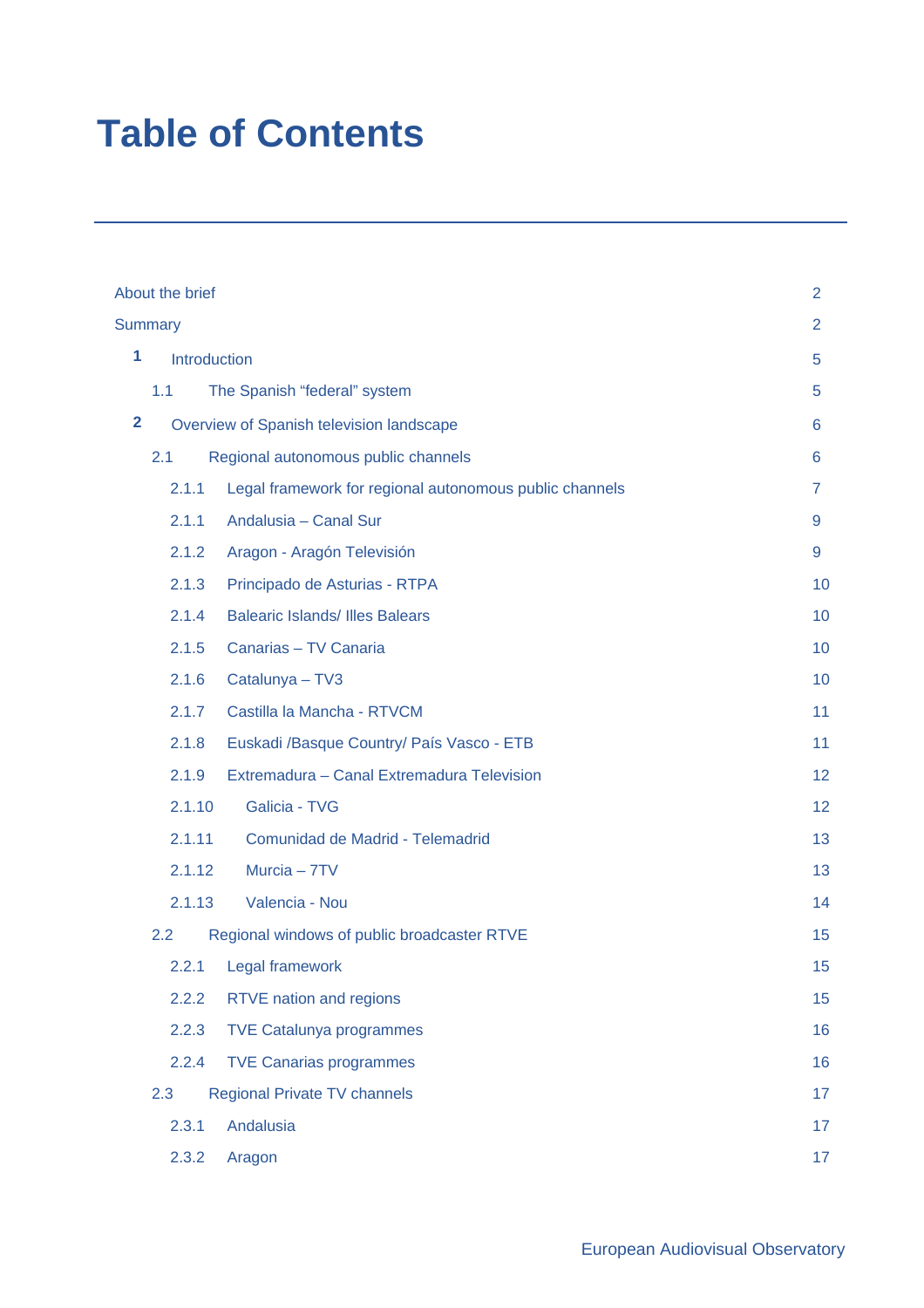|   | 2.3.3  | <b>Asturias</b>                                       | 17 |
|---|--------|-------------------------------------------------------|----|
|   | 2.3.4  | <b>Balearic Islands/ Illes Balears</b>                | 17 |
|   | 2.3.5  | Canarias                                              | 17 |
|   | 2.3.6  | Cantabria                                             | 18 |
|   | 2.3.7  | Catalunya                                             | 18 |
|   | 2.3.8  | Castilla la Mancha                                    | 18 |
|   | 2.3.9  | Castilla y León - RTVCYL                              | 18 |
|   | 2.3.10 | Extremadura                                           | 18 |
|   | 2.3.11 | Galicia                                               | 18 |
|   | 2.3.12 | <b>Comunidad de Madrid</b>                            | 18 |
|   | 2.3.13 | <b>Murcia</b>                                         | 19 |
|   | 2.3.14 | <b>Navarra</b>                                        | 19 |
|   | 2.3.15 | Rioja                                                 | 19 |
|   | 2.3.16 | Valencia                                              | 19 |
|   | 2.3.17 | <b>Network of Popular TV</b>                          | 19 |
|   | 2.4    | <b>Local City TV channels</b>                         | 21 |
|   | 2.5    | Closed channels 2009-2014                             | 21 |
|   | 2.5.1  | Local channels                                        | 21 |
|   | 2.5.2  | Private regional channels                             | 22 |
|   | 2.5.3  | Public regional channels                              | 22 |
|   | 2.5.4  | <b>Summary</b>                                        | 22 |
| 3 |        | News and current affairs, and programmes about Europe | 23 |
|   | 3.1    | News and current affairs                              | 23 |
|   | 3.1.1  | Programmes of autonomous public channels              | 23 |
|   | 3.1.2  | RTVE regional windows: news and current affairs       | 30 |
|   | 3.2    | <b>Europe</b>                                         | 31 |
| 4 |        | Audience data for regional television                 | 32 |
|   | 4.1    | Data provided from FORTA                              | 32 |
|   | 4.1.2  | Catalunya - TV3                                       | 33 |
|   | 4.1.3  | Andalucia - CSUR/ CSUR2                               | 33 |
|   | 4.1.4  | Aragon - Aragon TV                                    | 34 |
|   | 4.1.5  | Castilla La Mancha - CMT                              | 34 |
|   | 4.1.6  | Galicia - TVG                                         | 35 |
|   | 4.1.7  | Basque Country/ Euskadi / País Vasco - ETB1/ETB2      | 35 |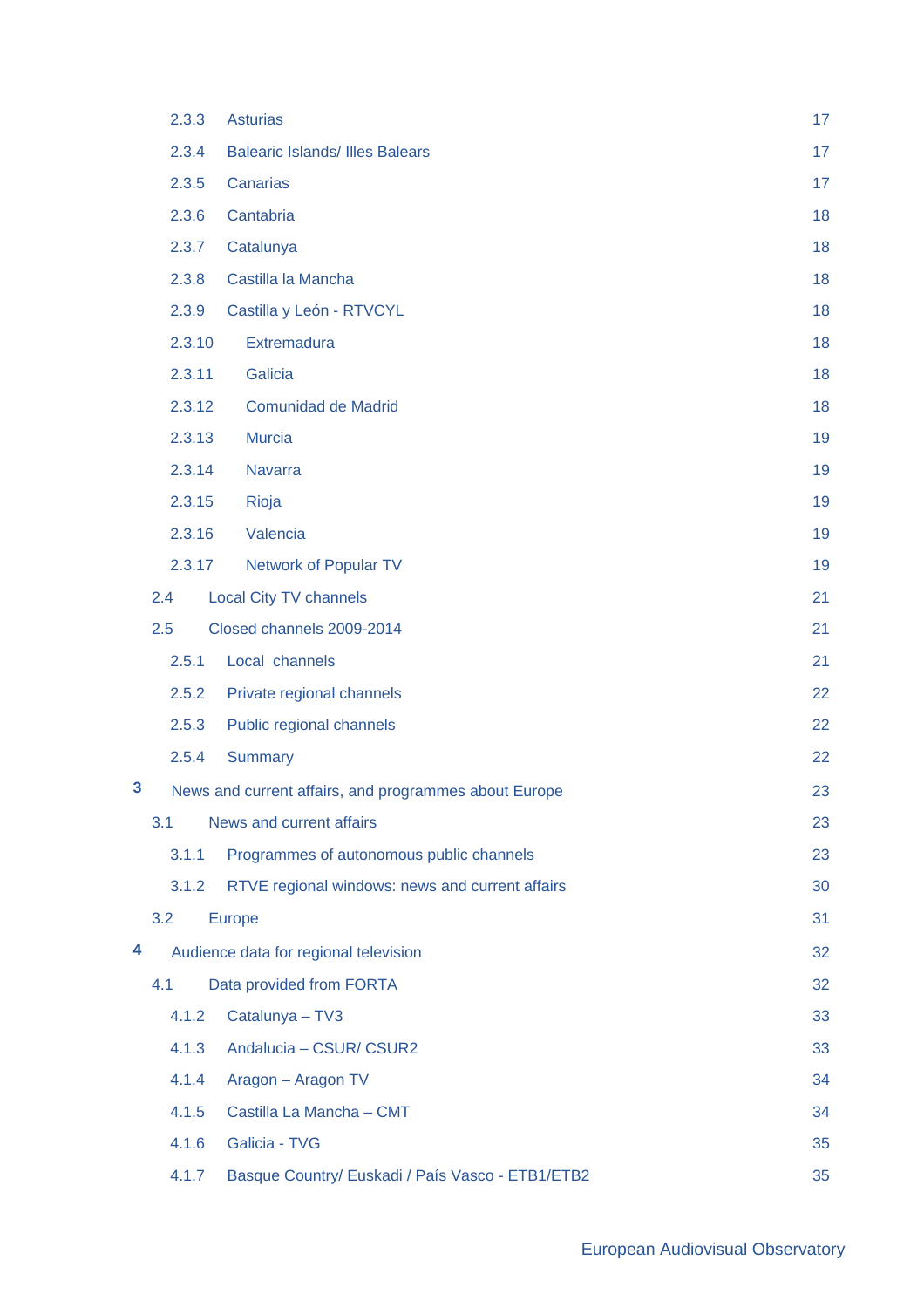| 4.1.8    | Madrid - TeleMadrid/ La Otra                              | 36 |
|----------|-----------------------------------------------------------|----|
| 4.2      | Audience data KANTAR MEDIA                                | 37 |
| 4.2.1    | Catalunya television audiences                            | 37 |
| 4.2.2    | Basque Country/ Euskadi / País Vasco television audiences | 38 |
| 4.2.3    | Galicia television audiences                              | 39 |
| 4.2.4    | Aragon television audiences                               | 40 |
| 4.2.5    | Andalusia television audiences                            | 41 |
| 4.2.6    | <b>Canarias television audiences</b>                      | 42 |
| 4.2.7    | <b>Baleares television audiences</b>                      | 43 |
| 4.2.8    | Asturias television audiences                             | 44 |
| 4.2.9    | Castilla la Mancha television audiences                   | 45 |
| 4.2.10   | <b>Madrid television audiences</b>                        | 46 |
| 4.2.11   | Castilla y Leon television audiences                      | 47 |
| 4.2.12   | Murcia television audiences                               | 48 |
| 4.3      | <b>News Audiences</b>                                     | 49 |
| 4.3.1    | Lunch-time news                                           | 49 |
| 4.3.2    | <b>Evening news</b>                                       | 49 |
| 4.4      | Online data analysis                                      | 49 |
| Sources: |                                                           | 50 |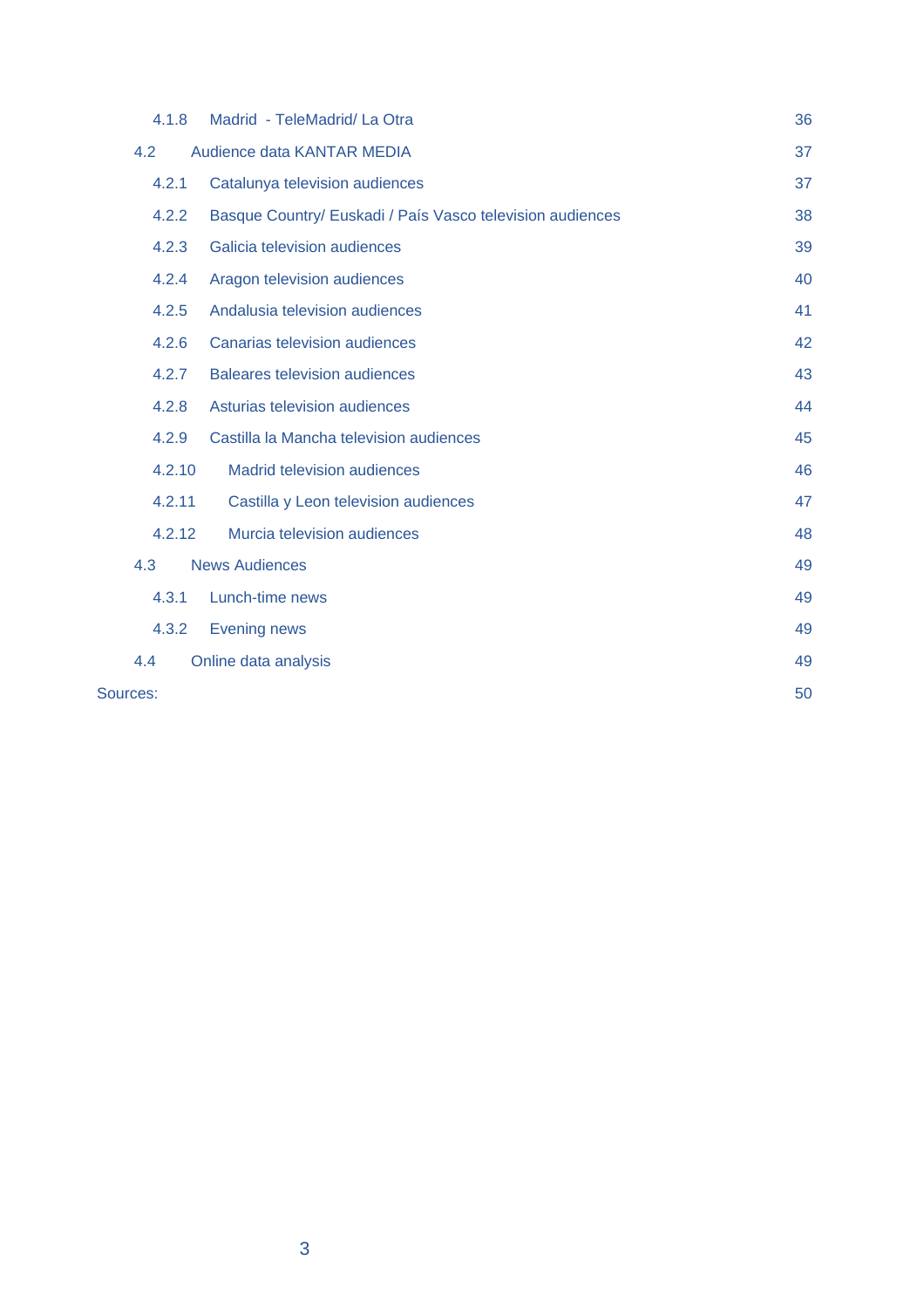# **About the brief**

This brief was prepared by the European Audiovisual Observatory for the European Commission, DG COMM and DG REGIO in 2014. The analysis provided in this report is under the editorial responsibility of the European Audiovisual Observatory and does not imply editorial liability of the European Commission.

The original report contained audience data purchased from EurodataTV Worldwide and their relevant partners. These data have been removed for copyright reasons, but some reference is made to the overall findings from the data.

KANTAR Media have kindly permitted the use of their 2013 audience data as published in their TV audience Yearbook 2013.

The brief also uses data published for free online by the Federación de Organismos o Entidades de Radio y Televisión Autonómicos (Federation of Autonomous Broadcasting Companies, FORTA).<sup>1</sup> FORTA have also been contacted and agreed to allow the re-use of their charts.

Please note that the report here was based on a requested brief and completed in a very short time. It could hence not cover all aspects of regional or local television in Spain. Any errors are the responsibility of the author. The decision to publish this brief was based on recurring requests from the network of the European Audiovisual Observatory for information on regional television.

© 2015 European Audiovisual Observatory

<sup>&</sup>lt;sup>1</sup> La Federación de Organismos o Entidades de Radio y Televisión Autonómicos (Federation of Autonomous Broadcasting Companies, FORTA): http://www.forta.es/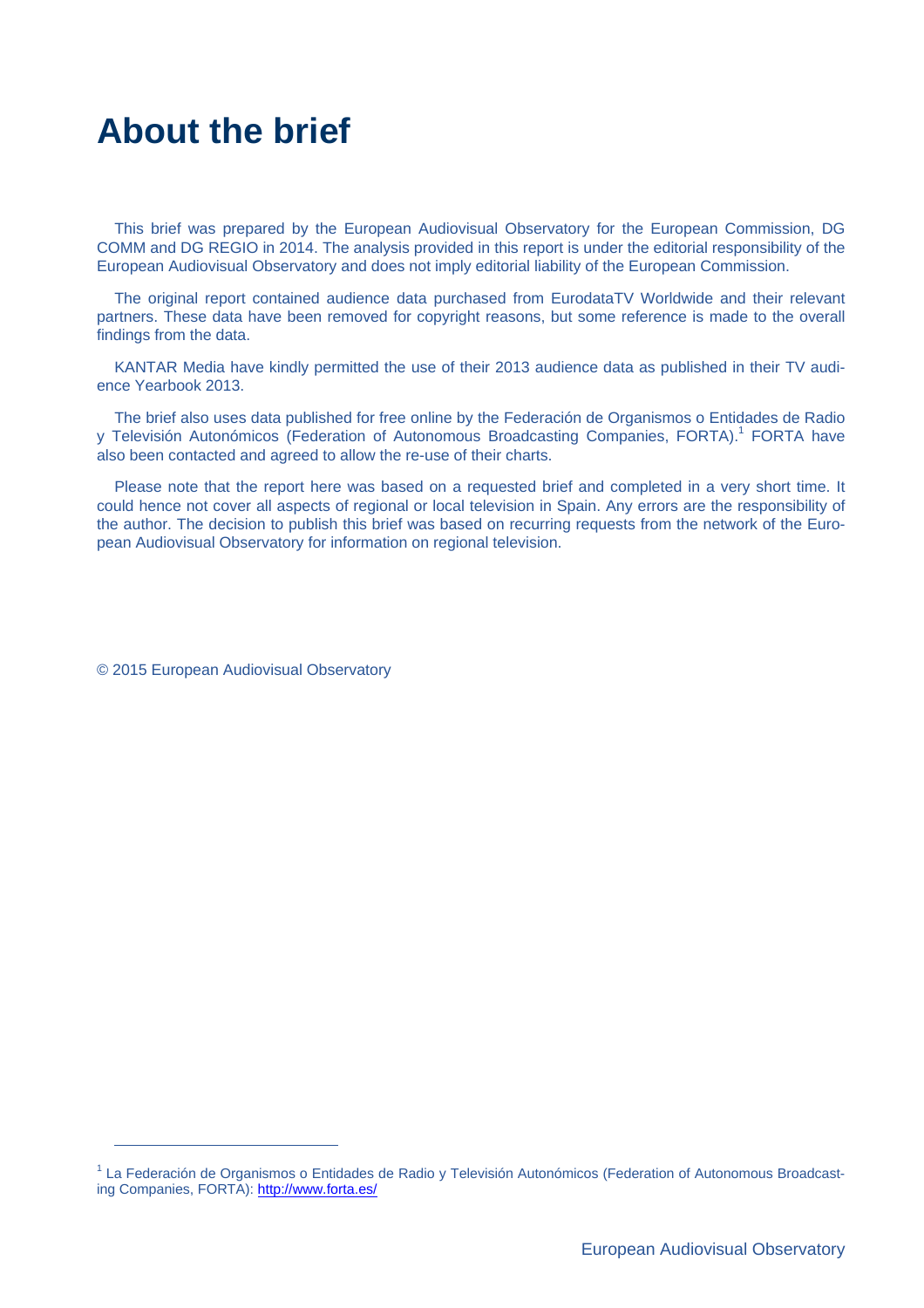# **Summary**

 This brief report was intended to provide an overview of regional television in Spain. It has also investigated the status of local television, particularly on the digital terrestrial television (DTT networks). Details on news and information programmes are provided. Audience data for regional channels are also outlined with comparisons region by region with the audiences for national channels

#### **Spanish federalism and the autonomous public channels**

- The system of federalism in Spain derives from the Spanish Constitution of 1978, which reflects the nationalities and regions of Spain. From the outset, the regional autonomous communities could assume limited competences during a provisional period of 5 years, after which they could assume further competences, upon negotiation with the central government. The situation was different for the Basque Country, Catalonia and Galicia who had a "fast track" approach.
- The system in Spain is distinctive in that it is often described as an "asymmetric federalism" as there are differences between the autonomous communities in Spain with regard to competences and powers that these communities have. Powers are "requested" over time from the national government.
- Spain is divided into 17 autonomous communities: Andalusia, Aragón, Asturias, Cantabria, Canarias, Catalunya, Castilla y León, Castilla-La Mancha, Extremadura, Galicia, Illes Balears, Madrid, Murcia, Navarra, Euskadi (Basque Country/ País Vasco), Rioja, and Comunitat Valencia. In addition, there are two autonomous cities in Africa: Ciudad Autónoma de Ceuta and Ciudad Autónoma de Melilla. There are significant differences between the regions with regard to size, populations, industry, agriculture etc.
- The regional public channels in Spain are known as "autonomous channels", since they are owned by their corresponding Autonomous Communities. The governments of the autonomous communities subsidise these channels and they rely on revenues from advertising. There are currently a total of 12 regional autonomous broadcasters providing 28 TV channels (since the closure of Canal Nou in Valencia in 2013). These broadcasters also provide radio services but these have not been examined in detail here.
- An important organisation for the autonomous channels is the Federación de Organismos o Entidades de Radio y Televisión Autonómicos (Federation of Autonomous Broadcasting Companies, FORTA). The FORTA is an association of all the channels, which among other things allows them to work together regarding production, and the establishment of commercial agreements.
- The Autonomous Communities of Castilla y León, Navarra, Rioja and Cantabria (and now Valencia), do not have public autonomous channels.
- The development of regional television began in the 1980s, with public broadcasting corporations launched in the Basque Country (1982), Catalonia (1983) and Galicia (1985). In the late 1980s second channels were launched in Catalonia and Euskadi (Basque Country/ País Vasco), and new projects launched in Andalusia, Madrid and Valencia. In the 1990s, with the introduction of satellite television, channels were launched in the Canary Islands and Castilla La Mancha.
- An important driver in the development of regional television was also the introduction of DTT with the creation of public operators in the autonomous communities of Murcia, Aragon, the Balearic Islands, Extremadura and Asturias.

#### **Regional private channels**

• Most of the communities that do not have autonomous public channels have private regional channels (in Castilla y León, Navarra and Rioja). Private regional channels are also available in Asturias, Castilla La Mancha, Catalunya, Extremadura, Galicia and Murcia. There are currently no private regional channels in Andalusia, Aragón, Canarias, Cantabria, Illes Balears, Madrid, País Vasco and Valencia.

#### **Regional and local channels and the economic crisis**

 The financial crisis that has hit Spain has also had a major impact both on the funds of the autonomous Governments, and on the advertising markets at the regional level. This has resulted in a crisis in regional and local television and is apparent in the closure of the autonomous broadcaster in Valencia in 2013.

In response to the crisis in financing, in 2012 an amendment to the Audiovisual Act was adopted which allowed regional public service broadcasters greater flexibility in the provision of their audiovisual media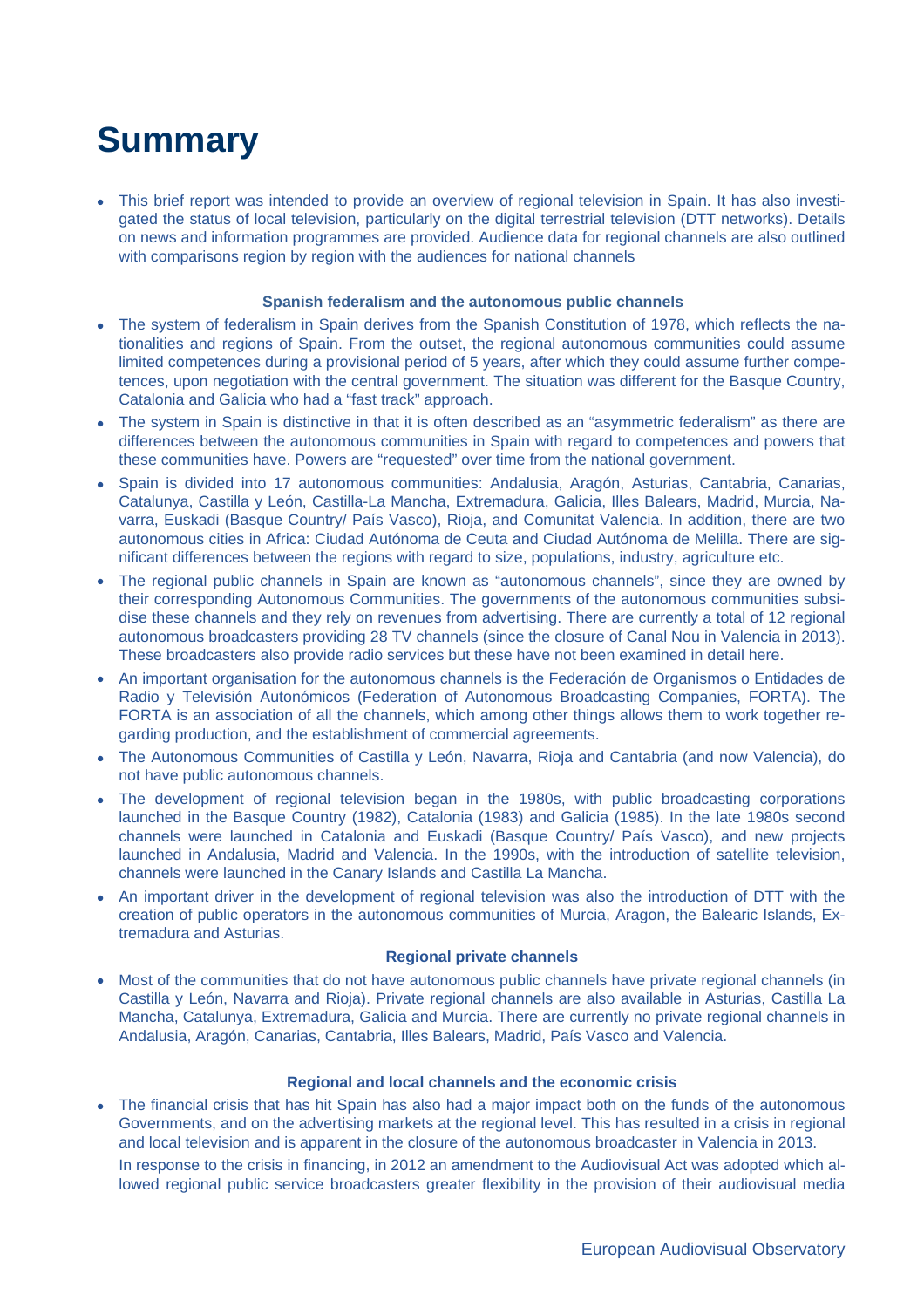services. The Autonomous Communities may opt for direct or indirect management of their public service broadcasters through various models including public-private partnership.

- The MAVISE database currently (March 2015) contains more than 476 local Spanish channels. For the purpose of this report, a brief review was carried out on the DTT local channels in Spain. In October 2014, 246 local channels were available over the DTT networks. A total of 291 channels have been identified as no longer broadcasting. Of these, it was possible to identify via Internet research (and news sites) that 180 channels had definitely closed down between 2008 and 2014.
- There are also more than 200 channels listed as local cable channels. In this case, it is also very difficult to establish which are still in existence, or have closed down, or if they are just available via web TV.
- The same review of the channels revealed that a further 32 regional channels (mainly those available over DTT, public and private) had closed down between 2008 and 2014. In most cases these were private regional channels. The introduction of DTT was also significant for the development of private regional channels. This report identifies more than 32 private regional channels which were launched (mainly via DTT tenders), and also shows that 21 of these regional channels closed between 2008 and 2014.
- This is a strong indication of the impact of the financial crisis on the regional TV sector in Spain. It may also however, raise questions as to the feasibility of having large numbers of television channels at the regional and local level. Some TV channels that were awarded DTT licences were closed for legal reasons. For example, several regional private channels (in the Canary Islands) along with 9 national DTT channels were closed down following Supreme Court rulings (2012) that the licensing process for these channels was invalid. Eleven public regional channels have closed during the same period.

#### **Regional and local windows of the national public broadcaster RTVE**

- The national public broadcaster RTVE has 17 regional windows. Two of these are close to being regional channels in terms of autonomy and production: TVE catalunya and TVE Canarias, each of which has at least 6 regular programmes that are made in the region. The 15 others seem to supply a window of national news only. In addition, there are windows of news broadcasts from the Ciudad Autónoma de Ceuta and the Ciudad Autónoma de Melilla (in North Africa).
- The national public channels have regular news-bulletins *Telediario* and *La 2 Noticias*. The regional newscasts may either supplement or replace *Telediario* in those regions.

#### **Programming and programmes covering European issues**

- The programming schedules of the autonomous channels were examined and revealed the existence of a very significant body of television programmes being produced and broadcast by these channels. Over 50 distinct news broadcasts are provided by the 12 autonomous broadcasters and more than 100 current affairs/ political programmes broadcast by the 12 (and their 28 channels) have been identified and outlined in this brief.
- As the general aim of these channels is to: "spread and promote the culture, the traditions, the language and the social and institutional reality of each Community" and also to play a role "as engines of the local audiovisual industry and innovation",<sup>2</sup> the programming covers culture, music, art, travel, food, history, documentaries, and sport. As is apparent from the research, the programming also includes a variety of news and current affairs programming, parliamentary programming and programmes that focus on agriculture, fishing, the environment, health, consumer issues, economics and business, and employment.
- Programmes that deal specifically with Europe were noted in the programming of Canal Sur in Andalusia. However, as it was impossible (given time and resources available) to conduct any survey of the actual content of all of the current affairs programmes produced by all of the broadcasters, it is not possible to judge to what extent these programmes deal with European affairs.
- While no evidence of specific programming about Europe was found in the programming of two of the most important autonomous broadcasters in the País Vasco and Catalunya, it is important to note that both broadcasters have offices/ correspondents in Brussels.

<sup>&</sup>lt;sup>2</sup> Information from the website of the CIRCOM : http://www.circom-regional.eu/european-board/51-member-stationsspain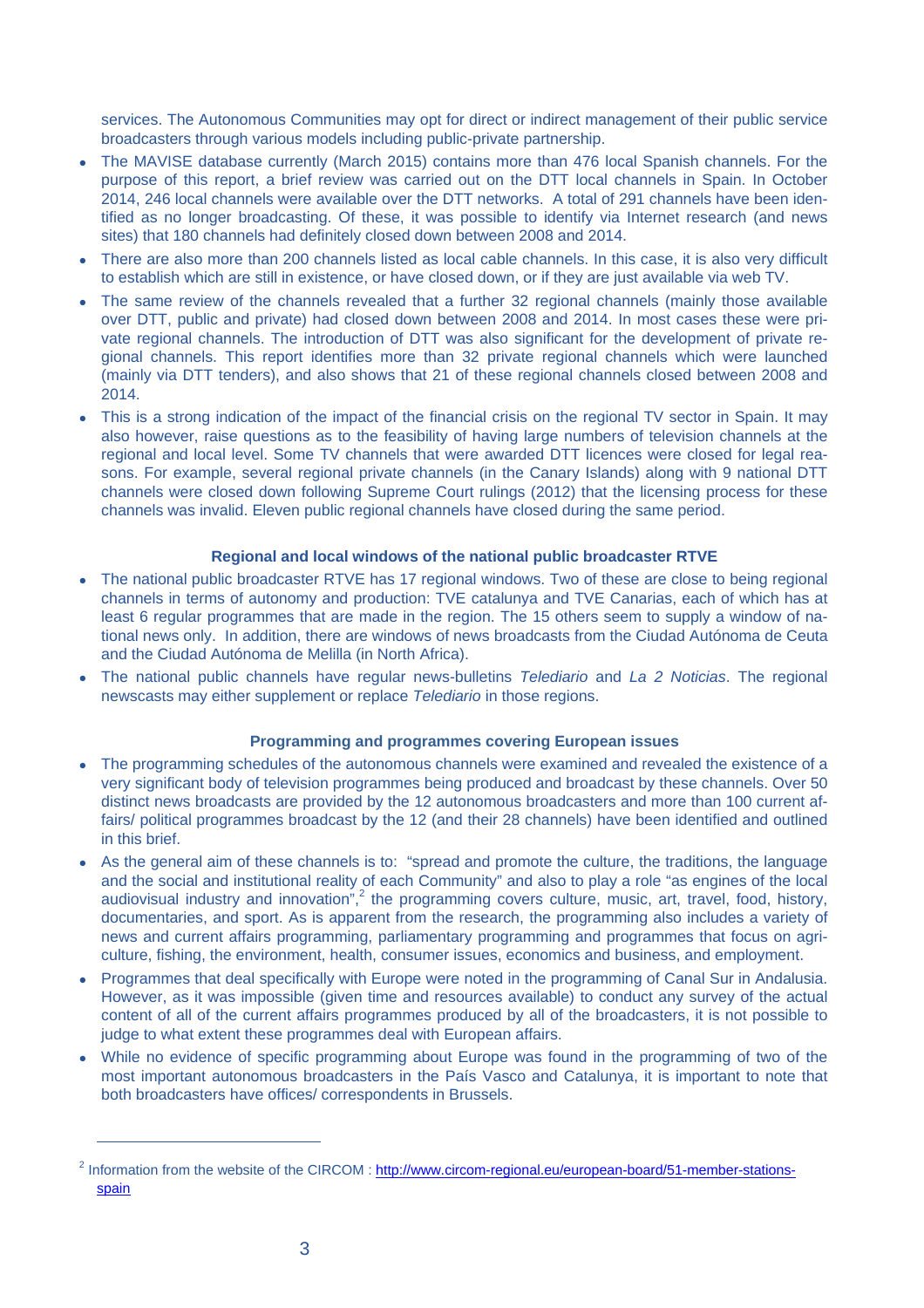#### **Audiences for the autonomous public channels**

- On the basis of data available on the FORTA website, the most significant (in terms of audience share) of the regional autonomous channels are those from Catalunya, the Basque Country, Galicia, Aragon and Andalusia, (with between 14% and 9% of daily audience share). TV3 in Catalunya, for example, is the most popular channel in that region with higher audience shares than the national private channels Telecinco and Antenna 3.
- Data from Kantar media also show the importance of the autonomous regional channels compared to other national channels. Kantar includes the data of the main national public and private channels. As above, the highest audiences for the autonomous channels are in Catalunya, the Basque Country, Galicia, Aragon and Andalusia. These are followed by a range of countries with audience shares of between 5 and 10%: Canarias, Illes Balears, Asturias, Castilla-La Mancha, and Madrid. The lowest shares are in Murcia.
- It is also worth noting that the national public broadcaster RTVE has audience shares less than the national average (of 16.7%) in the regions of Catalunya, the Basque country, Andalusia and the Canaries. It has similar audience shares in Galicia and Illes Balears to the national average. The RTVE shares are, however, higher than the national average in the regions of Asturias, Castilla la Mancha, Madrid, and especially Murcia (20.2%) and Castilla y Leon (23%).
- On average the two main national private broadcasters (Mediaset and Atresmedia) each have audience shares (totalling all their channels) of between 25% and 29% in the regions. The lowest shares are in Catalunya, while some of the highest shares (more than 30%) for the commercial broadcasters are in the Canarias, Asturias, Castilla la Mancha and Murcia (for Mediaset), and in Castilla la Mancha, Castilla y Leon and Murcia (Atresmedia).
- For the brief, data was retrieved from comScore on analytics for TV and video viewing online in Spain. The top television channel websites are clearly national: Telecinco; those of the public broadcaster RTVE; and also the Antenna 3 sites. Regarding regional channels, Television de Catalunya appears in the top ten of online video viewing sites in Spain. The autonomous broadcasters of Galicia, Andalusia, Aragon, Madrid, the Basque country and Castilla La Mancha all appear in the top 40 video websites in Spain.
- In researching news programmes in the channels of the autonomous communities, it is apparent that the afternoon/ mid-day/ lunchtime news is very significant. Data show that in most cases the news broadcasts on the autonomous channels that are available between 14:00 and 15:00 have higher percentage shares of the audience than evening news broadcasts that are available between 20:30 and 21:30. The absolute figures are higher also (i.e. the number of viewers watching is also higher at lunchtime).
- News programmes at these times (afternoon and evening) are also broadcast by the main national channels: the public channel La 1, Telecinco and Antenna 3. The lunchtime news sector is very competitive with these three channels plus the regional autonomous channels battling for news audiences in the regions. It is not easy to make comparisons of the audience data as the broadcasts appear at slightly different times in some cases. It should be noted that audiences are not measured at the regional level in Cantabria, Extremadura, Rioja and Navarra.
- Those regions where the news broadcasts of the regional autonomous channels have the highest audience share (higher than national news broadcasts) are Aragon, Canarias, Catalunya, Galicia and the Pais Vasco. The popularity of news broadcasts from the autonomous channels is lowest in Madrid and Murcia.
- The national news broadcast of the national public channel La1 has the highest audiences at lunchtime in Castilla y Leon, Castilla La Mancha, Illes Baleares and Murcia. Antena 3 news has the highest of the scores in Andalusia, Madrid and Valencia, while the news of Telecinco scores higher in Asturias.
- The audiences for evening news broadcasts present a similar pattern, with the exception that the evening news of Telecinco has a strong audience share, reaching highest audiences in Andalusia, Asturias, Canarias, Castilla La Mancha, Galicia (just a head of the autonomous channel), Illes Baleares, Madrid and Valencia.
- The regions where the evening broadcasts of the regional autonomous channels have the highest audience share (higher than national news broadcasts) are Aragon, Catalunya and the Basque country. The national news broadcast of the national public channel La1 has the highest audiences in the evening in Castilla y Leon and Murcia. Antena 3 news has the highest of the scores in Andalusia and Valencia.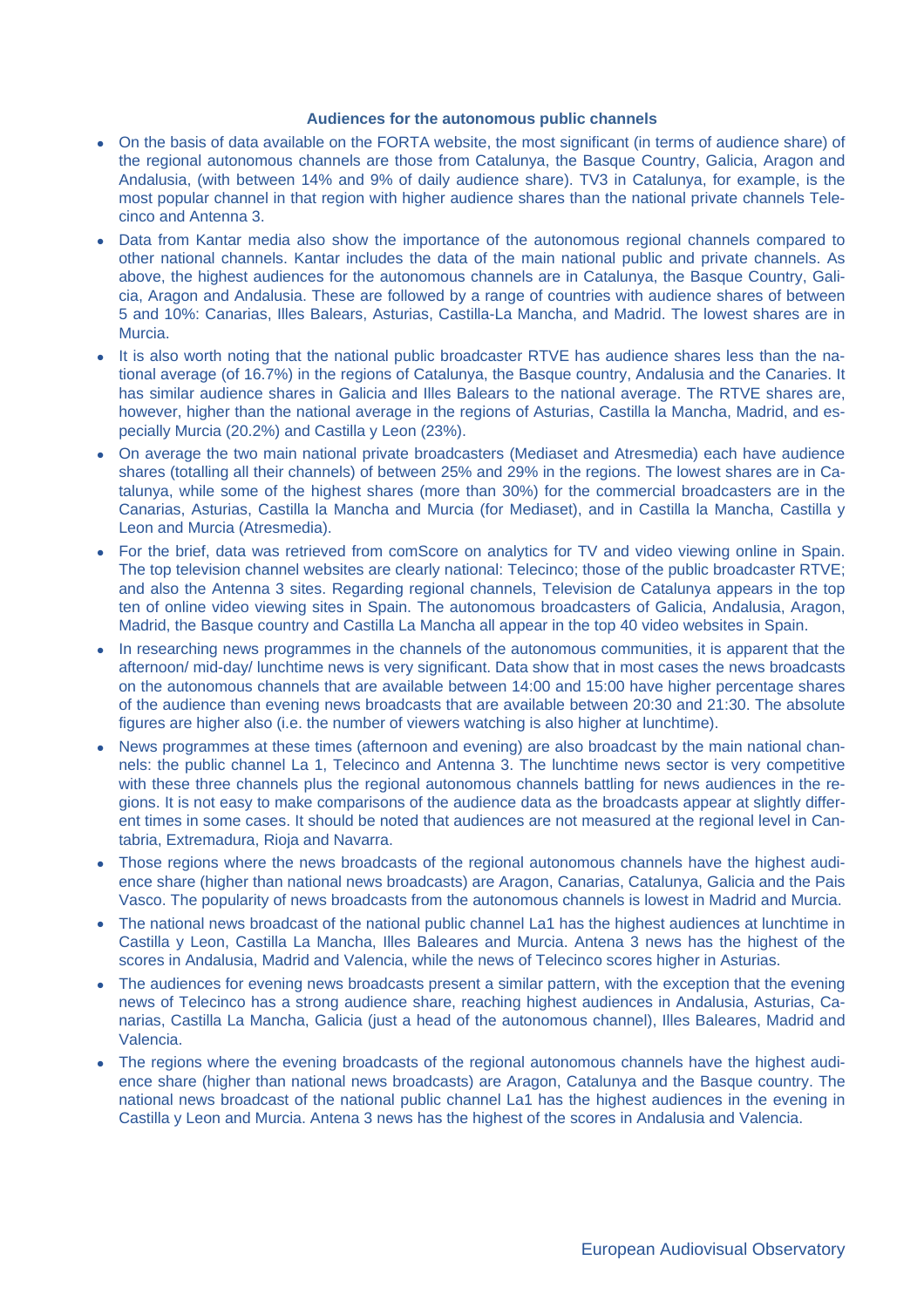# **1** Introduction

The purpose of this brief<sup>3</sup> was to provide an overview of the television landscape at the regional level in Spain. This includes, in so far as data is available, information on: the most popular regional channels; viewing figures for regional versus national news; and programming that looks at European issues.

# 1.1 The Spanish "federal" system

The system of federalism in Spain is distinctive in that it is often described as an *asymmetric federalism***<sup>4</sup>** as there are differences between the autonomous communities in Spain with regard to the competences and powers that these communities hold. This contrasts with the German system where each Bundesland has equal competences. Equally, it is not similar to the system in the United Kingdom where certain competences were "devolved" to the nations after 1998.

The federalism derives from the Spanish Constitution of 1978, which reflects the nationalities and regions of Spain. From the outset, the regional autonomous communities could assume limited competences during a provisional period of 5 years, after which they could assume further competences, upon negotiation with the central government. The situation was different for the Basque Country, Catalonia and Galicia who had a "fast track" approach.

Spain is divided into 17 autonomous communities: Andalusia, Aragón, Asturias, Cantabria, Canarias, Catalunya, Castilla y León, Castilla-La Mancha, Extremadura, Galicia, Illes Balears, Madrid, Murcia, Navarra, País Vasco, Rioja, and Comunitat Valenciana. In addition, there are two autonomous cities in Africa: Ciudad Autónoma de Ceuta and Ciudad Autónoma de Melilla. There are significant differences between the regions with regard to size, populations, industry, agriculture etc.

 $3$  Produced with the help of Agnes Schneeberger in research on programming and with feedback from Julio Talavera (European Audiovisual Observatory). 4

Encarnación, Omar G. (2008): Spanish Politics: Democracy After Dictatorship. Polity Press.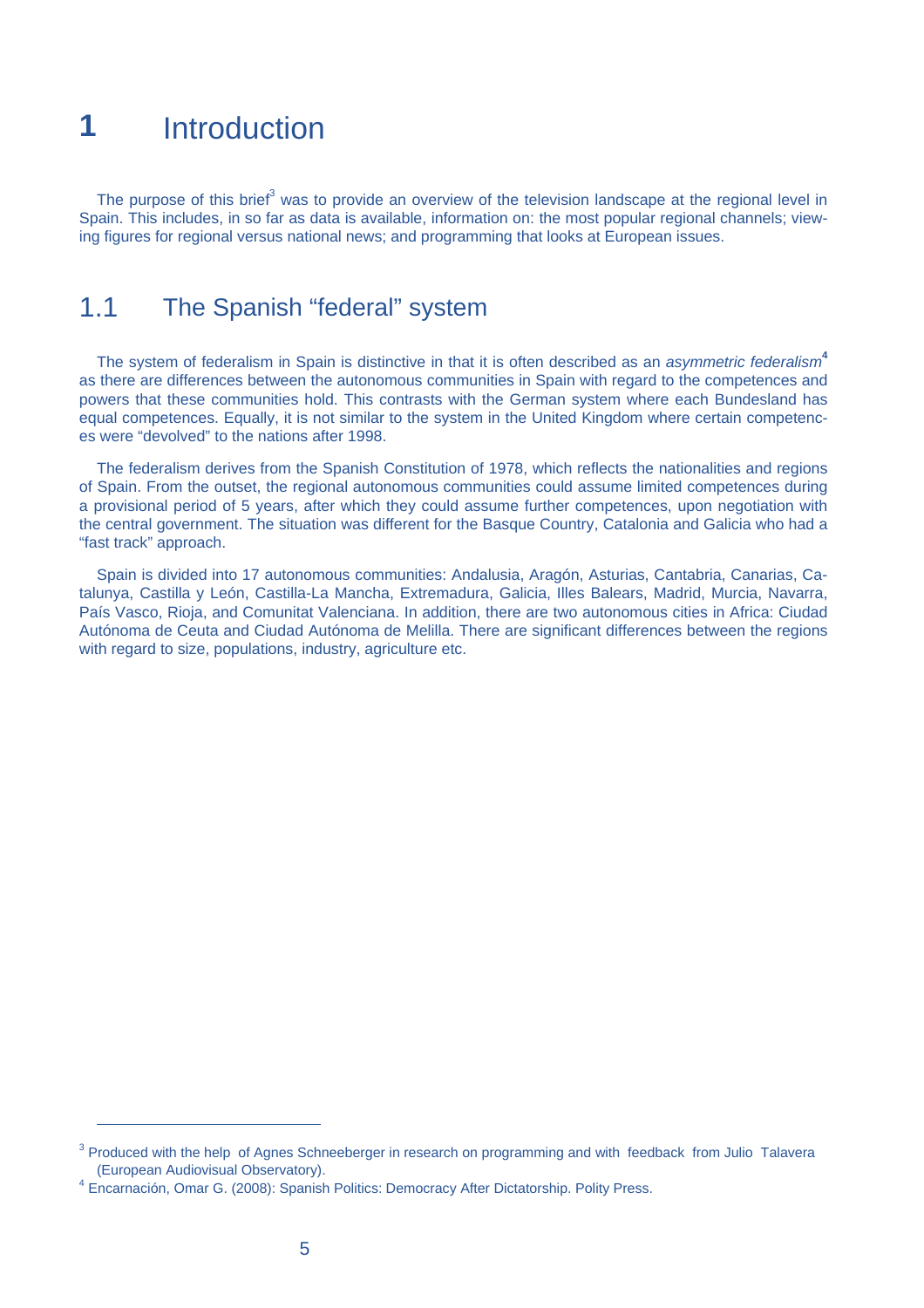# **2** Overview of Spanish television landscape

The television market in Spain is characterised by the immense number of television channels available. There are almost 500 local channels, approximately 100 regional channels, and more than 230 national channels. Precise data on the local and regional television landscape is very difficult to access, although there is a great deal of data on the public regional autonomous channels.

The main players in the national market are the national public broadcaster RTVE, and the companies Mediaset (with the most popular channel Telecinco, and fourth most popular Cuatro), and Atresmedia (with the second most popular channel Antenna 3 and the channel La Sexta, which is also the fourth most popular). In 2011, there was a major merger between the channels Cuatro (Prisa TV) and Telecinco (Mediaset) after the Spanish competition authority approved Telecinco's takeover of Cuatro in November 2010. In August 2012, the Spanish competition authority approved a further merger in the Spanish television market, namely the broadcasters of the channels Antena 3 and La Sexta (with a combined audience share of 17.2%). The original conditions imposed by the competition authority were amended by the Government. This included the removal of the obligation to sell advertising space via different agencies.

The national public broadcaster also includes the 24 hour news channel Canal 24 Horas, the children's channel Clan TVE, the sports channel Teledeporte (each of these are available on free DTT in Spain). The broadcaster also has several HD versions of the national channels, and several versions of the international channel TVE Internacional (for the Americas, Africa, Asia and Europe).

# 2.1 Regional autonomous public channels

The regional public channels in Spain are known as "autonomous channels", since they are owned by their corresponding Autonomous Communities. The governments of the autonomous communities subsidise these channels. They also raise money via advertising. There are currently a total of 12 regional autonomous broadcasters providing 28 TV channels (since the closure of Canal Nou in 2013, see section 2.1). These broadcasters also provide radio services but radio has not been addressed in detail here.

The Autonomous Communities of Castilla y León, Navarra, Rioja and Cantabria (and now Valencia), do not have public autonomous channels. For details of private regional channels in these and other regions, please see section 2.3.

At the regional level, there are currently 12 public service broadcasters. Spanish regional television first started in San Sebastián, when the Basque Government decided to broadcast to their people in their own language in 1982. A second Basque channel, broadcasting in Spanish, opened in 1986. In 1985 Televisión de Galicia (TVG) set up its own full service transmission in Galician from their station in Santiago de Compostela covering the Galician region.

Similar systems have been launched in Catalonia (1983), Valencian Community (1989, shut down in 2013), Andalusia (1989), Madrid Community (1989), Canary Islands (1999), Castilla-La Mancha (2000), Asturias (2005), Murcia (2005), Balearic Islands (2005), Aragon (2005) and Extremadura (2006).<sup>5</sup>

According to Fernández Alonso et al (2010):

 $\overline{a}$ 

 *Three phases have been highlighted with regard to the development of autonomous community public broadcasting: the first was the creation, in the first half of the 1980s, of public broadcasting corporations in the Basque Country (1982), Catalonia (1983) and Galicia (1985) [……..]* 

The second stage spanned the period between 1986 and 1989, during which second channels were *launched in Catalonia and the Basque Country, and initial projects were promoted in another three autonomous communities,[ ………..] Andalusia, Madrid and the Valencian Community. The third phase began at the end of the 1990s, coinciding with the advent of satellite television platforms, which would lead to the cre-*

<sup>&</sup>lt;sup>5</sup> Information from the website of CIRCOM : http://www.circom-regional.eu/european-board/51-member-stations-spain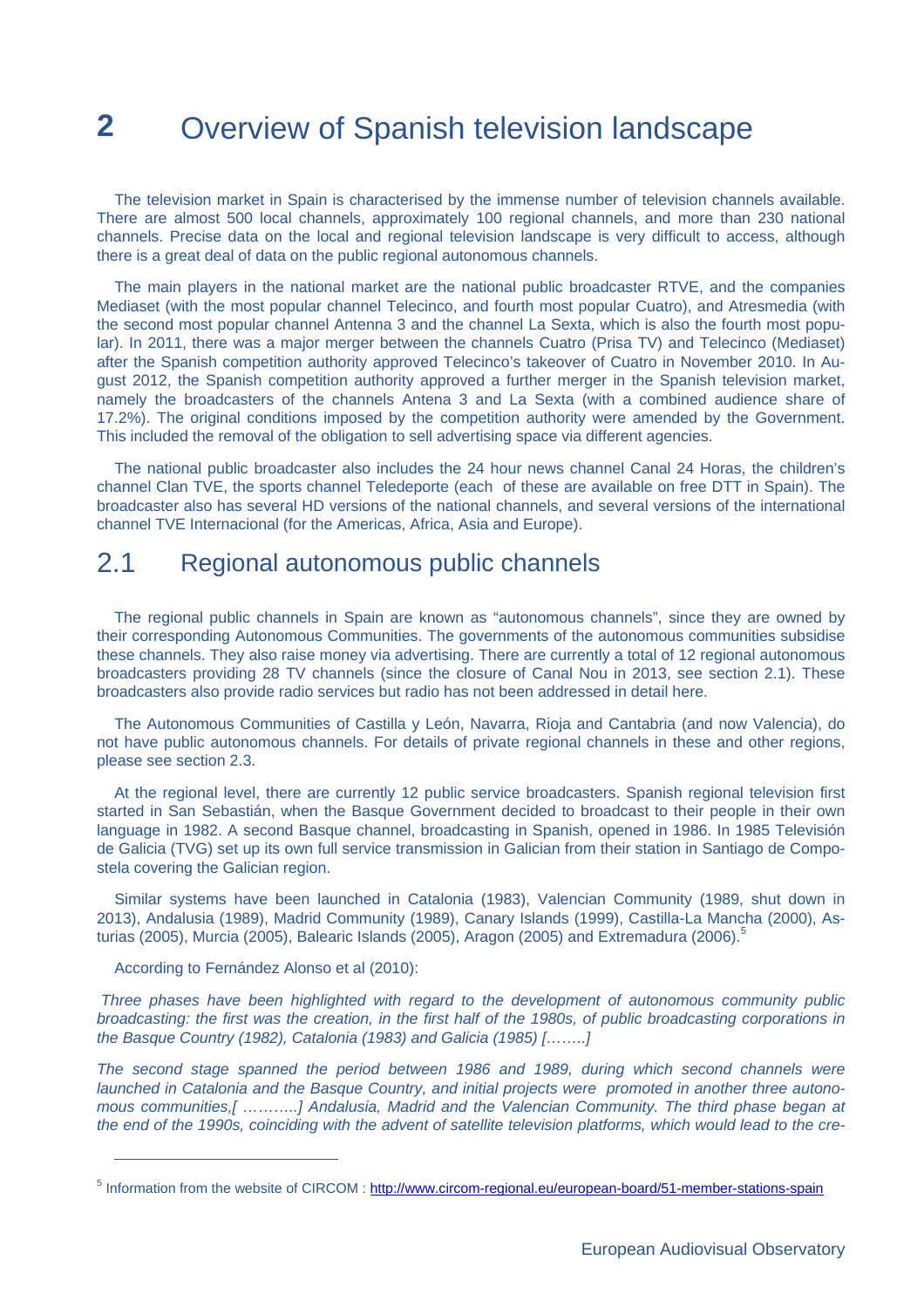*ation of specific offerings for distribution via this new system. Television broadcasting in the Canary Islands and Castilla La Mancha was also promoted in the same, turn-of-the-century years. Finally, a fourth phase should be added, by that time in context of DTT rollout, which would be marked by the creation of public operators in the autonomous communities of Murcia, Aragon, the Balearic Islands, Extremadura and Asturias.6* 

In 1988, the autonomous channels together formed a federation, La Federación de Organismos o Entidades de Radio y Televisión Autonómicos (Federation of Autonomous Broadcasting Companies, FORTA).<sup>7</sup> It currently has twelve members. The federation works together in negotiating film rights, dealing with news services, advertisers and sports rights. They also co-operate and carry out some co-production projects. FORTA is also a very useful source of information and provides some audience data and information on the regions.

#### 2.1.1 Legal framework for regional autonomous public channels

The Ley 7/2010, de 31 de marzo, General de la Comunicación Audiovisual (**Audiovisual Act 7/2010 of**  31 March 2010)<sup>8</sup> provides the general legal framework for both private and public service audiovisual media in Spain and transposes the Audiovisual Media Services Directive into Spanish law.

According to the Audiovisual Act the public audiovisual media service is an essential service of general economic interest. The state, the Autonomous Communities (Spanish Regions) and the Local Entities are allowed to provide public audiovisual media services with the aim to broadcast free-to-air general or thematic channels, excluding channels dedicated to the exclusive broadcast of commercial communications.

On 1 August 2012, an amendment to the Audiovisual Act was adopted by the Spanish Parliament,<sup>9</sup> introducing a new legal framework for regional public service broadcasters, which allows regional public service broadcasters greater flexibility in the provision of their audiovisual media services. According to this amendment, the Autonomous Communities may opt for direct or indirect management of their public service broadcasters through various models including public-private partnership.

If an Autonomous Community chooses not to provide public service broadcasting, it may then call for tenders to award the available licences to private service providers. Moreover, an Autonomous Community may transfer its public service broadcaster to a third party in accordance with its specific legislation. If an Autonomous Community opts for a model of indirect management or any other instrument of public-private partnership for the provision of a public service audiovisual media service, then it may participate in the capital of the broadcaster providing this service. The amendment allows arrangements between regional public service broadcasters for joint production or editing of content for improving the efficiency of their business. It also introduces obligations on regional public service broadcasters such as a maximum limit of expenditure for the financial year in question and the obligation to submit an annual report.<sup>10</sup>

The general aim of these channels is to: "spread and promote the culture, the traditions, the language and the social and institutional reality of each Community, offering a public service of close contents. They also undertake a crucial role like engines of the local audiovisual industry and innovation."<sup>11</sup>

 $6$  The article also places this development in the context of the ruling political parties of these regions at the time. See: Isabel Fernández Alonso, Montse Bonet, Josep Àngel Guimerà, Mercè Díez, Federica Alborch (2010): Spanish Public Broadcasting. Defining traits and future challenges following analogue television switch-off. Observatorio (OBS) Journal, vol.4 -nº3 (2010). Available online: http://www.portalcomunicacion.com/opc/download/obs\_pdf.pdf

La Federación de Organismos o Entidades de Radio y Televisión Autonómicos (Federation of Autonomous Broadcasting Companies, FORTA): http://www.forta.es/<br><sup>8</sup> Ley 7/2010, de 31 de marzo, General de la Comunicación Audiovisual. A consolidated version is available at:

http://noticias.juridicas.com/base\_datos/Admin/l7-2010.html

<sup>9</sup> *Ley 6/2012, de 1 de agosto, de modificación de la Ley 7/2010, de 31 de marzo, General de la Comunicación Audiovisual, para flexibilizar los modos de gestión de los servicios públicos de comunicación audiovisual autonómicos*, available at: http://noticias.juridicas.com/base\_datos/Admin/l6-2012.html

<sup>&</sup>lt;sup>10</sup> Excerpt taken from the study prepared for the DG COMM : Public Service Broadcaster – Remits and coverage of Europe, September 2014. Text from Francisco Cabrera, European Audiovisual Observatory.<br><sup>11</sup> Information from CIRCOM : http://www.circom-regional.eu/european-board/51-member-stations-spain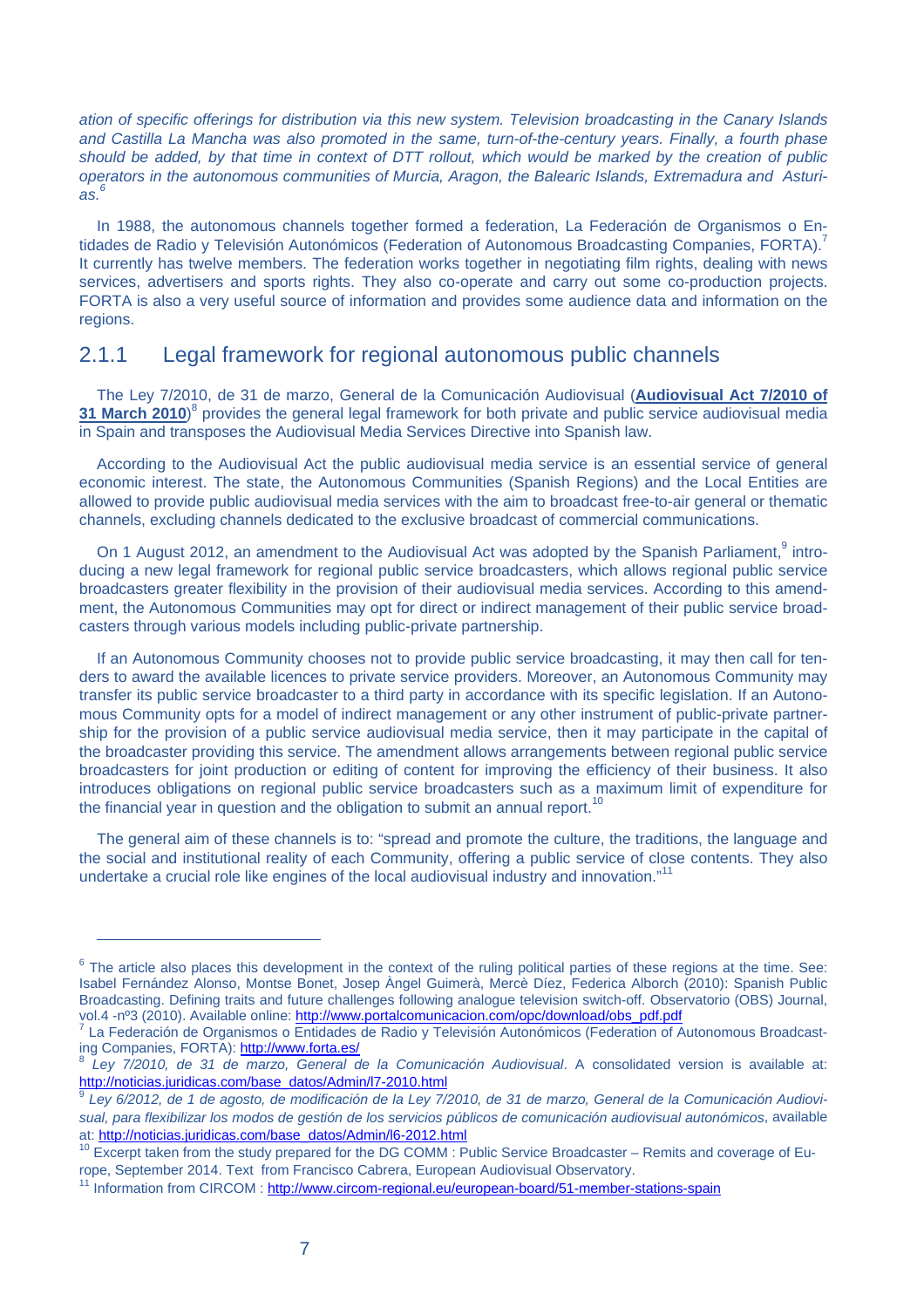| Table T                                    |                                                                                                       | The Public Autonomous Regional Television Channels in Spain                     |                                                                                                                                                                                                     |
|--------------------------------------------|-------------------------------------------------------------------------------------------------------|---------------------------------------------------------------------------------|-----------------------------------------------------------------------------------------------------------------------------------------------------------------------------------------------------|
| <b>Region</b>                              | <b>Channel</b>                                                                                        | <b>Broadcaster</b>                                                              | Info on regions (various sources)                                                                                                                                                                   |
| Andalusia                                  | <b>Canal Sur</b><br><b>Canal Sur 2</b><br>Andalucía Televisión                                        | RTVA (La Agencia Pública<br>Empresarial de la Radio Televisión<br>de Andalucía) | One of the leading TV channels in Andalu-<br>cía. Andalucía has 8.040.720 inhabitants;<br>17% of the Spanish population.                                                                            |
| Aragón                                     | Aragón Televisión                                                                                     | Corporación Aragonesa de Radio<br>y Televisión                                  | Aragón has a population of 1,277,471<br>inhabitants representing 2.7% of the Span-<br>ish population. Aragonese is a second,<br>though not official language                                        |
| <b>Asturias</b>                            | Televisión del Principado de<br><b>Asturias TPA7</b><br>TPA8                                          | Ente Público de Comunicación del<br>Principado de Asturias                      | Asturias has a population of 1,068,165<br>inhabitants representing 2.3% of the Span-<br>ish population. Asturian is a second,<br>though not official language.                                      |
| Balearic Islands /<br><b>Illes Balears</b> | IB <sub>3</sub><br><b>IB3 Català</b>                                                                  | Ens Public de Radiotelevisió de<br>les Illes Balears                            | The Balearic Islands has a population of<br>1,106,049 representing 2.4% of the Span-<br>ish population. Both Catalan and Spanish<br>are official languages on the islands.                          |
| Canarias                                   | <b>TV Canaria</b>                                                                                     | Ente Público RadioTelevisión<br>Canaria                                         | The channel serves all the Canary Islands<br>(created by and made for the people in the<br>Islands). The Islands have a population of<br>2,037,877 inhabitants (4.4% of the Spanish<br>population). |
| Castilla La Man-<br>cha                    | Castilla La Mancha Tele-<br>visión                                                                    | Ente Público RadioTelevisión de<br>Castilla La Mancha                           | Castilla La Mancha has a population of<br>2,121,888 inhabitants representing about<br>4.6% of the Spanish population.                                                                               |
| Catalunya                                  | TV <sub>3</sub><br>Super 3<br>Canal 33<br><b>Canal 3/24</b><br><b>TV3 CAT</b>                         | La Corporació Catalana de Mitjans<br><b>Audiovisuals</b>                        | Catalunya has a population of 7,565,603<br>people, and this represents around 16% of<br>the Spanish population.<br>Official langauges are Catalan, Spanish<br>and Occitan (Aranese).                |
| Euskadi/<br>Pais Vasco                     | ETB <sub>1</sub><br>ETB <sub>2</sub><br>ETB <sub>3</sub><br>ETB SAT/ Euskadi TV<br><b>Canal Vasco</b> | Euskal Irrati Telebista                                                         | The Basque Country has a population of<br>2,155,546 inhabitants representing 4.6% of<br>the Spanish population. Spanish and<br>Basque are official langauges.                                       |
| Extremadura                                | <b>Canal Extremadura Tele-</b><br>visión                                                              | Sociedad Pública de Televisión<br>Extremeña S.A.U.                              | Extremadura has a population of<br>1,097,744, which is equivalent to around<br>2.4% of the population of Spain.                                                                                     |
| Galicia                                    | <b>TVG</b><br>G <sub>2</sub><br><b>GTV America</b><br><b>GTV Europa</b>                               | Compañía de Radio Televisión de<br>Galicia                                      | . The Galicia region has a population of<br>2.662.915 which represents 6% of the<br>Spanish population. Spanish and Galician<br>are official langauges.                                             |
| <b>Madrid</b>                              | <b>Tele Madrid</b><br>La Otra                                                                         | RTVM - Ente Publico Radio Tele-<br>vision Madrid                                | The autonomous community of Madrd,<br>(which includes the Spanish capital of<br>Madrid), has a population of 6,489,680<br>which represents approximately 14% of the<br>Spanish population.          |
| <b>Murcia</b>                              | 7 Region de Murcia                                                                                    | Radio Televisión de la Región de<br><b>Murcia</b>                               | Murcia has a population of 1,470,069,<br>which is equivalent to around 3.2% of the<br>population of Spain.                                                                                          |

#### **Table 1 The Public Autonomous Regional Television channels in Spain**

*Source European Audiovisual Observatory 2014/ FORTA*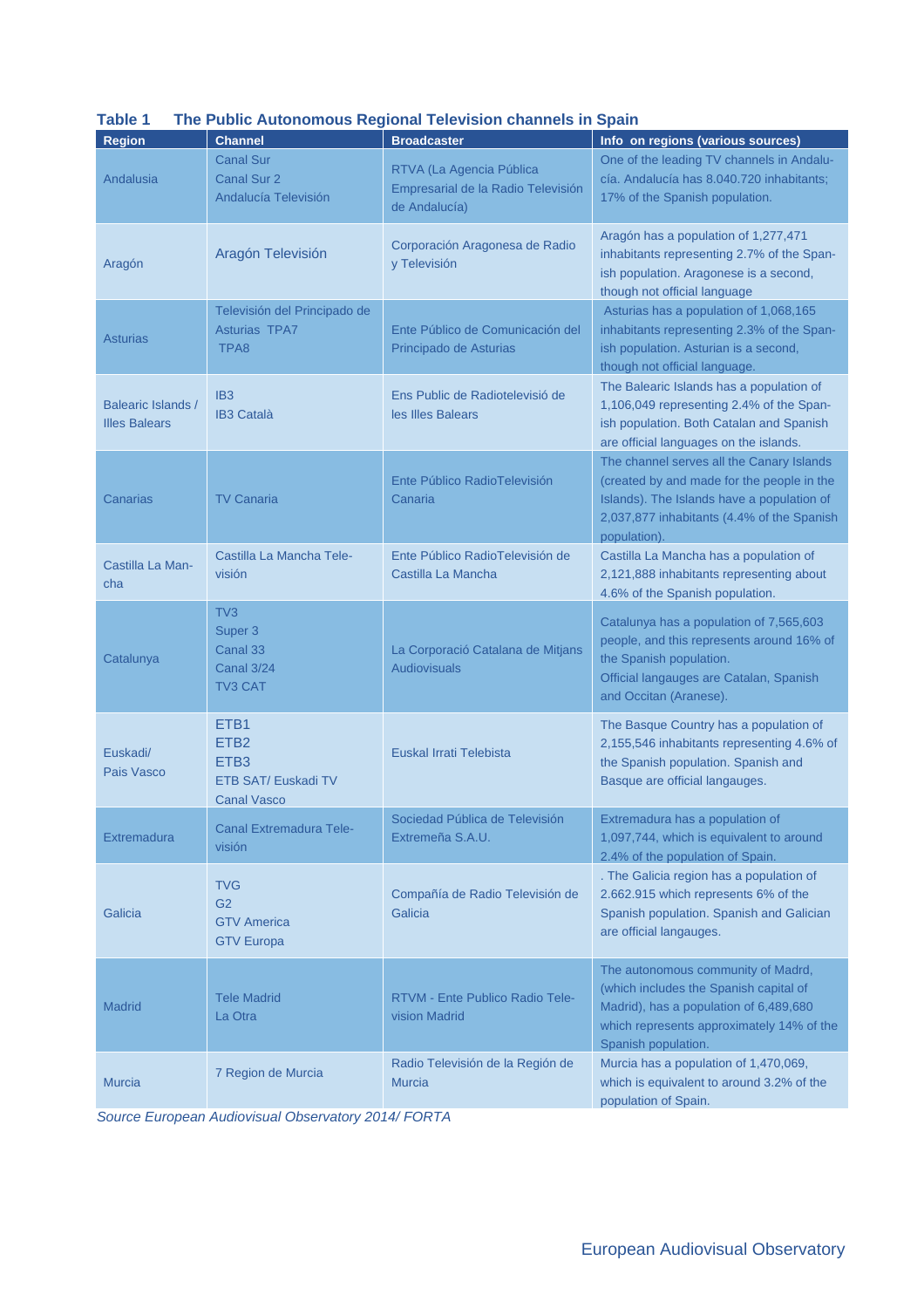## 2.1.1 Andalusia – Canal Sur

Andalusia has a population of 8 040 720 inhabitants representing 19% of the Spanish population. The broadcaster has three TV channels and three radio stations.

The broadcasting company for the autonomous channel in Andalusia since 1988 is RTVA (La Agencia Pública Empresarial de la Radio Televisión de Andalusia).<sup>12</sup> The law creating RTVA defined the channel as

*"a fundamental tool for information and participation of all Andalusians in political, cultural and social life as*  well as a channel serving all Andalusians .........and strengthening awareness of Andalusian identity *through the dissemination and understanding of the historical, cultural and linguistic values Andalusian village in all its richness and variety."13* 

Canal Sur TV television is the first terrestrial television channel founded in 1989. Its programming is generalist; with informational, entertainment programmes and public service aimed at all segments of the population. The broadcasting (24 hours daily) is limited to the Andalusian territory, while it may be viewed in neighbouring territories.

The main news broadcasts of Canal Sur are the *Canal Sur Noticias 1* and *Canal Sur Noticias 2.* CanalSur has added local news programmes from the eight Andalusian provinces, both in its edition at noon CSN1 and in its evening edition, CSN2. Viewers can access the information from each province through the catchup service: Canalsuralacarta.es. This covers midday, and the evening news. The provincial news is from: Almeria, Cadiz, Cordoba, Granada, Huelva, Jaen, Malaga, and Sevilla. More detail on the programming of the Canal Sur channels can be found in chapter 3. Audience data for the channels can be found in chapter 4.

Canal Sur 2, which began broadcasting in 1998, is the second RTVA terrestrial TV channel. Its programming is based on the "*dissemination of the values and symbols of Andalusian identity to younger audiences".* The programming of this channel is informative and cultural in character with film, sports, events and a special focus on children. It also includes programmes aimed at promoting the growth of new Andalusian audiovisual talent, and of values such as solidarity, culture and knowledge.

Andalusia Televisión, launched in 1996, is the international channel of the broadcaster.<sup>14</sup> According to news reports, it ended its transmission over satellite in January 2015. The radio channels are: Canal Sur Radio Andalucía, Canal Festival Radio, and Radio Andalucía Information.

#### 2.1.2 Aragon - Aragón Televisión

Aragón Televisión, broadcast by the Corporación Aragonesa de Radio y Televisión<sup>15</sup> claims its mission is to be a public multichannel broadcaster to the general interest of enhancing the collective identity of Aragon. It serves a population of 1.2 million of inhabitants (2.7% of the Spanish population). The main objective of the Corporation is to be an essential public service that facilitates the right to information, support for training people, entertains and wants to connect with the needs and aspirations of all the Aragonese.

Aragón Televisión launched in 2005 and is focused on being a public service television broadcaster with its own fundamental community content and also a range of entertainment.

The main news broadcasts are *Aragón Noticias 1* and *Aragón Noticias 2*. The channel also broadcasts Euronews at 7am and 10am Monday to Friday. More detail on the programming of Aragón Televisión can be found in chapter 3. Two other channels were formerly operational and these were Aragon 2 HD (closed in 2014) and Aragon Sat (closed in 2010). The regional station Radio Aragon has a single clear objective of

 $12$  Website of Canal Sur : http://www.canalsur.es/portada-2808.html<br> $13$  Law creating RTVA : http://www.juntadeandalucia.es/boja/2007/252/2

<sup>&</sup>lt;sup>14</sup> Andalucía TV ends satellite distribution. Broadband TV News, January

<sup>2015.</sup> http://www.broadbandtvnews.com/2015/01/02/andalucia-tv-ends-satellite-distribution/

<sup>&</sup>lt;sup>15</sup> Website of Aragon Television : http://www.cartv.es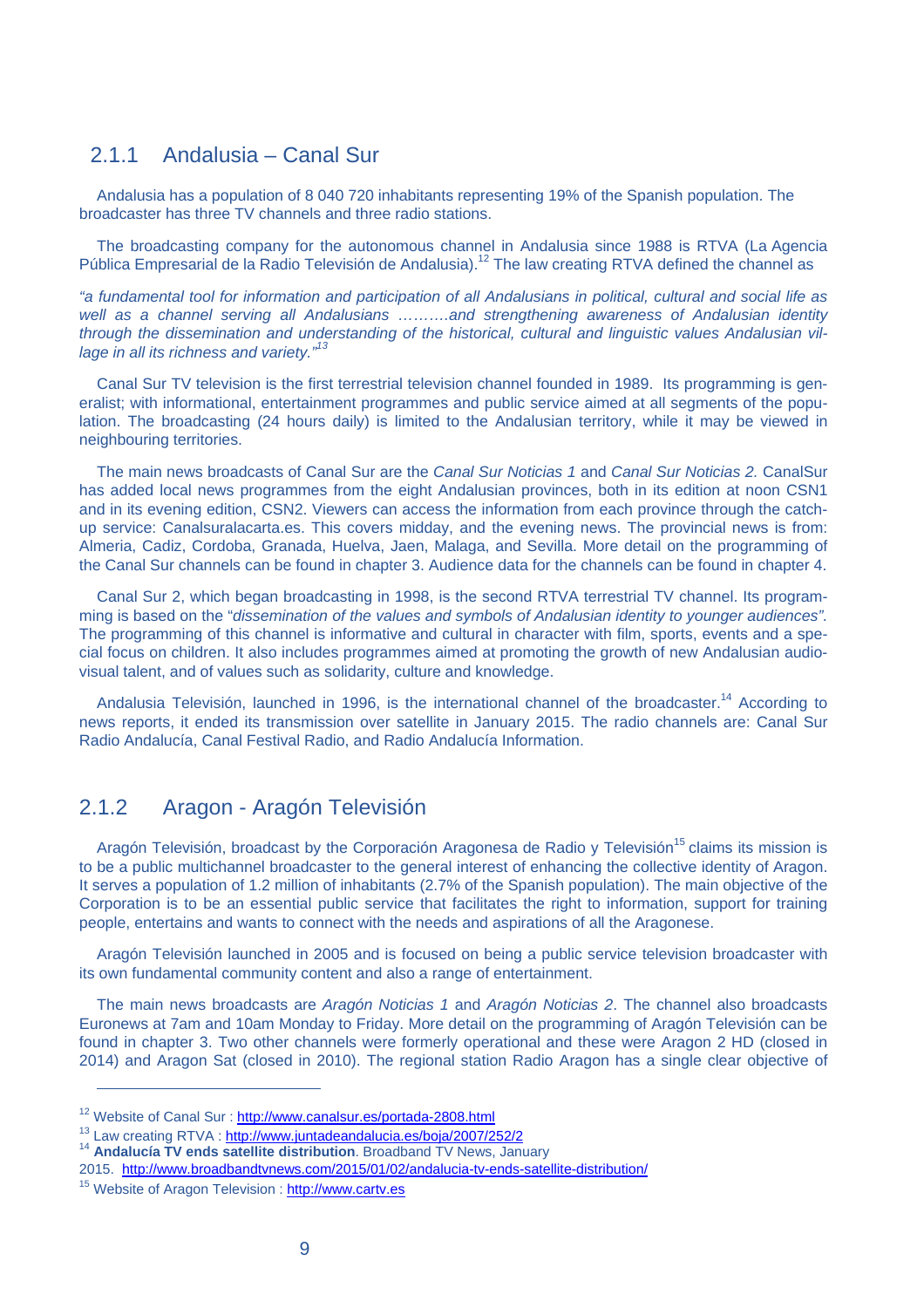providing comprehensive coverage that reaches all the Aragonese population and to report and provide content for 24 hours Aragonese radio. Audience data for the channels can be found in chapter 4.

#### 2.1.3 Principado de Asturias - RTPA

The Televisión del Principado de Asturias (Radio Television of the Principality of Asturias, RTPA)<sup>16</sup> was launched in 2005 and broadcasts two channels: TPA7 and TPA8 in the region of Asturias and serves a population of more than 1 million.

 TPA7 and TPA8 aim to provide attractive quality programming and try to reflect Asturias, its citizens, their customs, their peoples and their most essential values. The main news broadcasts include *TPA Noticias primera edición* and *TPA Noticias segunda edición*. More detail on the programming of TPA channels can be found in chapter 3. Audience data for the channels can be found in chapter 4.

Radio del Principado de Asturias (RPA) offers a range of musical programmes and programmes debating social issues, plus hourly news and headlines both in Castilian and Asturian.

#### 2.1.4 Balearic Islands/ Illes Balears

The Balearic Islands has a population of more than one million representing 2.4% of the Spanish population. The corporate website outlines its role as being to promote territorial cohesion, strengthen the identity of the Balearic Islands and encourage the growth and development of the audiovisual sector in the Balearic Islands. Both Catalan and Spanish are official languages on the islands. The Radiotelevisió de les Illes Balears17 (launched in 2005) has two channels IB3 and IB3 Català. Another channel IB Dos closed in 2010.

The main news broadcasts are *IB3 Notícies Migdia* and *IB3 Notícies Vespre.* More detail on the programming of the IB3 channels can be found in chapter 3. Audience data for the channels are in chapter 4.

#### 2.1.5 Canarias – TV Canaria

The Canary Islands have a population of more than 2 million inhabitants representing 4.4% of the Spanish population. The broadcasting company for the autonomous channel, launched in 1999, in the Canary Islands is the Ente Público RadioTelevisión Canaria. It broadcasts one TV channel (tvCanaria) and one radio station (Canariasradio).

The channel tvCanaria is the regional channel of the Canarias. Its main objective is to contribute to the social and cultural articulation of the Canary Islands, through programming that carries premium content and genres of information, social, cultural, folklore, musical, sports and entertainment. A second autonomous channel in the Canary Islands was tvCanaria 2, with a focus on education, culture etc. This channel closed in 2012. The main news broadcasts are *Telenoticias 1* and *Telenoticias 2.* More detail on the programming of tvCanaria can be found in chapter 3. Audience data for the channel can be found in chapter 4.

#### 2.1.6 Catalunya – TV3

The Catalan Corporation of Audiovisual Media (La Corporació Catalana de Mitjans Audiovisuals)<sup>18</sup> is the public body that manages the broadcasting services of the Generalitat de Catalunya, and it was established in 1983.

<sup>16</sup> Website of RTPA: http://www.rtpa.es/

<sup>&</sup>lt;sup>17</sup> Website of Radiotelevisió de les Illes Balears : www.eprtvib.es

<sup>&</sup>lt;sup>18</sup> Website of La Corporació Catalana de Mitjans Audiovisuals : www.ccma.cat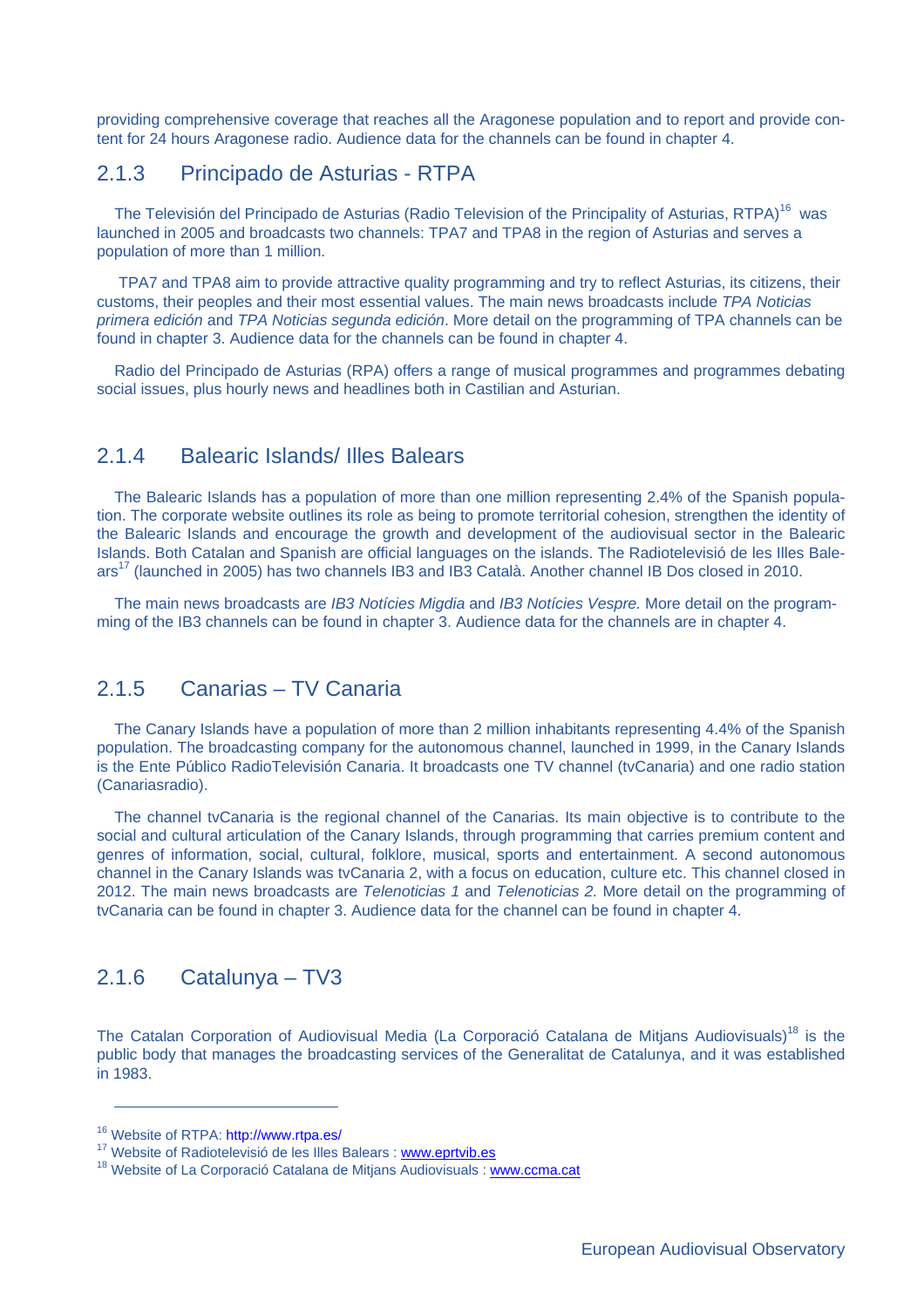The CCMA's mission is (among others) to: provide all the citizens of Catalonia, in accordance with the mandate of Parliament, with quality public service broadcasting; to be committed to ethical and democratic principles and; to promote the Catalan language and culture. The broadcaster should also promote the development of the Catalan audiovisual industry, encouraging audiovisual productions in Catalan.

TV3 is the first generalist channel and targets a broad audience and family audiences with varied programming and quality news. Established in 1983 TV3 has the highest audience share in the region.

Super 3 is the children's channel for those aged up to 14 years. Created in October 2009, it is based on three pillars: the presence and participation of the supers (Super3 Club members); the in-house productions and TV series; and movies including both animated and "live action". It broadcasts from 6.00 to 21.30.

Channel 33 was created in September 1988. It provides additional information and is an alternative to TV3, and addressed to specific audiences. With a strong documentary, educational and cultural profile, 33 is also a window for experimentation in new formats.

Canal 3/ 24 is the 24 hour news channel of the broadcaster which was launched in 2003.

Launched in 2009, TV3CAT is an international channel and delivers the content from all the other channels to an international audience. TV3CAT replaced TVCi, (the international channel TVC created in September 1995).

Esport3 is the Televisió de Catalunya sports channel, covering Catalan and worldwide sports events. It also has a web portal, Esport3.cat.

Catalunya Radio is the company that manages the CCMA following radio stations: Catalunya Radio, Catalunya Informació, Catalunya Music, iCat fm.

There were several other TV channels from the autonomous broadcaster which have closed: K3 children's channel (closed 2009); and two TV fiction channels 300 and 3XL (closed in 2010 and 2012 repectively). More detail on the programming of TV3 and the other channels can be found in chapter 3. Audience data for the channels can be found in chapter 4.

#### 2.1.7 Castilla la Mancha - RTVCM

Castilla La Mancha Televisión is broadcast by Ente Público RadioTelevisión de Castilla La Mancha (Broadcasting Public Entity Castilla La Mancha) RTVCM.19 The company was created in 2000 with the objective of contributing to the social and cultural articulation of the people of Castilla La Mancha, reflecting their perspectives and the political, economic and cultural life in the region.

Castilla La Mancha Television is a generalist public regional channel that, according to their website, focuses on the "symbols of Castilla La Mancha, its citizens, its customs, its people and their core values in addition to providing news and social and cultural programming". The radio station is Radio Castilla La Mancha. A second channel CMT2 closed in 2011. More detail on the programming of CTM can be found in chapter 3. Audience data for the channels can be found in chapter 4.

#### 2.1.8 Euskadi /Basque Country/ País Vasco - ETB

The Basque Country has a population of 2,155,546 inhabitants representing 5.3% of the Spanish population. The broadcasting company for the autonomous channel in the Basque country is ETB (Euskal Telebista Irrati $)^{20}$ .

According to its corporate information, in providing public service media the company aims to ensure the defence of freedom of expression, the right to communicate and receive information freely and fulfill this

<sup>&</sup>lt;sup>19</sup> Website of RTVCM : http://www.rtvcm.es/

<sup>&</sup>lt;sup>20</sup> Website of the ETB : http://www.eitb.com/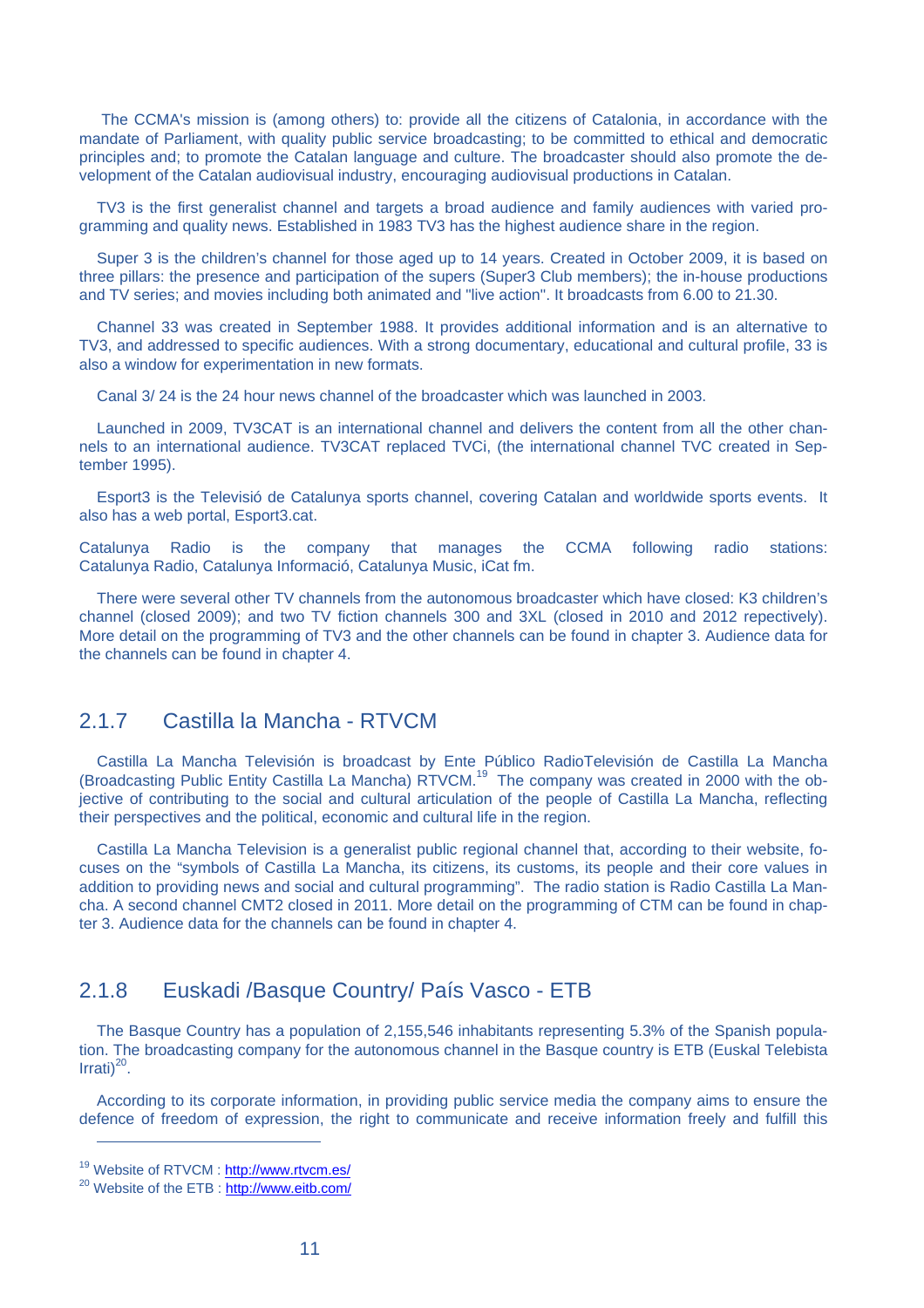commitment under the requirements of a democratic society, and also always to promote the use of the Basque language. The EITB group is the top Basque communication group with four television channels and five radio stations connecting daily with more than a million people, and it mainly provides local entertainment and information. The EITB launched the first Spanish autonomous channel in 1982.

 ETB1, the first channel, has the objective of the provision of information and the promotion of the participation of Basque citizens, and the dissemination of Basque culture and the Basque langauge. Broadcast entirely in Euskera, it provides news and entertainment programmes, and pays special attention to children and youth programmes, as well as sports (baseball, basketball, cycling, etc.).

ETB2 is mainly an information channel with more than four hours a day dedicated to current issues. In addition to the daily news, special programmes and informative weekly magazines focus on different fields. It also includes informative and entertaining programmes. Movies, shows, competitions, documentaries and TV series play an important role in programming.

ETB3 is the third Basque regional channel and broadcasts its programmes entirely in Basque. The content is largely cultural and musical, seeking audiences among the children and young people, alternating morning programmes for children, and evening and night for young people.

 ETB SAT / TV Euskadi is the European satellite channel providing the contents of the ETB1 and ETB2 channels to European viewers, aiming to inform, educate and entertain both Euskera and Castilian. The company announced that from May  $1<sup>st</sup>$  2013, the channel would no longer be available via satellite, but would be available over Internet and cable.<sup>21</sup>

Canal Vasco is the international channel that targets Basque communities in the Americas. It is broadcast in Castilian and Basque interventions appear subtitled. There are three main areas of programming: news, sports, and cultural and recreational. It also offers films, features, travel, magazines and concerts.

Radio stations of the broadcaster include: Euskadi Irratia, Radio Euskadi, Radio Vitoria (politics and economics), Euskadi Gaztea (youth), Musika Eitb. More detail on the programming of the EITB channels can be found in chapter 3. Audience data for the channels can be found in chapter 4.

#### 2.1.9 Extremadura – Canal Extremadura Television

Canal Extremadura Televisión<sup>22</sup> is the public television network of Extremadura. The television channel was launched in 2006 and is operated by the Sociedad Pública de Televisión Extremeña S.A.U. The international channel Extremadura TV (International) closed in 2011. More detail on the programming of the channel can be found in chapter 3. Audience data for the channels can be found in chapter 4.

# 2.1.10 Galicia - TVG

Galicia has a population of 2 66 915 inhabitants representing almost 7% of the Spanish population. The broadcasting company for the autonomous channel in Galicia is TVG (La Televisión de Galicia) $^{23}$ .

In 1985 Televisión de Galicia (TVG) set up its own full service transmission in Galician from their station in Santiago de Compostela covering the Galician region. The Society of Radio-Television de Galicia is a public body whose purpose is the management and operation of public media. It broadcasts four TV channels and two radio stations.

Accordingg to their website, the public service mission includes: the promotion and dissemination of the Galician language, as well as serving a wider audience; offering quality and maximum continuity and social,

<sup>&</sup>lt;sup>21</sup> EITB (2013): EiTB replaces satellite broadcasting in Europe for Internet and cable http://www.eitb.eus/en/media-groupeitb/detail/1335828/etb-sat-europe-broadcasting--eitb-replaces-satellite-internet/

<sup>&</sup>lt;sup>22</sup> Website of Canal Extremadura: http://www.canalextremadura.es/tv<br><sup>23</sup> Website of TVG: http://www.crtvg.es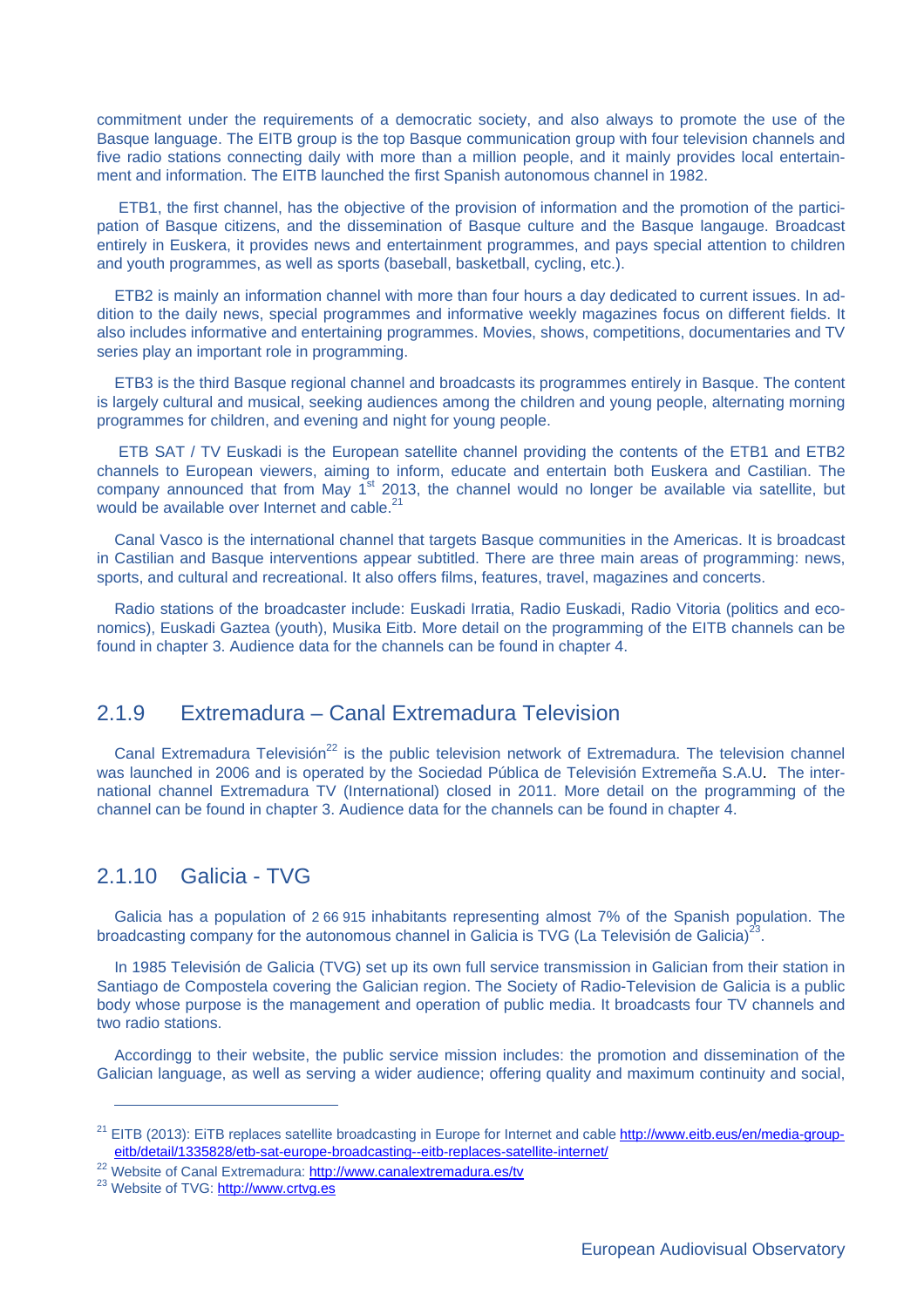cultural and geographic coverage, providing access to different genres of programming and events (cultural, intellectual, artistic, educational, economic, social and scientific) to all segments of the public, ages and social groups.

In a recent strategic document from the CIRCOM, $^{24}$  TVG was highlighted as an important case study of regional public television. In particular, it stressed the important role of the broadcaster in stimulating the regional audiovisual production industry.

According to the document, there are approximately 50 independent audiovisual production companies in Galicia. The TVG dedicates 25% of its programming to independent local production companies, and produces a further 55% of programming in-house.

Televisión de Galicia (TVG) is the generalist public channel whose programming covers all aspects of Galician society: news, magazines, sports, culture, music and special programmes that include news about Galicia, Spain and the world.

G2 focuses on children and youth content. The channel also pays special attention to culture and sports, focusing on the points of interest of the Galician public.

GTV America provides content specially designed for the Americas to bring the reality of Galicia to Galicians living abroad. GTV Europe provides content specially designed for the European continent to bring the reality of Galicia to Galicians living in Europe as well as the rest of the citizens of the continent.

There are two radio stations: Radio Galega, Radio Galega Music. More detail on the programming of the TVG channels can be found in chapter 3. Audience data for the channels can be found in chapter 4.

#### 2.1.11 Comunidad de Madrid - Telemadrid

The public autonomous broadcaster in the Comunidad de Madrid is RTVM - Ente Publico Radio Television Madrid established in 1989.<sup>25</sup> The Comunidad de Madrid has a population of 6.48 million people, while the city of Madrid has a population of approximately 3.3 million. The public regional channel's main objective is to provide broadcasting services for people of the region. Its main areas of activity are in television, audiovisual production and radio.

Telemadrid is the general public channel whose main goal is to serve all local citizens.

La Otra is the second Madrid public channel whose programming is built around several thematic blocks: children's programming; cultural programming with unique spaces for avant-garde and artistic experimentation; and sports programming, covering a wide range of Madrid sports.

More detail on the programming of the TeleMadrid channels can be found in chapter 3. Audience data for the channels can be found in chapter 4. The radio station is Onda Madrid.

### 2.1.12 Murcia – 7TV

 $\overline{a}$ 

Televisión Autonómica de Murcia, S.A. (RTRM) is a public body whose mission is to manage the public radio and television in the area of Murcia. It currently has one television channel and one radio station.

The channel 7 Region of Murcia (7RM) is a general public regional channel that aims to reflect the identity of the Region of Murcia, its citizens, its customs, its people and its core values, in addition to their information

<sup>&</sup>lt;sup>24</sup> CIRCOM (November, 2014): The importance of regional public service media: A strategic vew of the role of regional public media in Europe. Available online: http://www.circom-regional.eu/doc-download/cr-docs/1406-circom-regionalposition-paper/file

<sup>25</sup> Website of RTVN : http://www.telemadrid.es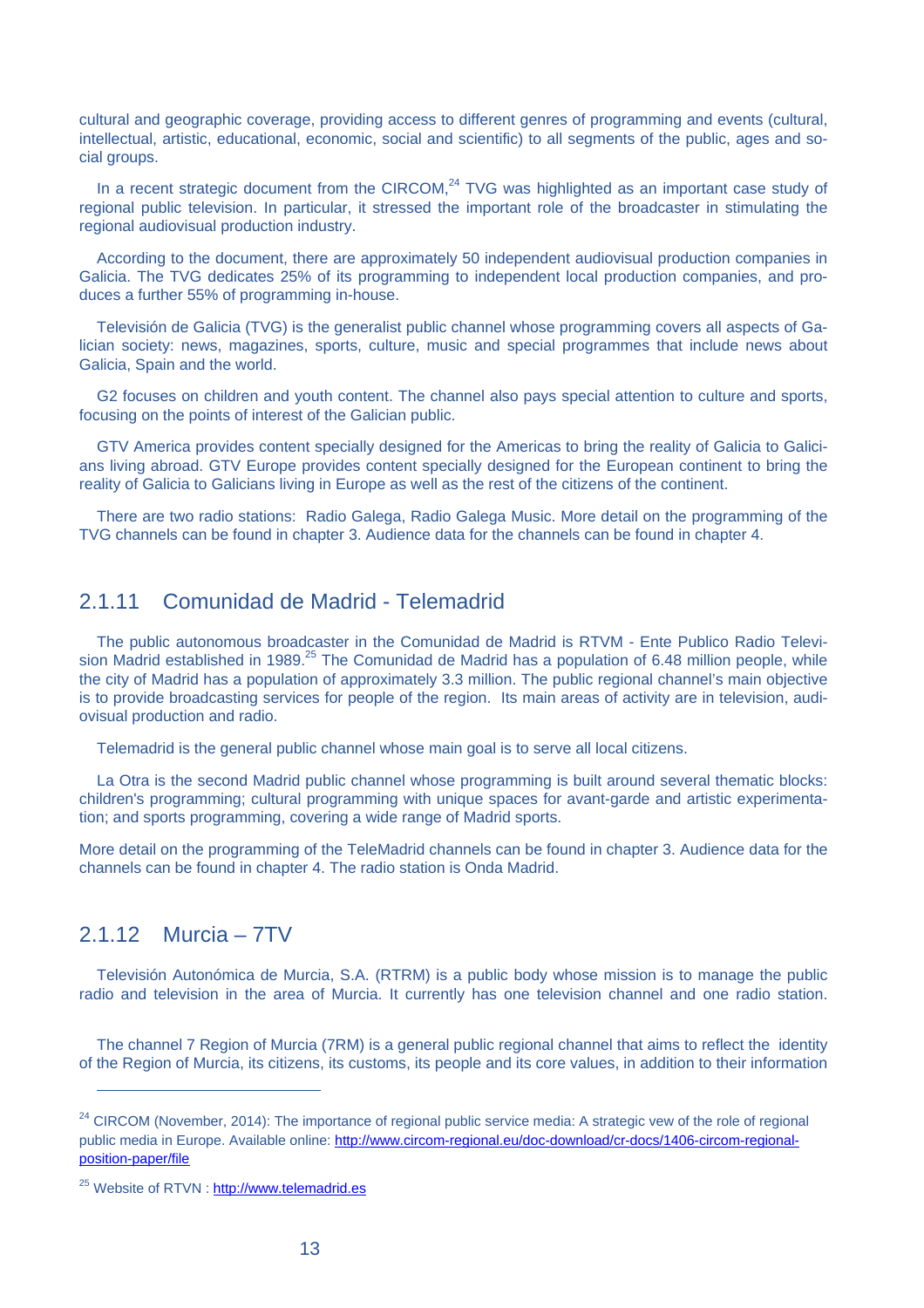needs and other subjects of a social and cultural nature. More detail on the programming of 7RM can be found in chapter 3. Audience data for the channels can be found in chapter 4. The radio station is Onda Regional de Murcia.

#### 2.1.13 Valencia - Nou

 $\overline{a}$ 

In November 2013, financial problems led the Spanish regional government of Valencia to shut down its public TV and radio service RTVV (Radio Television Valenciana, launched in 1989). The two channels were Canal Nou and the news channel Nou 24. RTVV had tried to fire 1,000 of its 1,700 workers to keep the broadcaster running, but a court ruling that the plan was not lawful prompted the regional government to close the station. The statement of support from the CIRCOM at the time included the following:

*CIRCOM Regional represents 255 TV stations from 32 countries across Europe. At its Board meeting in Cavtat (Croatia) today, it noted with regret the announcement of the closure of the autonomous public service broad-caster of the Valencian Community (Spain). CIRCOM Regional believes that regional or autonomous broadcasters are unique suppliers of independent content to their audiences and they showcase local culture, economic development while enhancing identity and language usage. They also are a means for spreading the current digital transformation to the regions*. *26*

<sup>&</sup>lt;sup>26</sup> CIRCOM Regional gives its support to the audiovisual public service in the Valencian Community http://www.circomregional.eu/component/content/article/170-2013/650-press-release-17112013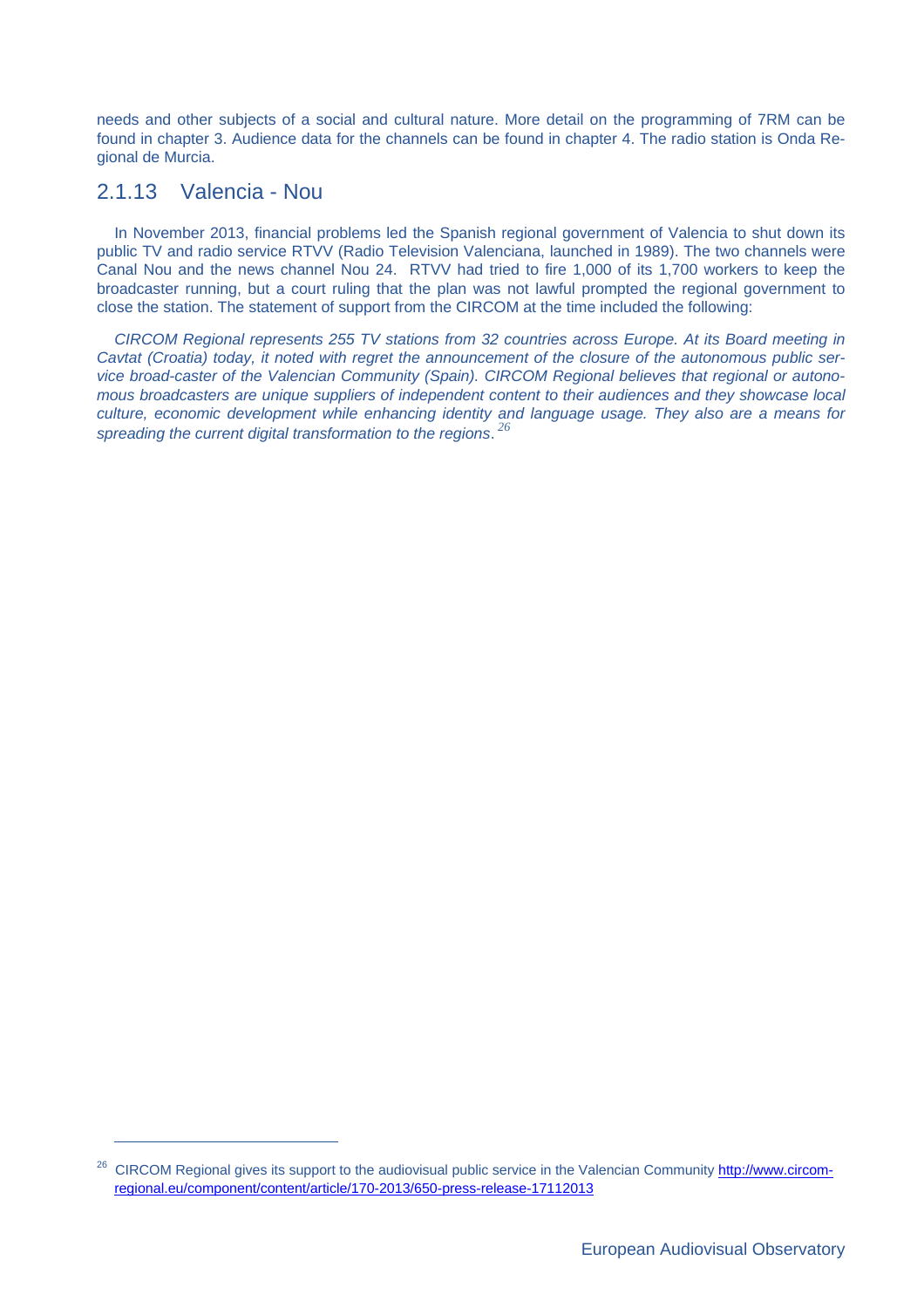# 2.2 Regional windows of public broadcaster RTVE

#### 2.2.1 Legal framework

The national public service broadcaster, RTVE Corporation, is regulated by Act 17/2006 on state-owned radio and television and Act 8/2009 on the funding of the Spanish Radio and Television Corporation. Act 17/2006, which abrogated the Statute of Radio and Television (Act 4/1980), and defined the role of the national public service broadcaster.

Under the General Principles outlined in the Act 17/2006, Article 2 includes (among others) the following public service obligations: to **promote territorial cohesion, pluralism and linguistic and cultural diversity** of Spain…; to offer programmes intended to be broadcast abroad, with the aim of **promoting Spanish culture** and catering to Spaniards travelling abroad or living in foreign countries….; to promote the dissemination and knowledge of Spanish cultural productions, particularly audiovisual; to **support the social integration of minorities** and social groups meet specific needs; to **encourage the production of European audiovisual content in Spanish and indigenous languages a**nd promote digital and multimedia creation, as a contribution to the development of Spanish and European cultural industries.

Within the current framework mandate (adopted on December 2007 by the Spanish Parliament), the aim of promoting territorial cohesion, pluralism and linguistic and cultural diversity of Spain is addressed under Article 9: RTVE assumes the goal and obligation as a public service, to contribute to the construction of identity and the structuring of Spain as a country, **taking into account the existence of various nationalities and regions**. RTVE should serve as a driver and guarantor of **flows of information between the different Autonomous Communities** in its content offering. It will also **offer territorialized content in the official languages according to linguistic reality of each region**.

 With regard to news reporting, RTVE has to ensure objective, accurate and diverse news reporting, complying with principles of professional independence and political, social and ideological pluralism, and making a clear distinction between information and opinion (Article 3.2.b of Act 17/2006), and facilitate democratic debate and the free expression of opinions (Article 3.2.c of Act 17/2006).

#### 2.2.2 RTVE nation and regions

The national public broadcaster RTVE provides two national generalist channels (and a HD version), and international, news (Canal 24 Horas), children and sport channels. The broadcaster also has a catch-up TV service and an audiovisual on-demand service with archive films. In addition there are 17 regional and local windows.

Just two of these are close to being regional channels in terms of autonomy and production: TVE catalunya and TVE Canarias, each of which has at least 6 regular programmes. The 15 others seem to supply a window of national news only.<sup>27</sup> In addition, they also have news broadcasts from the Ciudad Autónoma de Ceuta and the Ciudad Autónoma de Melilla (in North Africa).

The first national public channel La 1, has regular news-bulletins: *Telediario*, with three editions: the breakfast edition, 15.00 (local time) and 21.00 edition. La 1 also broadcasts regional news bulletins at 14:00. La 2 also has its own national news bulletin, *La 2 Noticias* at 22.00.

The regional newscasts may either supplement or replace Telediario in those regions. The regional broadcasts have the generic name of *Informative Territorial* broadcast between 14:00 and 14:30. Details of the names of these broadcasts are in Table 2. Audience data for the news broadcasts can be found in chapter 4

<sup>&</sup>lt;sup>27</sup> RTVE regional news:http://www.rtve.es/noticias/informativos-territoriales/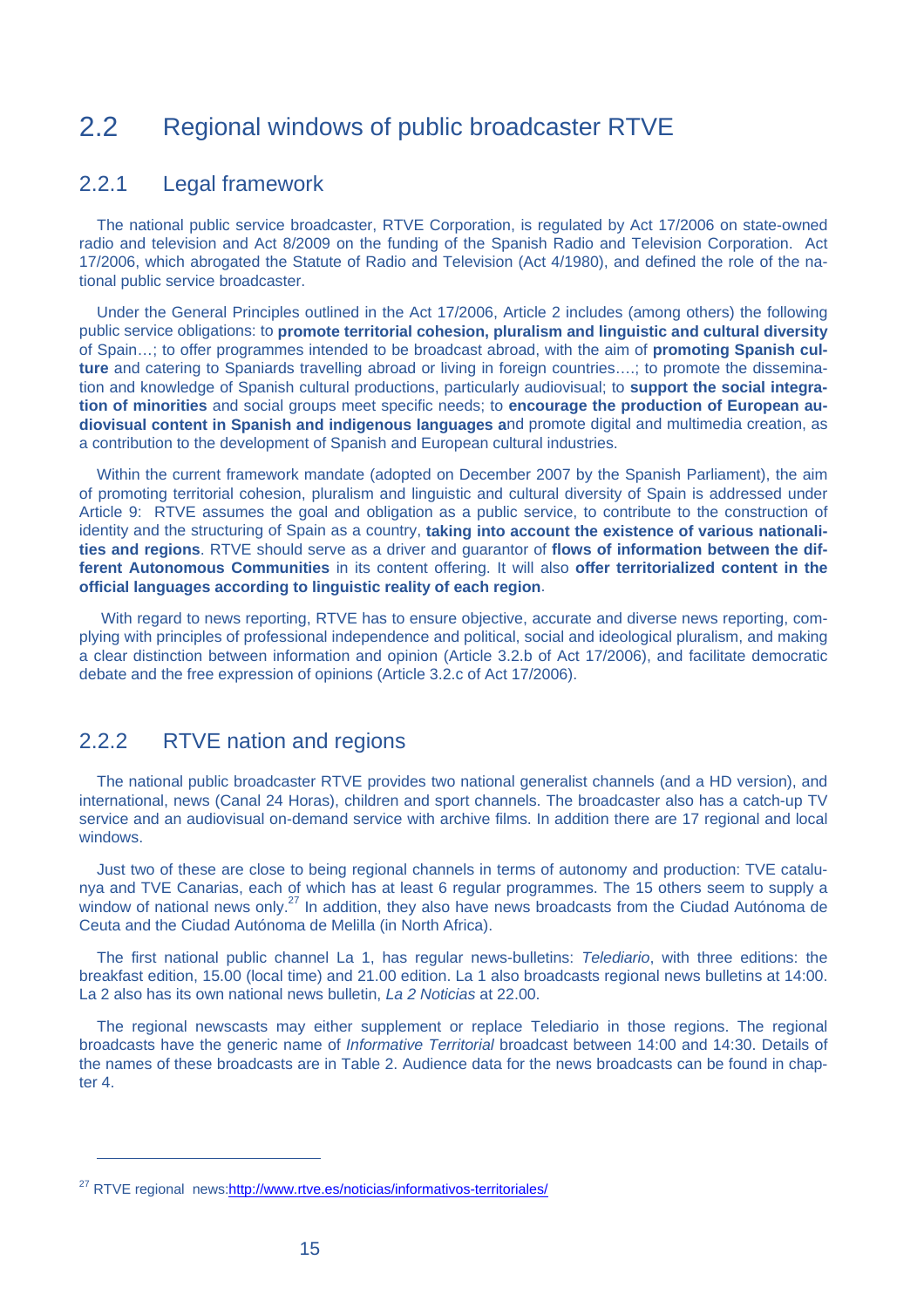#### 2.2.3 TVE Catalunya programmes

*L'Informatiu* is the news broadcast of TVE-Catalunya and covers the most important news in politics, economics, social, cultural, sport and weather. It broadcasts at noon, and from Monday to Friday at 4pm also on La 1. The following outlines the other main programmes broadcast by TVE Catalunya<sup>28</sup>

*Vespre a la 2* is a magazine programme that focuses on important developments in the news, in politics, economics and sport. *Entre Vinyes* is a cultural programme focusing on life in Catalunya. *Opera Oberta* broadcasts works and previews of opera. *La Missa* is a religious programme. *Moments* focuses on historical events and other cultural issues in Catalunya. *Especials en català* is a programme re-broadcasting programmes made in Catalan over the last 50 years.

### 2.2.4 TVE Canarias programmes

This television channel in the Canary Islands was launched in 1964. According to their website:

*"Our goal has always been to encourage the development and coexistence of all the Canaries islands and be open to the outside"29*

*Telecanarias* is the first regional news programme in the Canary Islands and is issued daily. . *+Canarias* is a daily news and information programme, with analysis. *El debate da La 1 is* a debate programme every Wednesday at 23:20 where people face questions from six journalists. The discussion tries to provide all viewpoints on issues of concern to citizens. *Teleplanete* is an environmental programme focused on the Canary Islands. *Cerca de ti* is a magazine onTVE Canarias Monday to Friday at 12.50 that looks at key events in entertainment for the islands. Interviews, performances, contests and more human stories: health, plants, fashion, and social life. *Tenderete* is a cultural programme.

| <b>Channel</b>              | <b>Broadcaster</b> | <b>Programmes</b>                                                                                   |
|-----------------------------|--------------------|-----------------------------------------------------------------------------------------------------|
| <b>TVE Catalunya</b>        | <b>RTVE</b>        | L'Informatiu ; Vesper a la 2; Especials en català; Opera Oberta; Entre Vinyes;<br>La Missa; Moments |
| <b>TVE Canarias</b>         | <b>RTVE</b>        | Telecanarias; + Canarias; El debate de la 1; Teleplaneta; Cerca de ti; Tenderete                    |
| Andalucia                   | <b>RTVE</b>        | Noticias de Andalucia                                                                               |
| Aragón                      | <b>RTVE</b>        | Noticias Aragón                                                                                     |
| <b>Asturias</b>             | <b>RTVE</b>        | Panorama Regional                                                                                   |
| Cantabria                   | <b>RTVE</b>        | Telecantabria                                                                                       |
| Castilla y León             | <b>RTVE</b>        | Noticias Castilla y León                                                                            |
| Castilla-La Mancha          | <b>RTVE</b>        | Noticias de Castilla-La Mancha                                                                      |
| Extremadura                 | <b>RTVE</b>        | Noticias de Extremadura                                                                             |
| Galicia                     | <b>RTVE</b>        | <b>Telexornal-Galicia</b>                                                                           |
| <b>Illes Balears</b>        | <b>RTVE</b>        | <b>Informatiu Balear</b>                                                                            |
| <b>Madrid</b>               | <b>RTVE</b>        | Informativo de Madrid                                                                               |
| <b>Murcia</b>               | <b>RTVE</b>        | <b>Noticias Murcia</b>                                                                              |
| <b>Navarra</b>              | <b>RTVE</b>        | Telenavarra                                                                                         |
| País Vasco                  | <b>RTVE</b>        | Telenorte País Vasco                                                                                |
| Rioja                       | <b>RTVE</b>        | Informativo Telerioja                                                                               |
| <b>Comunitat Valenciana</b> | <b>RTVE</b>        | L'Informatiu - Comunitat Valenciana                                                                 |
| Ciudad Autónoma de Ceuta    | <b>RTVE</b>        | Noticias de Ceuta                                                                                   |
| Ciudad Autónoma de Melilla  | <b>RTVE</b>        | Noticias de Melilla                                                                                 |

#### **Table 2 The regional windows of the public broadcaster RTVE**

*Source European Audiovisual Observatory 2014 from website of RTVE*

<sup>&</sup>lt;sup>28</sup> Website of TVE Catalunya: http://www.rtve.es/television/catalunya/<br><sup>29</sup> Website of TVE Canarias : http://www.rtve.es/television/tve-canarias/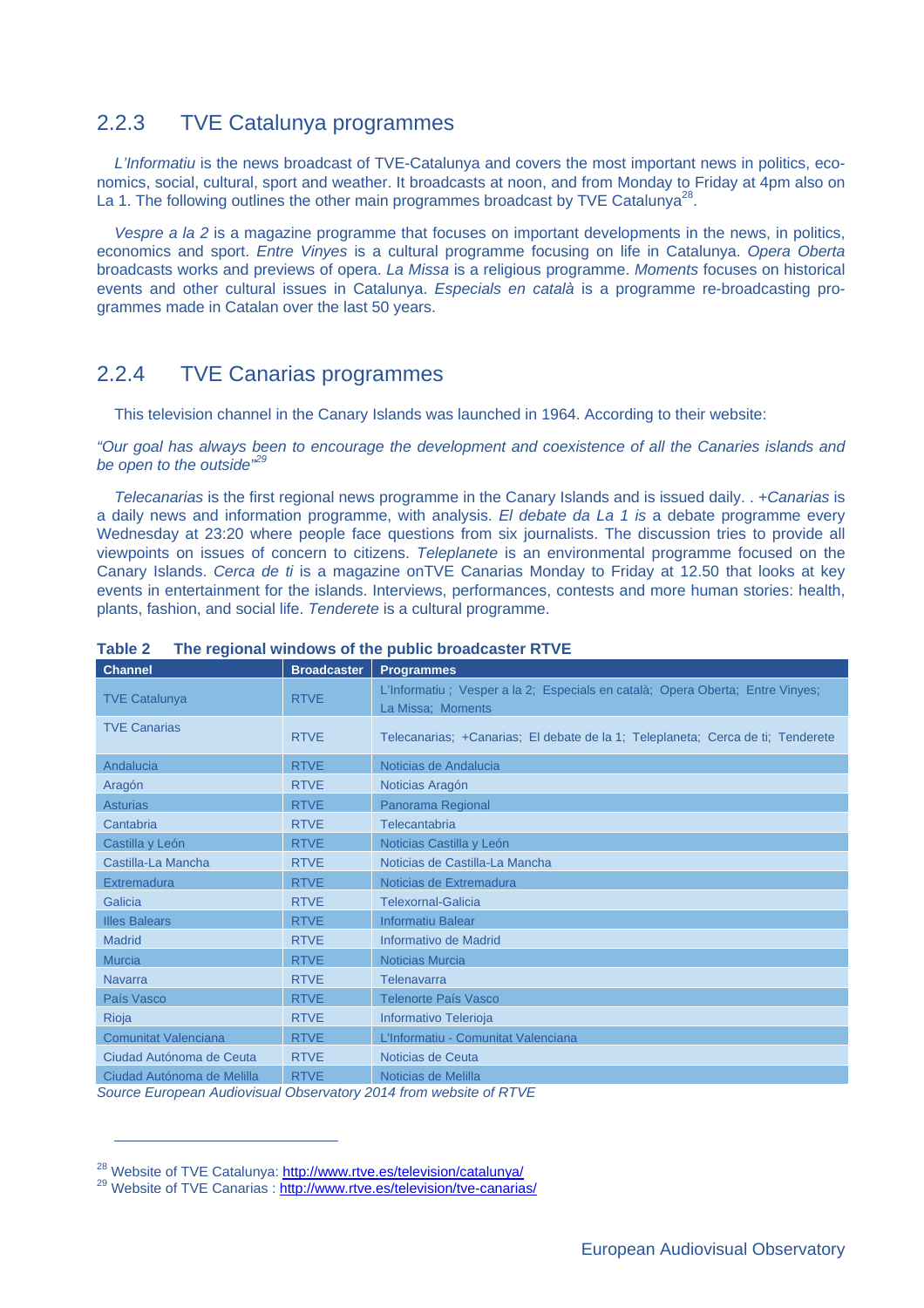# 2.3 Regional Private TV channels

The following section is developed on the basis of information from a report prepared for the Catalan media regulator – CAC - by Ángel Badillo (2012)<sup>30</sup> and then also updated according to the MAVISE database and research for this brief. The following outlines the situation of private regional broadcasting in the regions.

 Most of those communities that do not have autonomous public channels have private regional channels (in Castilla y León, Navarra and Rioja). Private regional channels are also available in Asturias, Castilla la Mancha, Catalunya, Extremadura, Galicia and Murcia. There are currently no private regional channels in Aragón, Canarias, Cantabria, Illes Balears, Madrid, País Vasco or Valencia.

The introduction of DTT was also significant for the development of private regional channels. The brief identifies more than 32 regional channels which were launched (mainly via DTT tenders), and also shows that 21 of these regional channels closed between 2008 and 2014.

#### 2.3.1 Andalusia

According to the report by Badillo (2010), in 2007 and 2008 four private regional channels were put out to tender, won by Prisa, Vocento, Prensa Ibérica and the Joly group. Of these, only Vocento (Canal 10) and Prensa Ibérica (with various brands, such as Málaga TV and Canal 21) were launched and Prisa has since resigned its licence. According to the MAVISE database and research carried out for this brief report, Canal 21 Andalusia closed in 2012, the Vocenta channel Canal 10 closed in 2010. Along with Channel 21 TV, Malalga TV also closed in 2012.

In addition, the Metropolitan TV network which had channel versions in Andalusia, the Balearic Islands the Comunidad de Madrid, the Comunidad of Valencia, and Murcia closed in 2013.

#### 2.3.2 Aragon

According to the report by Badillo (2010), there has been no tender for a regional private broadcaster in Aragon.

#### 2.3.3 Asturias

According to Badillo (2010), in 2007 a licence was granted to the Prisa group for a private regional channel, which was (in 2010) in the process of being returned. One regional private channel has been identified in Asturias, TeleAsturias owned by VTR Broadcast.<sup>31</sup>

#### 2.3.4 Balearic Islands/ Illes Balears

Badillo (2010) outlines that: "a tender for the private regional licence in 2006 was won by Prisa (which subsequently gave it up) and Unidad Editorial". No other regional private channel has been identified in the Balearic Islands. Also, Metropolitan TV which had channel versions in Andalusia, the Balearic Islands the Comunidad de Madrid, the Comunidad of Valencia, and Murcia closed in 2013.

#### 2.3.5 Canarias

 $\overline{a}$ 

According to Badillo (2010), "in 2007, the government in the Canary Islands awarded the two digital terrestrial television licences with regional coverage (DTT-A) to COPE and Antena 3 Televisión Digital Terrestre de Canarias". According to the MAVISE database and research carried out for this brief, Antena 3 Canarias was

http://www.cac.cat/pfw\_files/cma/recerca/quaderns\_cac/Q35\_Badillo\_EN.pdf

<sup>&</sup>lt;sup>30</sup> Ángel Badillo (2010): Competition, crisis, digitalisation and the reorganisation of local television in Spain. Quaderns del CAC 35, vol. XIII (2) - December 2010. Available here:

<sup>31</sup> Website TeleAsturias: http://www.teleasturias.com/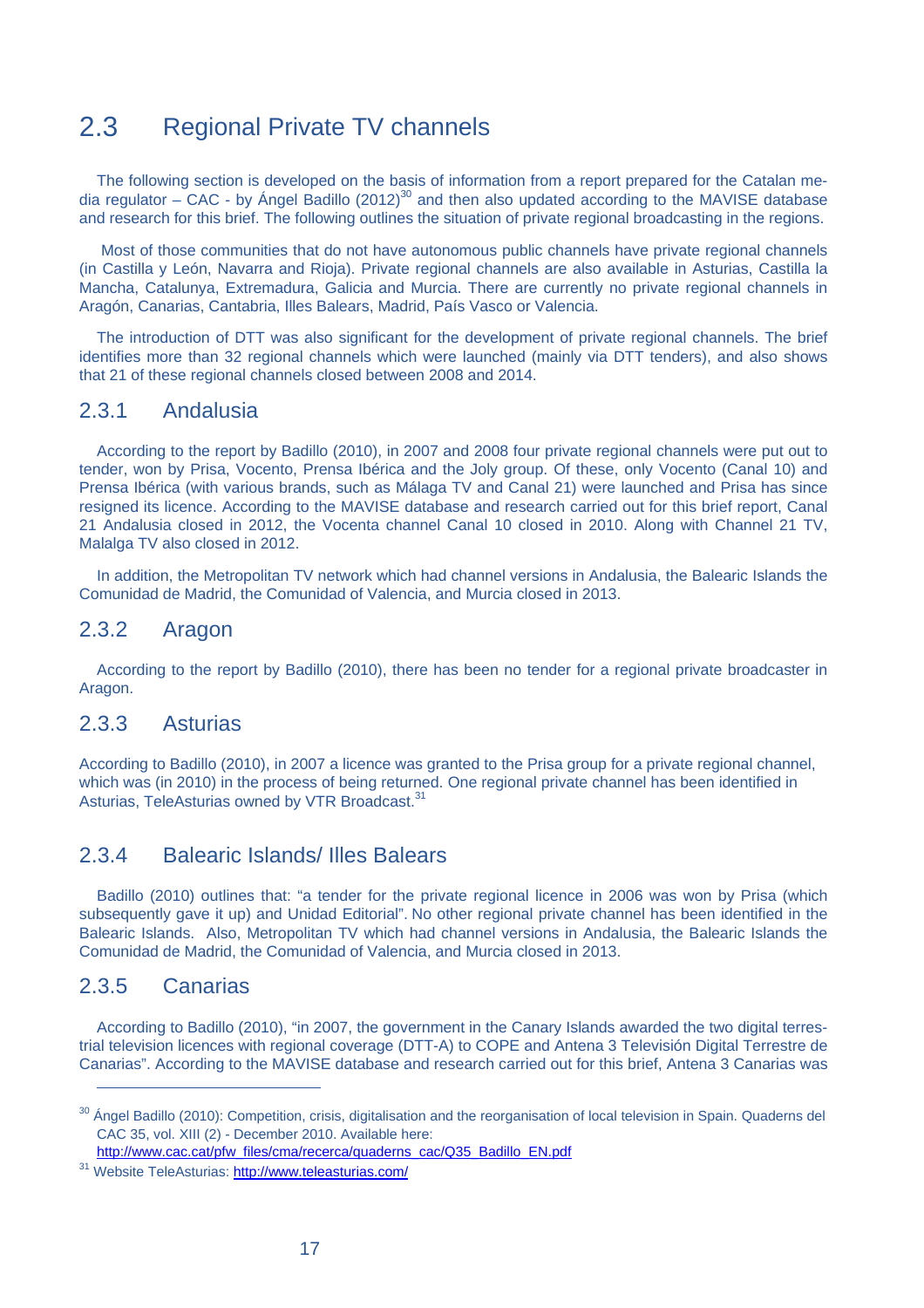closed on 1 April 2013 by the operator because the Supreme Court of Spain had upheld the invalidity of the DTT licensing process. In addition, Popular TV Canarias (Canary TV 13 from COPE), closed in 2012 because of the same Supreme Court decision.

#### 2.3.6 Cantabria

According to Badillo (2010), "the regional government has repeatedly insisted that it will not create regional public television (El Diario Montañés, 17/03/2010). In 2006, the Cantabrian government held a tender for DTT-A providers, but it was declared void". No private regional channels have currently been identified in Cantabria. A range of local services: Aquí TV, Canal TV Cantabria, Cantabria TV (possibly available as web TV) and Aquí FM, which were broadcast over DTT stopped transmission in 2012.

#### 2.3.7 Catalunya

In Catalunya, the public autonomous channels compete with the Godó group<sup>32</sup> (Emissions Digitals de Catalunya), who was granted the regional private licence granted in 2003 by the Catalan government. According to Badillo (2010): "unlike in other autonomous communities, the private provider has a complete digital multiplex at its disposal (actually, nowadays it broadcasts three different signals)".

Emissions Digitals de Catalunya currently broadcasts three channels: 8TV, Estil9 TV and RAC 105TV (Cataluna). Two other channels from the operator, EDC2 and EDC3 closed in 2006.

#### 2.3.8 Castilla la Mancha

There was a tender for regional private companies in 2010, and three channels were licensed for the companies: Green Publicidad y Medios, La Regional de Castilla-La Mancha and Radio Prensa y Televisión. A fourth licence granted to the newspaper publishing group La Tribuna was returned after the Castilla y Leon group Promecal terminated its activity in Castilla-La Mancha media (Badillo,2010). According to research for this brief, the CRN channel of Green Publicidad y Medios closed in 2011. The channel of the Radio Prensa y Televisión group Albacete TeVe closed in 2013. The channel La Regional de Castilla-La Mancha still broadcasts over DTT.

#### 2.3.9 Castilla y León - RTVCYL

The main regional channel in Castilla y León is broadcast by private company Radio Televisión de Castilla y León (RTVCYL).<sup>33</sup> The Broadcaster has two channels: CyLTV and CyL8 (which in turn has eight local windows: Ávila, El Bierzo, León, Palencia, Salamanca, Segocia, Soria, Valladolid and Zamora).

#### 2.3.10 Extremadura

One private regional channel exists in Extremadura, the music channel Kiss TV (Kiss Media).

#### 2.3.11 Galicia

 $\overline{a}$ 

In 2005 two private regional licences were given to Popular Televisión and (publisher) La Voz de Galicia. The channel of La Voz Galicia is V Television.

#### 2.3.12 Comunidad de Madrid

A private tender was held in Madrid in 1999 for regional television (Badillo, 2010). This was won by the Vocento group. The channel was originally Onda 6, and later Canal 10 which as in the case in Andalusia, closed in 2010, and the pay TV channel Quiero Televisión (closed in 2002).

<sup>&</sup>lt;sup>32</sup> Website of the Godó Group : http://www.grupogodo.net/rrhh/directorio/

<sup>33</sup> Website of CyLTV : www.rtvcyl.es/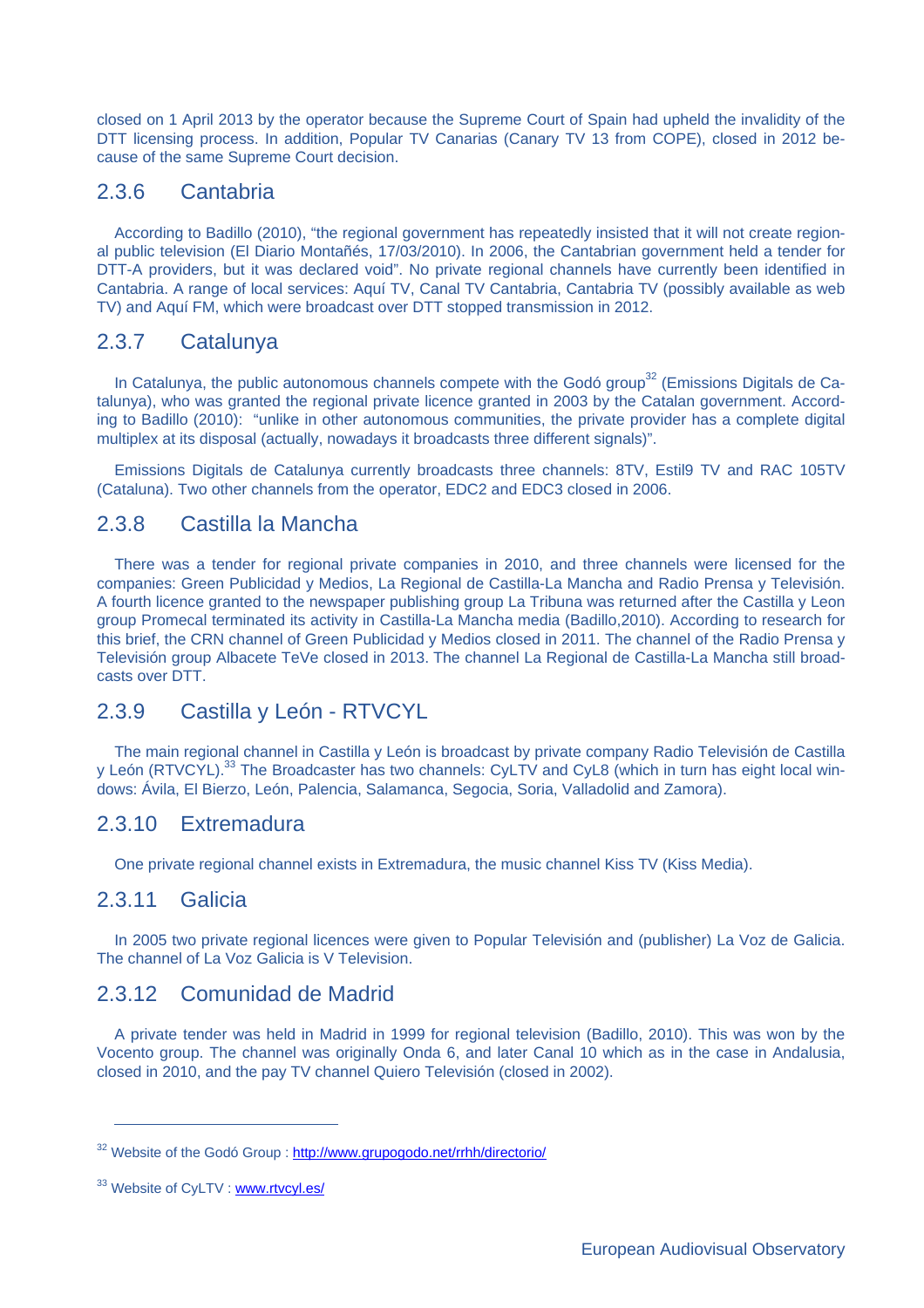Also, Metropolitan TV which had channel versions in Andalusia, the Balearic Islands the Comunidad de Madrid, the Comunidad of Valencia, and Murcia closed in 2013. No other regional channels have been identified.

#### 2.3.13 Murcia

In Murcia, private licences were won in a tender in 2006 by Televisión Murciana, SA, La Verdad Radio y Televisión, SA and Televisión Popular de la Región de Murcia, SA. Televisión Murciana<sup>34</sup> and Popular TV Murcia are still broadcasting.

#### 2.3.14 Navarra

Navarra has no regional public provider and, following a regional private tender in 2004, licences were granted to two channels: Canal 6 Navarra (linked with the Castilla y Leon Promecal group) and two others for Canal4 Localia Navarra (Badillo, 2010).

Canal 4 Navarra closed in 2012 and Canal 6 Navarra also closed in 2012. Currently two regional private channels exist in Navarra. NATV or Navarra TV launched in 2012, as a result of the merger of Canal 6 Navarra and Navarra Popular TV. A second channel Navarra TV 2 was launched with Basque content.

According to its website<sup>35</sup>, the programming of Navarra TV is based on a strong commitment to current affairs, entertainment magazines in-house productions, star outside production formats and film. News in Castilian is broadcast every day from 14:30 to 15:00 and 20:30 to 21:00. Navarra Television 2 broadcasts in Basque, with Basque news daily from 15:30 to 16:00 and 21:30 to 22:00.

#### 2.3.15 Rioja

Rioja has no public autonomous channel. Following a tender for DTT two companies received licecnces: Rioja Televisión<sup>36</sup> (Vocento) and Popular Televisión.

#### 2.3.16 Valencia

As noted earlier, the public regional channel in Valencia closed in 2013. In 1984, the Community held a private regional tender, which the Vocento group (La 10) and COPE (Popular Televisión) won. Canal 10 which as in the case in Andalusia and Madrid, closed in 2010. Metropolitan TV which had channel versions in Andalusia, the Balearic Islands the Comunidad de Madrid, the Comunidad of Valencia, and Murcia closed in 2013. The version in Catalan for Catalonia was called Canal Català. For more information on the COPE (largely religious) channels see below under section 2.3.17.

#### 2.3.17 Network of Popular TV

COPE (Cadena de Ondas Populares Españolas)<sup>37</sup> is a leading nationwide radio network in Spain. It is owned by the company Radio Popular, SA, whose shareholders are the Spanish Episcopal Conference (50%), dioceses (20%) and religious orders like the Jesuits and Dominicans.

Radio Popular has a network of mainly partly religious channels on regional, city and local levels. While originally focused on religious issues, they have become more generalist over time.

At the autonomous regional level, these include: Popular TV Comunidad Valenciana, Popular TV Galicia,

<sup>&</sup>lt;sup>34</sup> Website of Television Murciana : http://tvm.hol.es<br><sup>35</sup> Website of Navarra Television : http://www.natv.es/

<sup>&</sup>lt;sup>36</sup> Website of Rioja Television: http://www.tvr.es<br><sup>37</sup> Website of COPE : http://www.cope.es/

<sup>&</sup>lt;sup>38</sup> See more under their description of ideology : http://www.cope.es/Ideario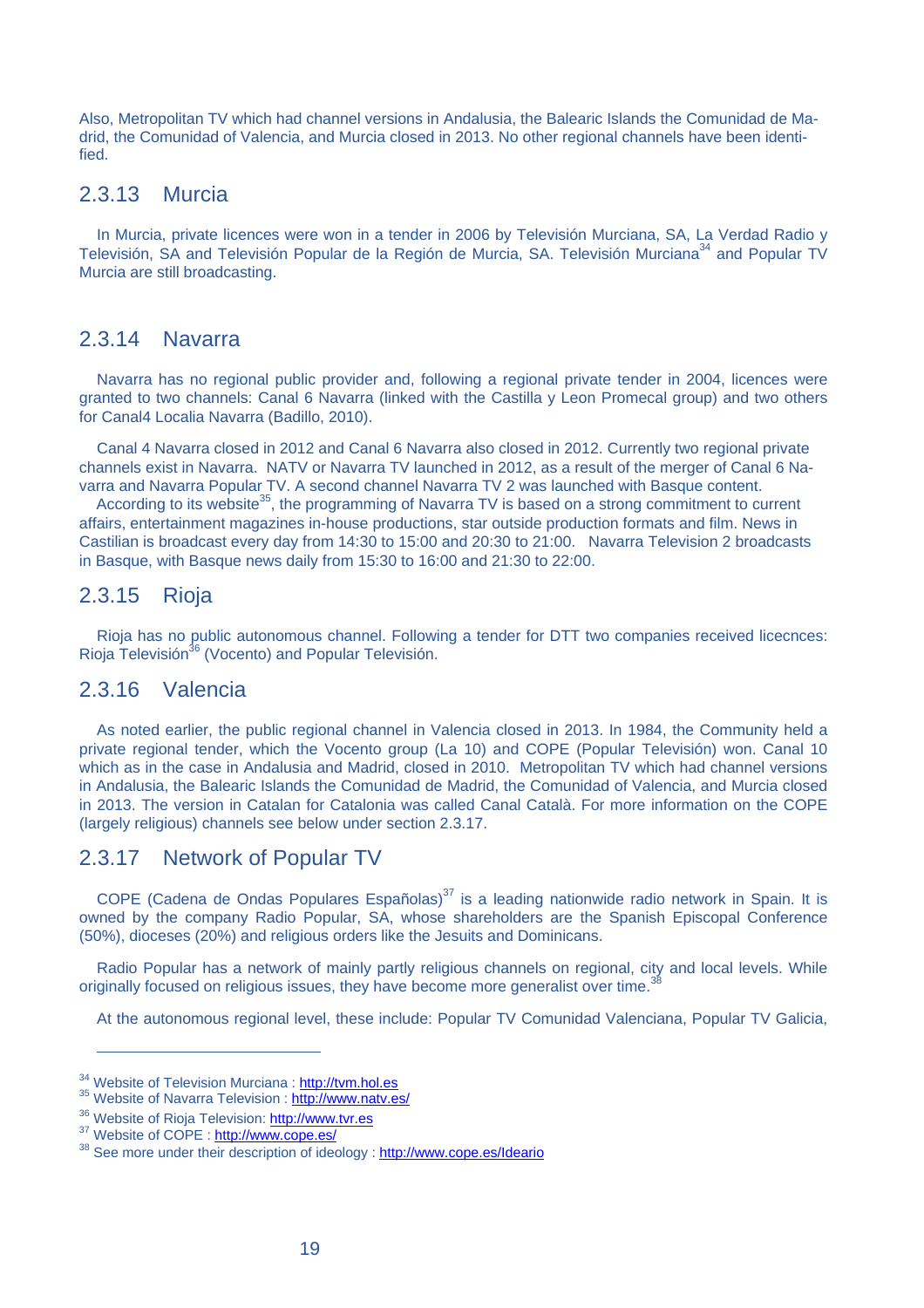Popular TV La Rioja, Popular TV Melilla, Popular TV Murcia, Popular TV Castilla la Mancha. Popular TV Canarias (Canary TV 13), was closed in 2012 following the Supreme Court cancellation of the licences for DTT in the Canaries. Popular TV also has 15-20 local channels in Spain.

| <b>Region</b>                           | <b>Channels</b>                                                                                                  | <b>Broadcasters</b>                                                                |
|-----------------------------------------|------------------------------------------------------------------------------------------------------------------|------------------------------------------------------------------------------------|
| Andalusia                               | 4 channels closed between 2010 and 2014                                                                          |                                                                                    |
| Aragón                                  |                                                                                                                  |                                                                                    |
| <b>Asturias</b>                         | <b>TeleAsturias</b>                                                                                              | <b>VTR Broadcast</b>                                                               |
| <b>Balearic Islands / Illes Balears</b> | 1 channel closed in 2013                                                                                         |                                                                                    |
| Canarias                                | 2 channels closed in 2013                                                                                        |                                                                                    |
| Cantabria                               |                                                                                                                  |                                                                                    |
| Castilla La Mancha                      | La Regional de Castilla-La Mancha<br>Popular TV Castilla la Mancha<br>(2 other channels closed in 2011 and 2013) | La Regional de Castilla-La Mancha<br>Cadena de Ondas Populares Españolas<br>(COPE) |
| Castilla y Leon                         | <b>CyLTV</b><br>CyL <sub>8</sub>                                                                                 | Radio Televisión de Castilla y León                                                |
| Catalunya                               | 8TV<br>Estil9 TV<br><b>RAC 105TV</b><br>(2 other channels closed in 2008 and 2010)                               | Emissions Digitals de Catalunya                                                    |
| Euskadi/ Pais Vasco                     |                                                                                                                  |                                                                                    |
| <b>Extremadura</b>                      | Kiss TV (music channel)                                                                                          | <b>Kiss Media</b>                                                                  |
| Galicia                                 | V Television<br><b>Popular TV Galicia</b>                                                                        | Corporación Voz de Galicia<br>Cadena de Ondas Populares Españolas<br>(COPE)        |
| <b>Madrid</b>                           | 3 channels closed in 2002, 2010 and 2013                                                                         |                                                                                    |
| <b>Murcia</b>                           | <b>Televisión Murciana TVM</b><br>Popular TV Murcia                                                              | Televisión Murciana, SA<br>Cadena de Ondas Populares Españolas<br>(COPE)           |
| <b>Navarra</b>                          | Navarra TV<br>Navarra TV2<br>(2 other channels closed in 2012)                                                   | Promecal and Popular TV                                                            |
| Rioja                                   | Rioja Televisión (TVR)<br>Popular TV La Rioja                                                                    | Rioja Televisión S.A. TVR<br>Cadena de Ondas Populares Españolas<br>(COPE)         |
| Valencia                                | Popular TV Comunidad Valenciana<br>1 other channel closed in 2010                                                | Cadena de Ondas Populares Españolas<br>(COPE)                                      |
| <b>Mellila</b>                          | <b>Popular TV Melilla</b>                                                                                        | Cadena de Ondas Populares Españolas<br>(COPE)                                      |

**Table 3 Private Regional Television channels in Spain** 

*Source European Audiovisual Observatory 2014 / MAVISE database*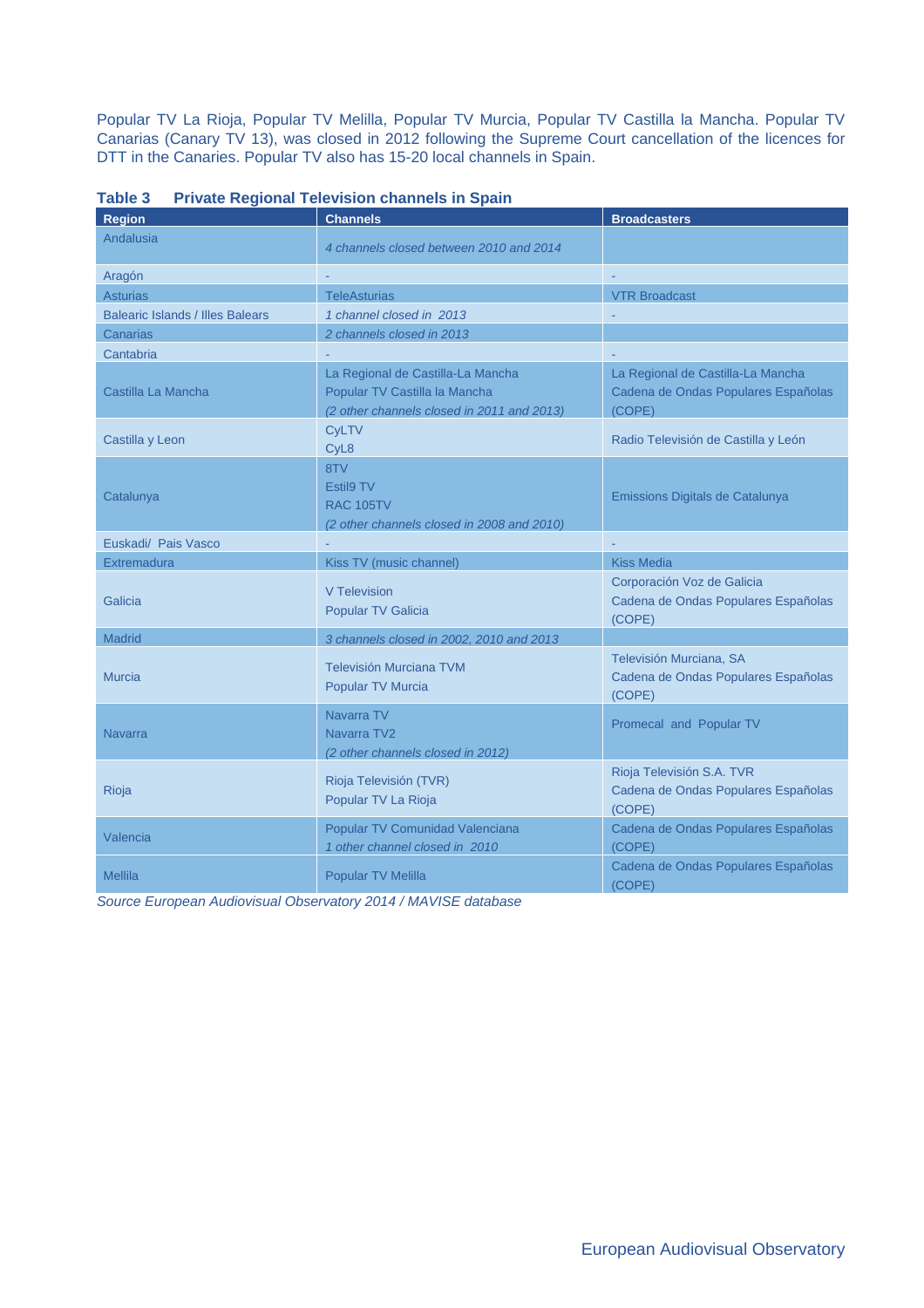# 2.4 Local City TV channels

There are more than 500 local television channels in the MAVISE database (see under 2.5.1).

 A sample of some local channels (that are considered metropolitan and hence targeting large audiences) is provided here. In this list just Barcelona TV is public, while the others are private. Barcelona Television, also known as BTV, is a channel managed by the municipal corporation of the City Council of Barcelona.

| <b>City</b>      | <b>Channel</b>                | <b>Broadcaster</b>                     |
|------------------|-------------------------------|----------------------------------------|
| <b>Barcelona</b> | 25 <sub>T</sub>               | <b>GIBSON TIME S.L.</b>                |
| <b>Madrid</b>    | 8Madrid                       | <b>TELEVISION DIGITAL MADRID SA</b>    |
| <b>Barcelona</b> | 8TV                           | EMISSIONS DIGITALS DE CATALUNYA SA.    |
| <b>Barcelona</b> | <b>BTV (Barcelona TV)</b>     | <b>AJUNTAMENT DE BARCELONA</b>         |
| Zaragoza         | Canal 44 Zaragoza             | LOCAL MEDIA T. V CANAL 44 S.L.         |
| <b>Madrid</b>    | Canal7TV (Madrid)             | CANAL 7 DE TELEVISION S.A.             |
| <b>Barcelona</b> | Canal Català Barcelona        | <b>SMILE ADVERTISING SL.</b>           |
| Malaga           | Canal Málaga TV               |                                        |
| <b>Sevilla</b>   | <b>Canal Sevilla TV</b>       |                                        |
| Vega             | Canal Vega TV                 | <b>TV ORIHUELA S.L.</b>                |
| <b>Sevilla</b>   | Sevilla Television            | PABELLON DE MEXICO SOCIEDAD LIMITADA.  |
| Alicante         | Tele 7 Alicante               | COMUNICACION AUDIOVISUAL EDITORES S.L. |
| Valencia         | Tele 7 Valencia               | <b>TELECOMARCA S.A.</b>                |
| Valencia         | <b>TMV</b> (Valencia)         | TELEVISIÓN MUNICIPAL DE VALENCIA       |
| Valencia         | Ver-t (Communidad Valenciana) | UNIPREX VALENCIA TV S.L.               |
| <b>Madrid</b>    | Ver-t (Madrid)                | UNIPREX TELEVISION S.L.                |
| Zaragoza         | Z TV (Zaragoza)               | UNION AUDIOVISUAL SALDUBA S.L.         |

**Table 4 Local metropolitan channels in Spain** 

*Source European Audiovisual Observatory 2014 / MAVISE database*

# 2.5 Closed channels 2009-2014

#### 2.5.1 Local channels

 $\overline{a}$ 

The MAVISE database currently contains more than 476 local Spanish channels. For the purpose of this report, a brief review was carried out on the DTT local channels in Spain in October 2014. At this time the Spanish DTT Multiplexes were re-organised to release frequencies for telecommunications services.<sup>39</sup> In October 2014, 246 local channels were available over the DTT networks.

 A total of 291 channels have been identified as no longer broadcasting. Of these, it was possible to identify via Internet research (and news sites) that 180 channels had *definitely* closed down between 2008 and 2014.

There are also more than 200 channels listed as local cable channels. In this case, it is also very difficult

<sup>&</sup>lt;sup>39</sup> Spain approves DTT reorganisation to make way for LTE. DigitalTv Europe, September 2014. http://www.digitaltveurope.net/245412/spain-approves-dtt-reorganisation-to-make-way-for-lte/

A useful overview of the events leading to this re-organisation is provided in the *Mapping Digital Media Spain* report, of the Open Society Foundation, (pages 67-71) published in 2012 and written by Carles Llorens, Virginia Luzón and Helena P. Grau: http://www.opensocietyfoundations.org/sites/default/files/mapping-digital-media-spain-20131023.pdf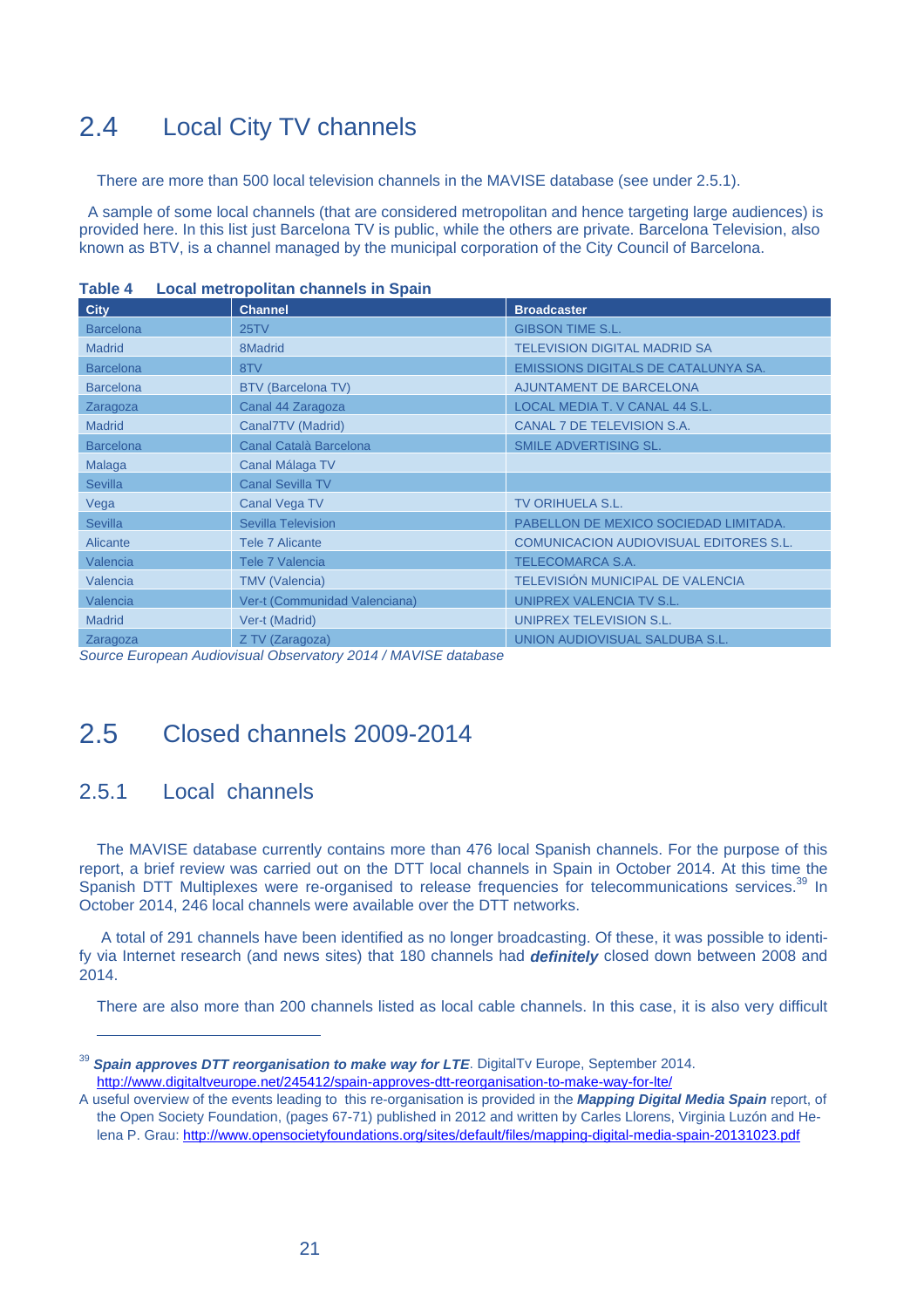to establish which ones are still in existence, have closed down or are just available via web TV.

One important network that closed in 2009 was the Localia TV network (of more than 100 local channels) owned by the PRISA Group. At the time, the Grupo Prisa stated that the reasons for the closure of their channels included "the Spanish economic situation and the advertising downturn in the sector, and difficulties and inconsistencies in the Spanish audiovisual policy framework".

#### 2.5.2 Private regional channels

The same review of the channels revealed that a further 32 regional channels (public and private) had closed down between 2008 and 2014.

In most cases these were private regional channels. The introduction of DTT was also significant for the development of private regional channels. This report identifies more than 32 private regional channels which were launched (mainly via DTT tenders), and also shows that 21 of these regional channels closed between 2008 and 2014.

This is a strong indication of the impact of the financial crisis on the regional TV sector in Spain. It may also however, raise questions as to the feasibility of having large numbers of television channels at the regional and local level.

Some TV channels that were awarded DTT licences were closed for legal reasons. For example, several regional private channels (in the Canary Islands) along with 9 national DTT channels were closed down following Supreme Court rulings (2012) that the licensing process for these channels was invalid.

#### 2.5.3 Public regional channels

Public regional channels (eleven) that have closed during the same period include: the Valencian channels Canal Nou and Nou 24 (closed in 2013); tvCanaria 2 (closed in 2012); the second channel in Castilla la Mancha CMT2 (closed 2011); another channel of the Balearic Islands IB Dos (closed 2010); Aragon 2 HD (closed in 2014); Aragon Sat (closed in 2010); Extremadura TV (International channel closed 2011); and from Catalunya TV the K3 children's channel (closed 2009) and two TV fiction channels 300 and 3XL (closed in 2010 and 2012 repectively).

#### 2.5.4 Summary

In summary, between 2008 and 2014, we have identified that 21 private regional channels, who had received licences to broadcast over DTT, have closed.

In addition, 11 public regional (autonomous) channels closed during the same period. Mostly they were second channels, or HD trial channels, or niche (children, news etc.) In Valencia the complete closure of the autonomous broadcaster was the most dramatic event (in 2013).

Regarding local television, a total of 291 channels (formerly in MAVISE have been identified as no longer broadcasting. Of these it was possible to confirm via Internet research (and news sites) that 180 local channels (many of which were formerly also licensed to broadcast over DTT) had *definitely* closed down between 2008 and 2014.

There are also more than 200 channels listed as local cable channels. In this case, it is also very difficult to establish which ones are still in existence, have closed down or are just available via web TV.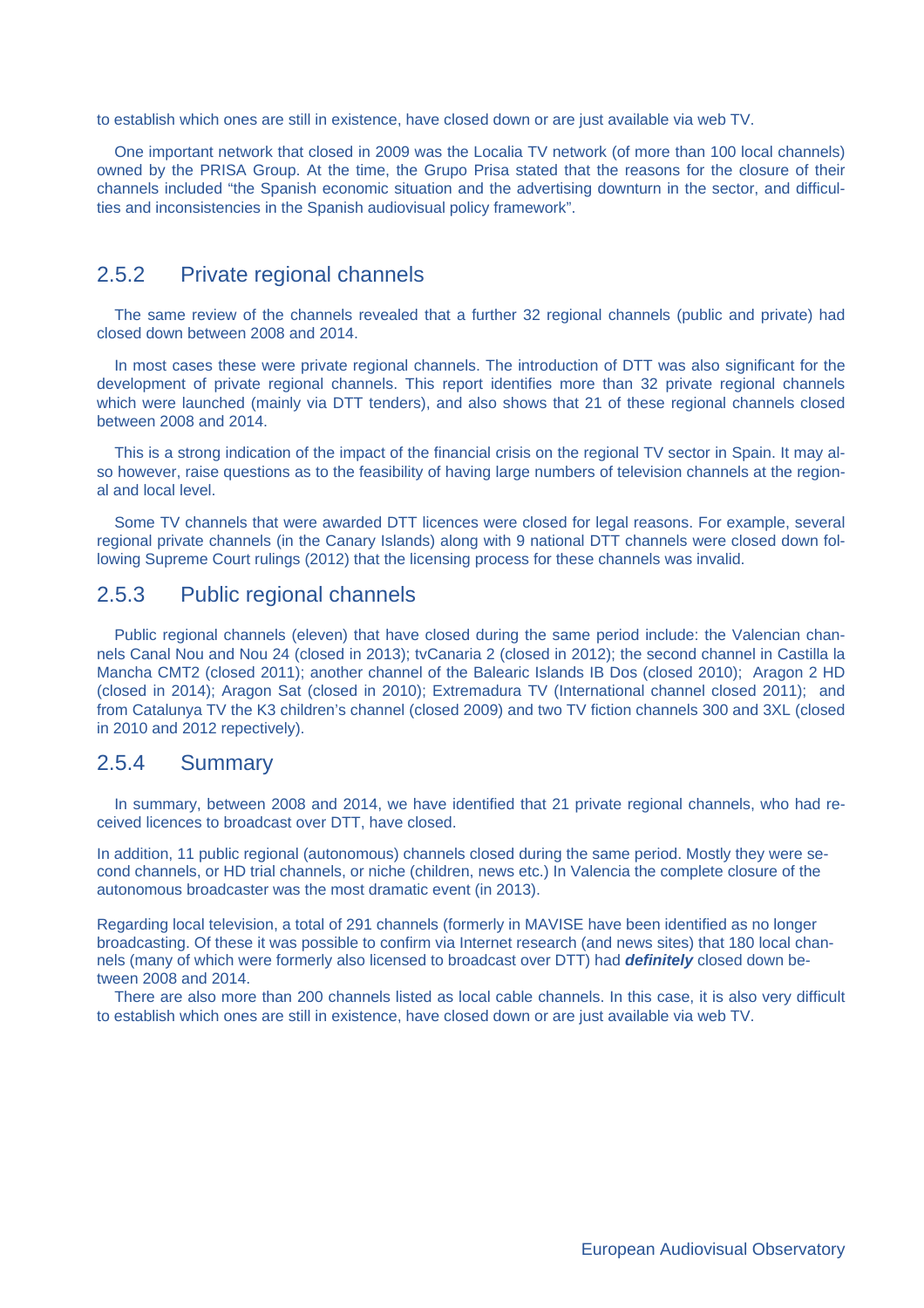# **3** News and current affairs, and programmes about Europe

# 3.1 News and current affairs

The following is based on researching the websites and schedules of the autonomous public channels. .

#### 3.1.1 Programmes of autonomous public channels

#### Andalusia

The channels of Canal Sur produce a very broad spectrum of programmes. Alongside the main news broadcasts (*Canal Sur Noticias 1*, and *Canal Sur Noticias 2)*, there are additional broadcasts *Canal Sur Noticias Andalucía*, *Canal Sur Noticias Fin de semana*, *Canal Sur Noticias Primera Hora.* 

Regarding other current affairs programming, *Más Que Noticias* is a news review programme and *75 Minutos* is a current affairs programme that tends to focus in depth on particular topics. *Los reporteros* is a magazine programmes that focuses on 2 to 3 topics per week. *Aldea Global* (Global Village) is a current affairs programme which examines international and European news. The European programme *Europa Abierta* will in the future be integrated into this programme (see more under 3.2.2). *Parlamento Andaluz* is the programme focused on the regional parliament.

A programme that focuses specifically on rural issues is *Campechanos*, which offers a portrait of life in the Andalusian countryside in the context of the production of food, the traditional trades, heritage and contribution to the economy. Another programme - *Tierra y Mar* - covers news, information and developments in the agriculture and fisheries industry in Andalusia.

*Consumo cuidado* focuses on consumer interests, and *Emplea2* informs Andalusians of all issues related to employment and the economy. *Solidarios* is a programme that addresses issues important to different social groups and covers alternative policies and different ways to deal with everyday issues like the financial crisis, consumption, education, etc. The issues of disability, unemployment, immigration, homelessness are all covered, alongside gender issues and domestic violence.

*Espacio Protegido* is an environmental programme and Salud al Día focuses on health issues. Others include drama, entertainment, music, talent shows, religious programmes, science, education, new technology and the Internet, arts and culture, cookery and travel programmes.<sup>40</sup>

#### Aragón

 $\overline{a}$ 

The main news broadcasts of Aragón Televisión are *Aragón Noticias 1* and *Aragón Noticias 2*. The channel also broadcasts Euronews at 7am and 10am Monday to Friday. Other news broadcasts include *Aragón Noticias 1 - Edición fin de semana* and *Aragón Noticias 2 - Edición fin de semana*.

Other information programmes provided by the channel are outlined below. *Buenos días Aragón* is a morning programme that addresses the main news and events of the day. *Aragón en pleno* provides coverage of the activities of the parliament of Aragon. *Objetivo* is a magazine that provides in depth review of important issues in the news. *Entrevista con…* is a weekly interview programme with a significant focus on politics, culture, economy or sport.The rest of the programming (including a wide range of sport, entertainment, children youth, cinema, drama, documentaries etc.) can be accessed from the website of the channel.41

<sup>&</sup>lt;sup>40</sup> Details on all programming available here: http://www.canalsur.es/listado\_programas\_tv.html?seccion=544  $^{41}$  Programmes of Aragon Television:

http://www.aragontelevision.es/index.php/mod.programas/mem.listado/relcategoria.292/v\_mod.programas/v\_mem.list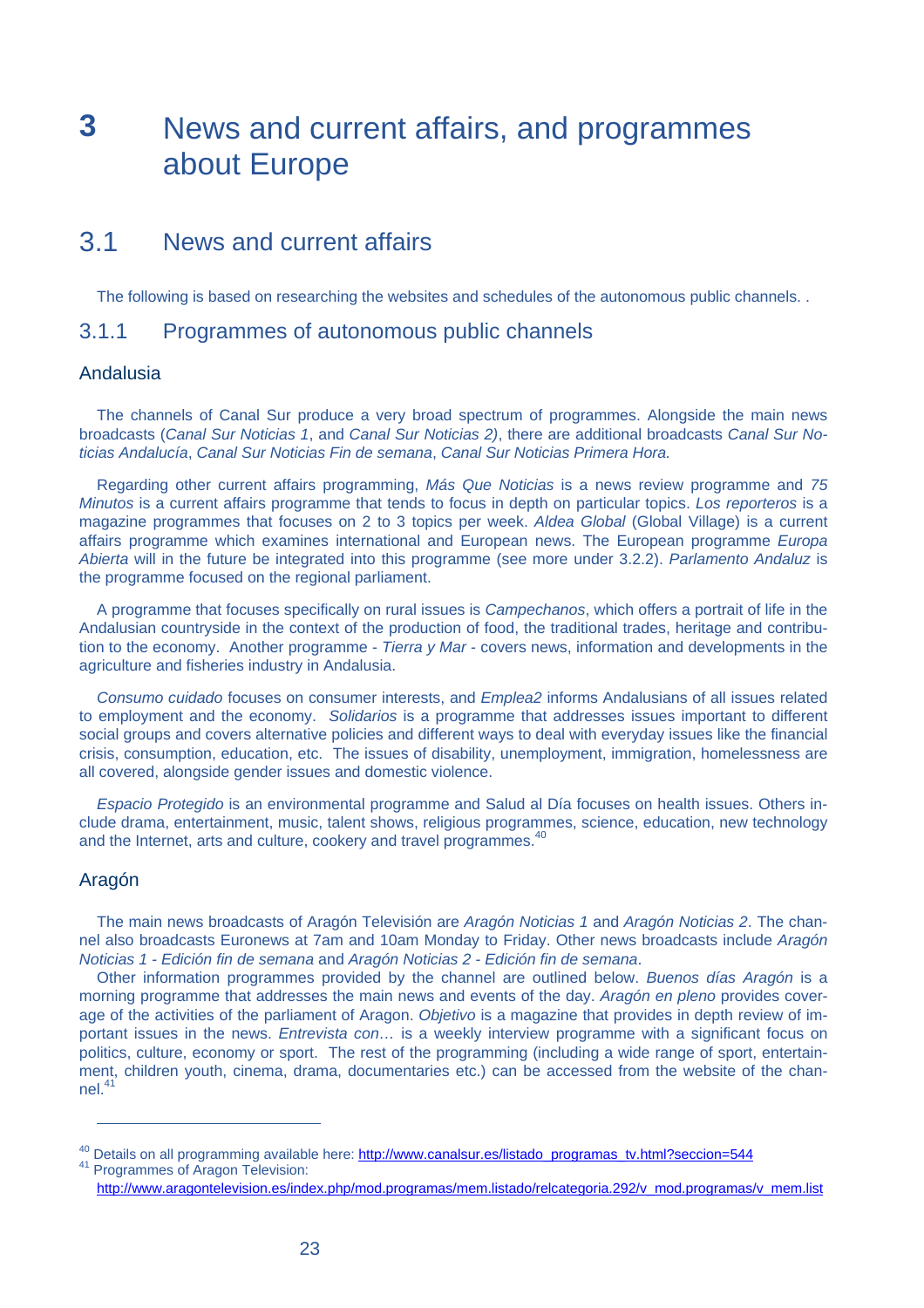#### **Asturias**

The Televisión del Principado de Asturias broadcasts two channels: TPA7 and TPA8. The main news broadcasts include *TPA Noticias primera edición*, *TPA Noticias segunda edición* and also *TPA Noticias 1 Fin de semana, TPA Noticias 2 Fin de semana* and *TPA Noticias Matinal*.

Other important programming (with regard to news and current affairs) includes the following. *Asturias Semanal* is a weekly news programme that analyses issues related to economy, culture, society, politics, industry, science, while *Conexión Asturias* is a magazine focused on news and events throughout Asturias. *Vidas públicas, vidas privadas* is an interview programme with important actors from political, social and cultural affairs. *Directos al mediodía* is a Morning magazine show that provides analysis of news and events*. Economízate* is an economics and business programme

*Asturianos en el mundo* has a focus on Asturians living in different parts of the world and *Los pueblos* Focuses on news and events in small communities. *De hoy no pasa* is a magazine programme, with some news but also other entertainment sections. Regarding the important industries of the regions, *De la mar* is a Programme focused on the lives and work in the towns and villages of the Asturian coast, including Fishermen and sea professionals, craft canning industry, net menders etc. and *Siemienza* looks at both agriculture and fishing. *Medicina TV.com* is a health programme.

#### Balearic Islands / Illes Balears

The Radiotelevisió de les Illes Balears has two channels IB3 and IB3 Català. The main news broadcasts are *IB3 Notícies Migdia* and *IB3 Notícies Vespre.* Additional broadcasts include *IB3 Notícies Cap de Setmana*, *Illes Notícies* and *Especials Informatius*. Current affairs and information programming includes: the political debate programme *50'*; *Panorama IB* , a reportage covering a variety of topics; *Parlament* reporting on the regional parliaments; *Reporters*; the morning magazine show *Bon Dia Balears*; two magazine programmes *Crònica 112* and *Crònica d'Avui*, and the health programme *La Mirada*.

#### **Canarias**

The broadcasting company for the autonomous channel in the Canary Islands is the Ente Público Radio-Televisión Canaria. It broadcasts one TV channel (tvCanaria). The main news broadcasts of Televisión Canaria are: *Buenos días, Canarias* (morning news review programme), *Avance Telenoticias* (morning newsflash), *Telenoticias 1* (afternoon news programme), *Telenoticias 2* (main evening news programme) and the weekend news programmes *Telenoticias Fin de semana 1* and *Telenoticias Fin de semana 2* (reviews of the main international, national and regional news of the week). Additional news programmes of the broadcaster include *Canarias Hoy* (local news and information programme featuring interviews and discussions), *Parlamento* (news review of issues discussed in Parliament with analysis and interviews) and *El envite* (political discussion programme).

#### Castilla La Mancha

 $\overline{a}$ 

The broadcaster (RTVCM) produces a very large amount of television programming. The main news broadcasts are *Castilla-La Mancha a las 2 and Castilla-La Mancha a las 8*, and also *Castilla-La Mancha fin de semana*. News and information programming alone consisted of the following:

*Café para 2* (discussion programme); *Castilla-La Mancha Despierta* (morning news review programme); *El Radar* (news review programme including international); *Al Quite* (morning news and entertainment programme); *En Comunidad* (political magazine programmes); *No nos moverán* (political analysis and discussion); *Debate sobre el estado de la Región*; *El Campo* (information programme dedicated to agriculture and rural life); *El Rincón de caza y pesca* (hunting and fishing); *El Tiempo* (weather); *En Profundidad* (in depth reports and investigative journalism). Details on programmes can be found on the website of the channel.<sup>4</sup>

ado/chk.fd9aa39b19a42e84add6ce09764c1fd4.html

<sup>42</sup> Programmes of RTVCM: http://www.rtvcm.es/programas/default.php?thm=2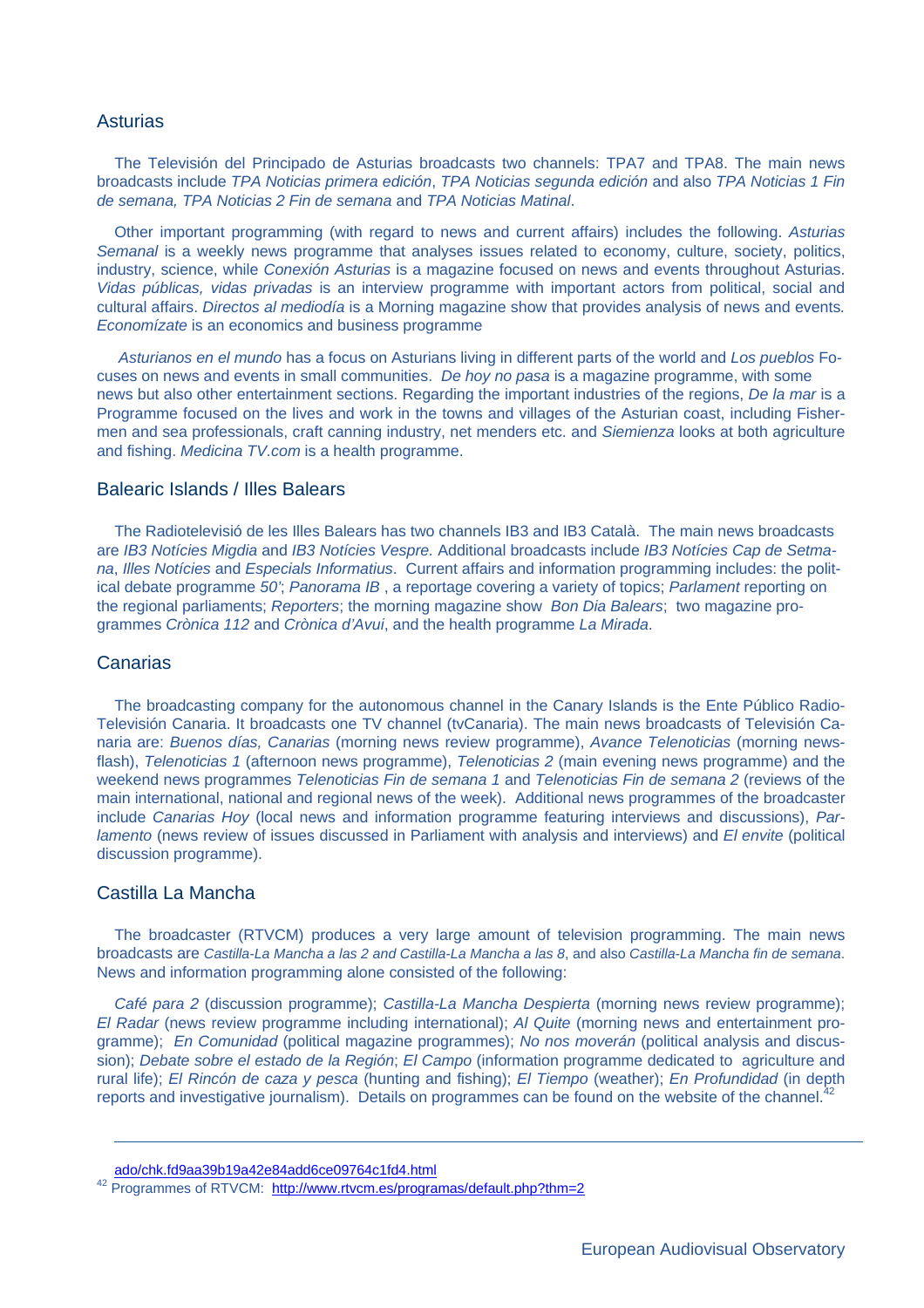#### **Catalunya**

Television de Catalunya has a very large and diverse range of programming. The main news broadcasts are *Telenotícies/TN*, the local news broadcasts *Telenotícies comarques/ TN comarques* and the morning news and information magazine *Els matins*.

The broadcaster's news and information programming include the following: *2324* (political discussion and in-depth analysis), *.CAT* (political discussion), the programmes *L'entrevista 3/24* and *L'entrevista del diumenge* which feature interviews and focus on political analysis, *Món 324* (in-depth analysis of international news), *Parlament* (summary of legislative activities of the Parliament) and the two union programmes *Programa sindical CCOO* (interviews with Comisiones Obreras/CCOO trade union leaders) and *Programa sindical UGT* (interviews with experts, players and union leaders of UGT de Catalunya). Additional programmes are the economic broadcasts *Valor afegit* (economic news and information) and *Export.cat* (economic information programme on the international success of Catalan produce). The programmes *30 minuts* and *60 minuts* are dedicated to the analysis of social issues. *Blog Europa* features reports by Erasmus students.

#### Euskadi / Pais Vasco

With three main channels and a satellite channel, the broadcaster Euskal Telebista -ETB offers a very large amount of television programming. The main news broadcasts include: *Egun On Euskadi* (morning news), *Gaur Egun - Eguerdia* (main news at noon on ETB1), *Gaur Egun – Gaua* (main evening news on ETB1), *Gaur Egun - Asteburua* (weekend news programme on ETB1), *Teleberri - Fin de Semana* (weekend news programme on ETB2), *Teleberri – Mediodía* (news programme on ETB2), *Teleberri – Noche* (main evening news on ETB2) and *Eguraldia* (weather news).

The broadcaster's news and information programming include *EH Zuzenean* (news and current affairs programme, daily at 7:15) and a number of political discussion shows: *Azpimarra* (political analysis and discussion) and *Azpimarra +* (interviews and political discussion), *Debatea* (political discussion), *El Dilema* (interview and political discussion show) and *ETB Hoy* (interview and political discussion show).

ETB also broadcasts the citizen-focused political discussion show *Euskadi Pregunta* where 25 citizens pose questions to politicians which they then have to answer within one minute. Additional news and current affairs programmes are *Palabra de Ley* (political summary of parliamentary debates and activities), *Por Fin, Viernes* (information and entertainment programme with public figures from politics, culture and entertainment), *Sin ir más lejos* (information programme with interviews and discussion of main issues of the week), *Sustraia* (news and information programme on agriculture, fisheries and livestock), *60 minutos* (news reports and in-depth analysis) and Z*uek hor eta gu hemen*, a political satire show.

#### **Extremadura**

The broadcaster produces a very large amount of programming. News and information programming alone consisted of the following: *Extremadura Noticias 1; Extremadura Noticias 2; Dossier Informativo* (news review programme); *Primera Página* (morning programme focused on the important news stories of the day featuring prominent journalists); *Parlamento Extremeño* (channel dealing with the regional parliament); *Tu Empleo* (focuses on jobs, employment, unemployment issues, available jobs); *EmásI* (programme deals with business and entrepreneurship and allows people to share experiences); *X la tarde* (magazine focused on life in Extremadura);

#### Galicia

The broadcaster (CRTVG) offers a significant amount of television programming. The main news broadcasts are *Galicia Noticias Mediodía*, *Telexornal Mediodía*, *Galicia Noticias Serán, Telexornal Serán and Telexornal noite*. The broadcaster's news and information programming include the following:

The morning news programmes *A Revista, A Revista FDS, Bos días* and *Bos días Xordos* (for hearing impaired audiences), *Contraportada* (a new information programme launched September 2014), *Especial Informativo* (news programme with focus on special events such as the European Parliament elections),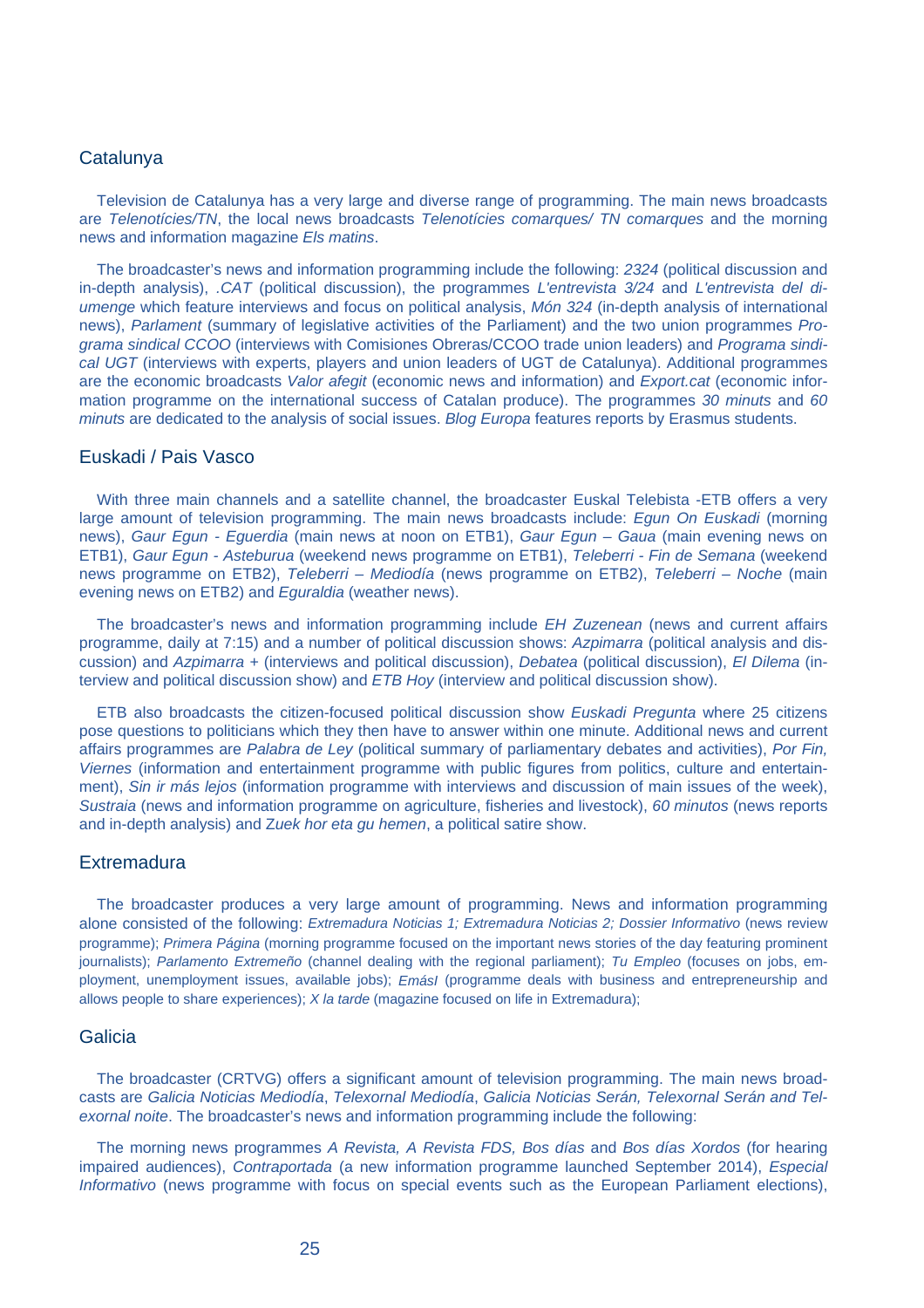*Foro Aberto* (political discussion programme and in-depth analysis) and *O Tempo serán, Parlamento* (political programme with news from the Galician Parliament).

Additional programmes are the two agricultural programmes *Labranza* (agricultural news programme reflecting on changes of the Galician agricultural sector since EU membership) and *O agro* (news and information programme about farming) and the weather news features *O Tempo*, *O Tempo mediodía*.

The broadcaster's specific news and information programming also includes the five local news programmes *Información Local A Coruña - Ferrol*, *Información Local Lugo*, *Información Local Ourense*, *Información Local Santiago de Compostela, Información Local Vigo – Pontevedra and Reportaxes locais as well* as *Informativo Xordos* (for hearing impaired audiences).

#### **Madrid**

The main news broadcasts of TeleMadrid are *Telenoticias 1* and *Telenoticias 2*. Other news programmes include *Telenoticias Fin de Semana*, *Diario de la Noche* and *Madrid despierta* (morning news review).

In addition, the current affairs programming includes: *Aquí en Madrid* (late evening magazine programme magacín de la tarde en Telemadrid); *Más Madrid* (morning news review); *Zoom Telemadrid* (provides a deeper focus on news topics); *Buenos Días Madrid* (morning show); *Telenoticias sin Fronteras* (news for immigrant communities); *El Círculo a Primera Hora* (interviews); *Treinta Minutos* (programme with reportages); *Madrid 7 Días* (reportages); *Mi cámara y yo* (life in the Community of Madrid); *En Pleno Madrid* (coverage of the parliament); and debate programmes *Madrid Opina* and *Alto Y Claro.* 

#### Murcia

The main news broadcasts of 7 Murcia are *Informativos 7RM* and *Informativo 7RM – Redifusión.* The broadcaster's other news and current affairs programming includes *Murcia produce* (a programme about the manufacturing of regional produce) and *Separate* (information programme).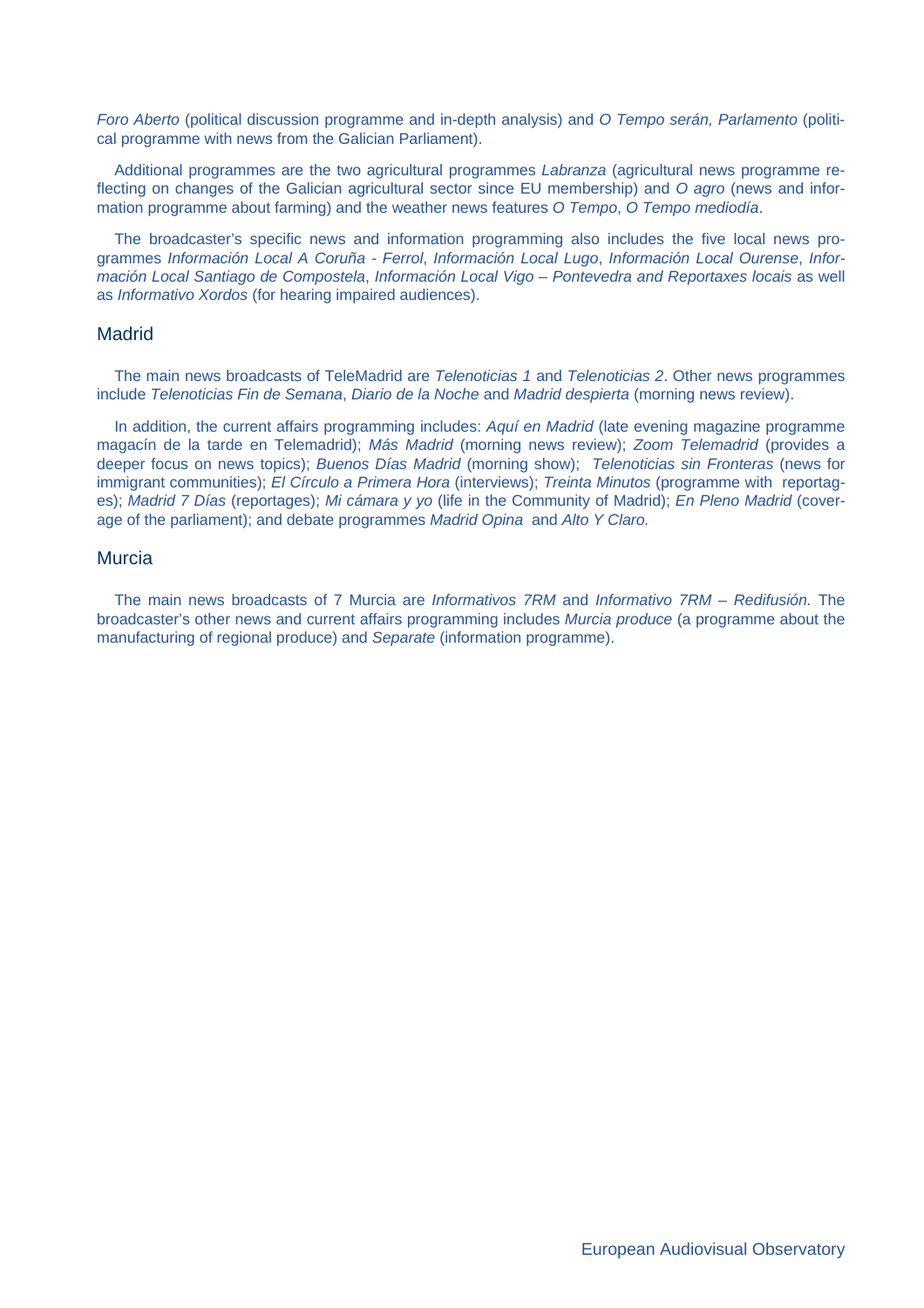| . .<br><b>Region</b>                       | <b>Channel</b>                                                       | <b>News programmes</b>                                                                                                                                                                                            | <b>Other information</b>                                                                                                                                                                                                             |
|--------------------------------------------|----------------------------------------------------------------------|-------------------------------------------------------------------------------------------------------------------------------------------------------------------------------------------------------------------|--------------------------------------------------------------------------------------------------------------------------------------------------------------------------------------------------------------------------------------|
|                                            |                                                                      |                                                                                                                                                                                                                   | <b>Programmes</b>                                                                                                                                                                                                                    |
| Andalusia                                  | <b>Canal Sur</b><br><b>Canal Sur 2</b><br>Andalucía Televisión       | <b>Canal Sur Noticias 1</b><br><b>Canal Sur Noticias 2</b><br>Canal Sur Noticias Andalucía<br>Canal Sur Noticias Fin de sema-<br>na<br>Canal Sur Noticias Primera Hora<br>Aragón Noticias 1<br>Aragón Noticias 2. | Más Que Noticias<br><b>75 Minutos</b><br>Los reporteros<br>Aldea Global<br><b>Parlamento Andaluz</b><br>Europa Abierta<br>Campechanos<br><b>Tierra y Mar</b><br>Consumo cuidado<br><b>Buenos días Aragón</b>                         |
| Aragón                                     | Aragón Televisión                                                    | Aragón Noticias 1 - Edición fin<br>de semana<br>Aragón Noticias 2 - Edición fin<br>de semana<br><b>Euronews</b>                                                                                                   | Aragón en pleno<br>Objetivo<br>Entrevista con                                                                                                                                                                                        |
| Asturias                                   | Televisión del Principado de<br>Asturias $-$<br><b>TPA7 and TPA8</b> | TPA Noticias primera edición<br>TPA Noticias segunda edición<br>TPA Noticias 1 Fin de semana<br>TPA Noticias 2 Fin de semana<br><b>TPA Noticias Matinal</b>                                                       | <b>Asturias Semanal</b><br>Conexión Asturias<br>Vidas públicas, vidas privadas<br>Directos al mediodía<br>Economízate<br>Asturianos en el mundo<br>Los pueblos<br>De hoy no pasa<br>De la mar<br><b>Siemienza</b><br>Medicina TV.com |
| Balearic Islands /<br><b>Illes Balears</b> | IB <sub>3</sub><br><b>IB3 Català</b>                                 | <b>IB3 Notícies Migdia</b><br><b>IB3 Notícies Vespre</b><br>IB3 Notícies Cap de Setmana<br><b>Illes Notícies</b><br>Especials Informatius.                                                                        | 50'<br>Panorama IB<br>Parlament<br><b>Reporters</b><br><b>Bon Dia Balears</b><br>Crònica 112<br>Crònica d'Avui<br>La Mirada                                                                                                          |
| Canarias                                   | <b>TV Canaria</b>                                                    | Buenos días, Canarias Avance<br><b>Telenoticias Telenoticias 1</b><br><b>Telenoticias 2</b><br>Telenoticias Fin de semana 1<br>Telenoticias Fin de semana 2                                                       | Canarias Hoy<br>Parlamento<br>El envite                                                                                                                                                                                              |
| Castilla La Mancha                         | Castilla La Mancha Televisión                                        | Castilla-La Mancha a las 2<br>Castilla-La Mancha a las 8<br>Castilla-La Mancha fin de sema-<br>na                                                                                                                 | Café para 2<br>Castilla-La Mancha Despierta<br>El Radar<br>Al Quite<br>En Comunidad<br>No nos moverán<br>Debate sobre el estado de la<br>Región<br>El Campo<br>El Rincón de caza y pesca<br>El Tiempo<br><b>En Profundidad</b>       |

#### **Table 1 The Programmes of Public Autonomous Regional Television channels in Spain 2014**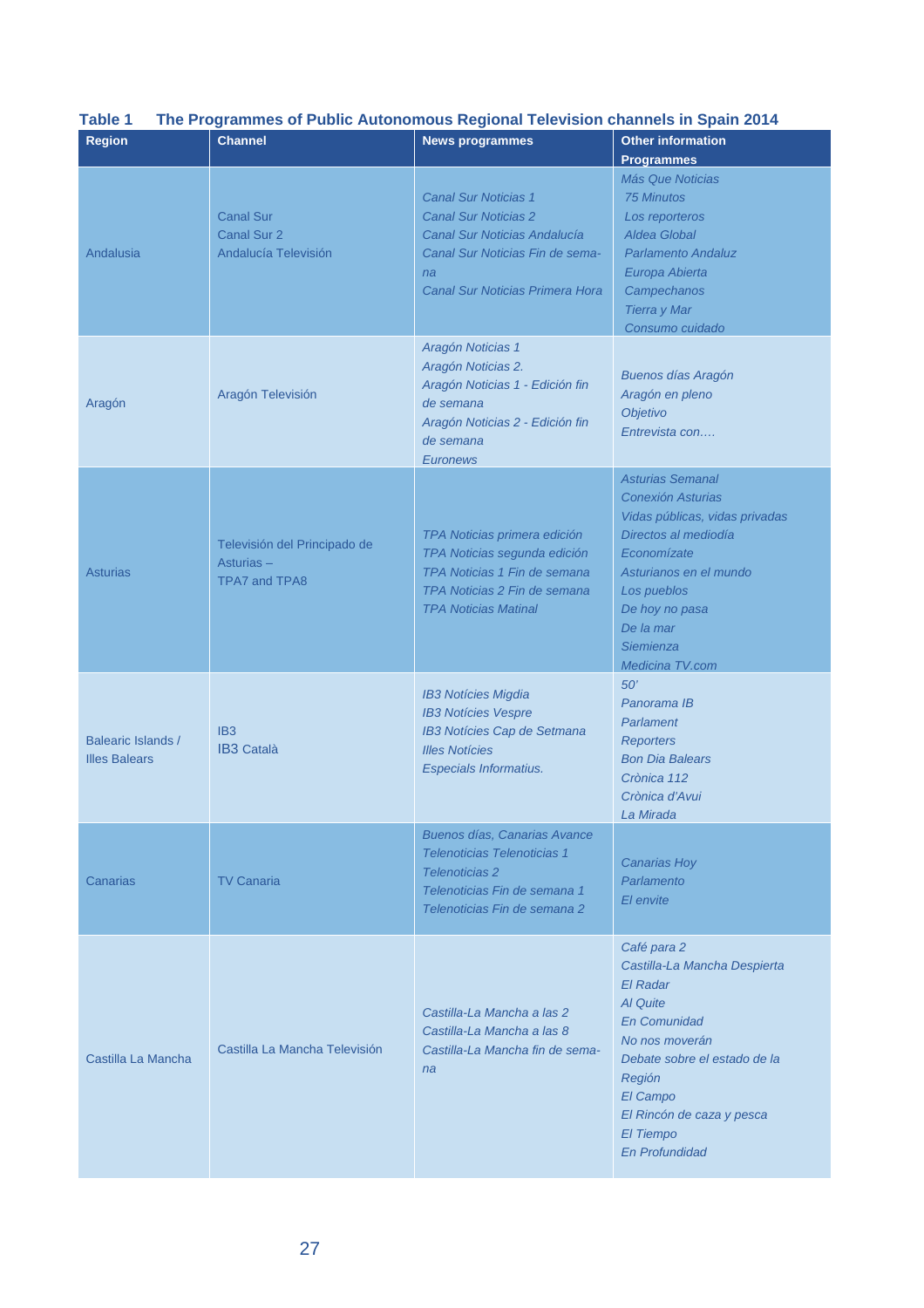| <b>Region</b>           | <b>Channel</b>                                                                           | <b>News programmes</b>                                                                                                                                                                                                                                                                      | <b>Other information</b><br><b>Programmes</b>                                                                                                                                                                                                                                                                               |
|-------------------------|------------------------------------------------------------------------------------------|---------------------------------------------------------------------------------------------------------------------------------------------------------------------------------------------------------------------------------------------------------------------------------------------|-----------------------------------------------------------------------------------------------------------------------------------------------------------------------------------------------------------------------------------------------------------------------------------------------------------------------------|
| Catalunya               | TV3<br>Super 3<br>Canal 33<br><b>Canal 3/24</b><br><b>TV3 CAT</b>                        | <b>Telenotícies/TN Telenotícies</b><br>comarques/ TN comarques<br>Els matins.                                                                                                                                                                                                               | 2324<br>CAT<br>L'entrevista 3/24<br>L'entrevista del diumenge, Món 324<br>Parlament<br>Programa sindical CCOO Programa<br>sindical UGT Valor afegit<br>Export.cat<br>30 minuts<br>60 minuts<br><b>Blog Europa</b>                                                                                                           |
| Euskadi / Pais<br>Vasco | ETB1<br>ETB <sub>2</sub><br>ETB <sub>3</sub><br>ETB SAT/Euskadi TV<br><b>Canal Vasco</b> | Teleberri - Mediodía<br>Teleberri - Noche<br>Egun On Euskadi<br>Gaur Egun - Eguerdia<br>Gaur Egun - Gaua<br>Gaur Egun - Asteburua<br>Teleberri - Fin de Semana<br>Eguraldia                                                                                                                 | <b>EH Zuzenean</b><br>Azpimarra<br>Azpimarra +<br><b>Debatea</b><br>El Dilema<br><b>ETB Hoy</b><br>Euskadi Pregunta<br>Palabra de Ley<br>Por Fin, Viernes<br>Sin ir más lejos<br><b>Sustraia</b><br>60 minutos<br>Zuek hor eta gu hemen                                                                                     |
| Extremadura             | Canal Extremadura Televisión                                                             | Extremadura Noticias 1<br>Extremadura Noticias 2                                                                                                                                                                                                                                            | Primera Página<br>Dossier Informativo<br>Parlamento Extremeño<br>El Tiempo<br>Primera Página<br>Tu Empleo<br>Emásl<br>X la tarde                                                                                                                                                                                            |
| Galicia                 | <b>TVG</b><br>G <sub>2</sub><br><b>GTV America</b><br><b>GTV Europa</b>                  | Galicia Noticias Mediodía<br><b>Telexornal Mediodía</b><br>Galicia Noticias Serán<br><b>Telexornal Serán</b><br><b>Telexornal noite</b><br>Información Local A Coruña -<br>Ferrol,<br>Información Local Lugo,<br>Información Local Ourense,<br>Información Local Santiago de<br>Compostela, | A Revista,<br>A Revista FDS.<br>Bos días<br>Bos días Xordos<br>Contraportada<br><b>Especial Informativo</b><br><b>Foro Aberto</b><br>O Tempo serán<br>Parlamento<br>Información Local Vigo - Ponteve-<br>dra<br><b>Reportaxes locais</b><br><b>Informativo Xordos</b><br>Labranza<br>O agro<br>O Tempo,<br>O Tempo mediodía |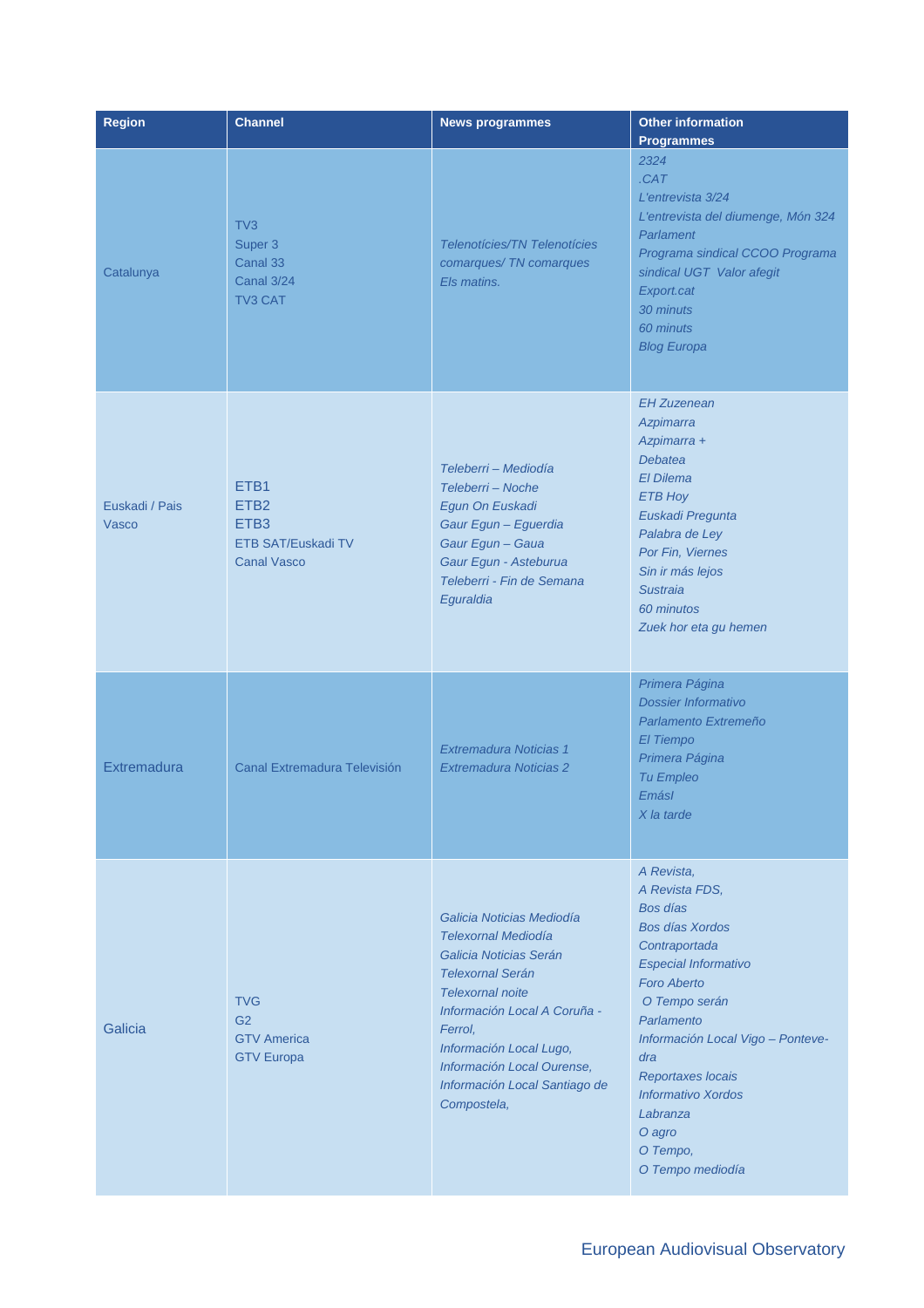| <b>Region</b> | <b>Channel</b>                | <b>News programmes</b>                            | <b>Other information</b><br><b>Programmes</b>                                                                                                                                                                                                                         |
|---------------|-------------------------------|---------------------------------------------------|-----------------------------------------------------------------------------------------------------------------------------------------------------------------------------------------------------------------------------------------------------------------------|
| <b>Madrid</b> | <b>Tele Madrid</b><br>La Otra | <b>Telenoticias</b><br>Telenoticias Fin de Semana | <b>Buenos Días Madrid</b><br><b>Telenoticias sin Fronteras</b><br><b>Treinta Minutos</b><br>El Círculo a Primera Hora<br>Mi cámara y yo:<br><b>En Pleno Madrid</b><br>Diario de la Noche<br>Alto y Claro<br>Madrid 7 Días<br>Aquí en Madrid<br><b>Zoom Telemadrid</b> |
| <b>Murcia</b> | 7 Region de Murcia            | Informativos 7RM Informativo<br>7RM - Redifusión. | Murcia produce<br>Separate                                                                                                                                                                                                                                            |

*Source European Audiovisual Observatory 2014 from websites of the broadcasters*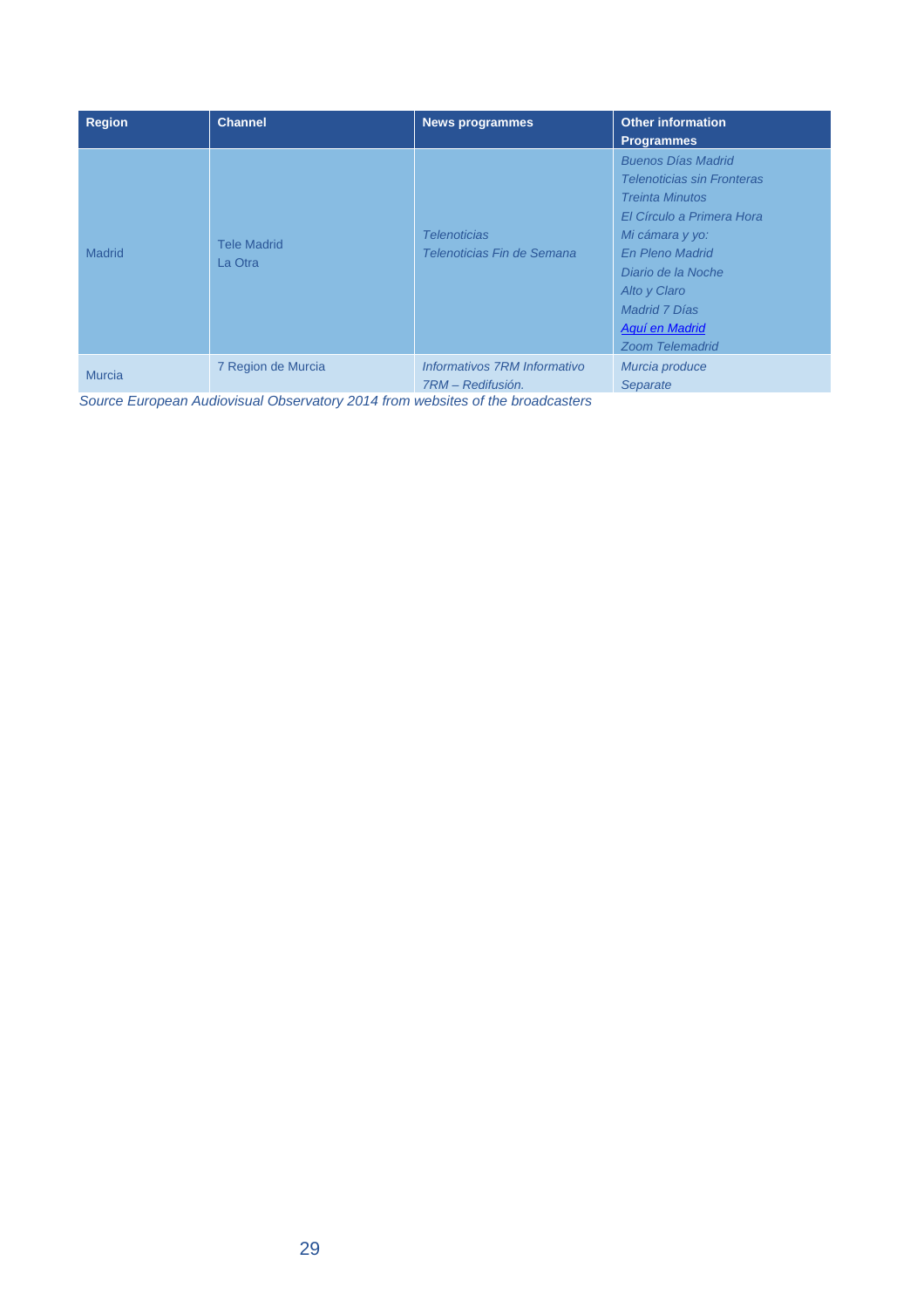# 3.1.2 RTVE regional windows: news and current affairs

#### TVE Canarias

The news and current affairs programmes of TVE Canarias include: *Telecanarias; +Canarias; El debate da La 1.* 

#### TVE Catalunya

The news and current affairs programmes of TVE Catalunya include: *L'informatiu*; *Vespre a la 2* (magazine/ discussion programme); *Especials en català* (documentaries).

The other windows each have specific news programmes. See table 2 below.

| <b>Channel</b>                       | <b>Broadcaster</b> | <b>Programmes</b>                                                                                   |
|--------------------------------------|--------------------|-----------------------------------------------------------------------------------------------------|
| <b>TVE Catalunya</b>                 | <b>RTVE</b>        | L'Informatiu ; Vesper a la 2; Especials en català; Opera Oberta; Entre Vinyes; La<br>Missa; Moments |
| <b>TVE Canarias</b>                  | <b>RTVE</b>        | Telecanarias; +Canarias; El debate de la 1; Teleplaneta; Cerca de ti; Tenderete                     |
| Andalucia                            | <b>RTVE</b>        | Noticias Andalucia                                                                                  |
| Aragón                               | <b>RTVE</b>        | Noticias Aragón                                                                                     |
| <b>Asturias</b>                      | <b>RTVE</b>        | Panorama Regional                                                                                   |
| Cantabria                            | <b>RTVE</b>        | Telecantabria                                                                                       |
| Castilla y León                      | <b>RTVE</b>        | Noticias Castilla y León                                                                            |
| Castilla-La Mancha                   | <b>RTVE</b>        | Noticias de Castilla-La Mancha                                                                      |
| Extremadura                          | <b>RTVE</b>        | Noticias de Extremadura                                                                             |
| Galicia                              | <b>RTVE</b>        | Telexornal-Galicia                                                                                  |
| <b>Illes Balears</b>                 | <b>RTVE</b>        | <b>Informatiu Balear</b>                                                                            |
| <b>Madrid</b>                        | <b>RTVE</b>        | Informativo de Madrid                                                                               |
| <b>Murcia</b>                        | <b>RTVE</b>        | <b>Noticias Murcia</b>                                                                              |
| <b>Navarra</b>                       | <b>RTVE</b>        | Telenavarra                                                                                         |
| País Vasco                           | <b>RTVE</b>        | <b>Telenorte País Vasco</b>                                                                         |
| <b>Rioja</b>                         | <b>RTVE</b>        | Informativo Telerioja                                                                               |
| <b>Comunitat Valenciana</b>          | <b>RTVE</b>        | L'Informatiu - Comunitat Valenciana                                                                 |
| Ciudad Autónoma de<br>Ceuta          | <b>RTVE</b>        | Noticias de Ceuta                                                                                   |
| Ciudad Autónoma de<br><b>Melilla</b> | <b>RTVE</b>        | Noticias de Melilla                                                                                 |

**Table 2 The regional windows of the public broadcaster RTVE** 

*Sources: The website of RTVE, TVE Catalunya and TVE Canarias*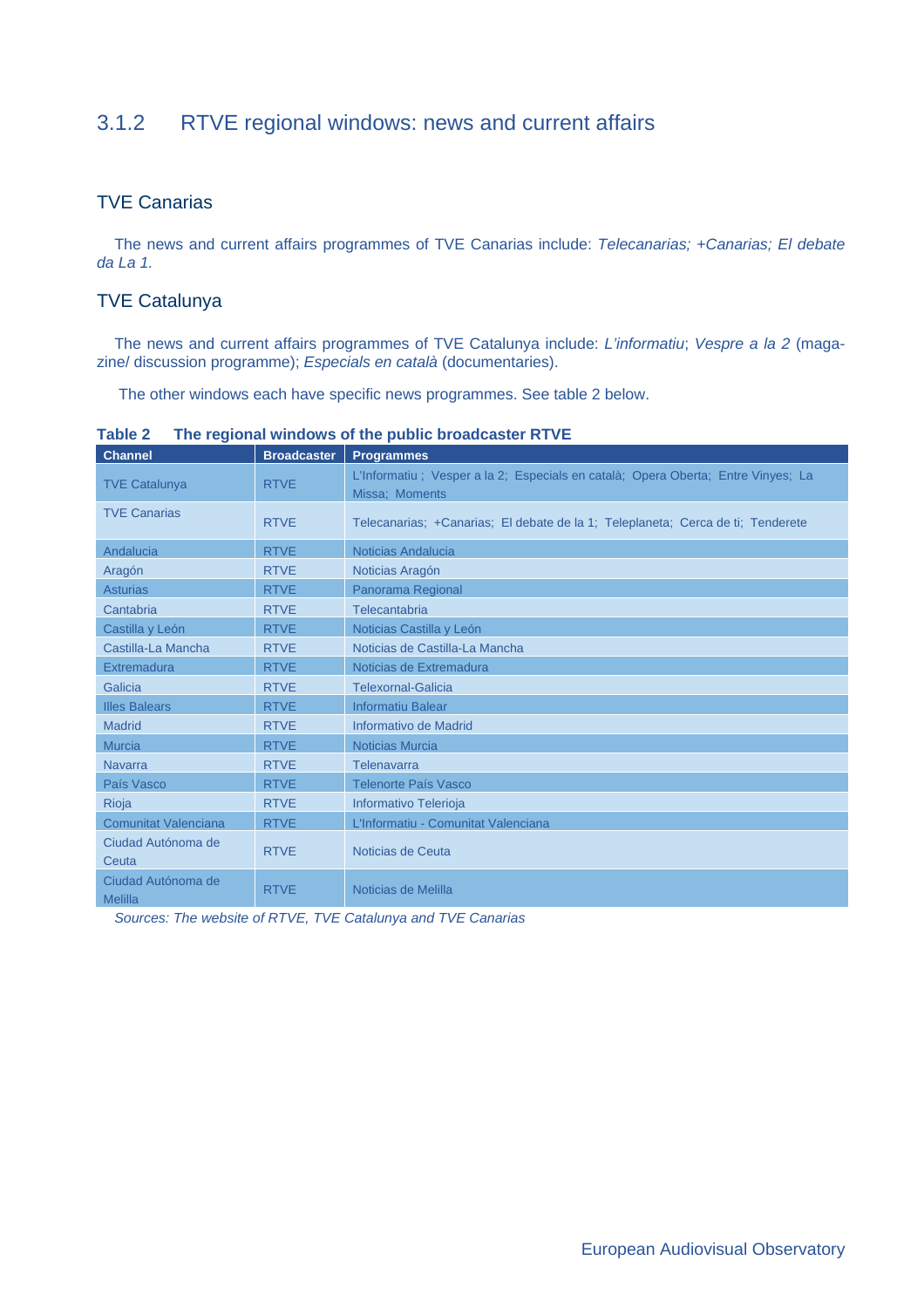# 3.2 Europe

In recent research carried out for the DG COMM concerning public service broadcasters and obligations to cover news, some information was provided regarding the regional channels. As regards any obligations on the autonomous regional public broadcasters to specifically provide news or information programming about Europe, a brief review of some of the main channels found no such reference. This included the Canal Sur in Andalucia<sup>43</sup> (and yet this channel broadcasts the programme *Europa Abierta*, see below). The law on the Catalan broadcaster makes reference to the provision of European works, and also to the incorporation of European values.<sup>44</sup> In addition, the laws creating the broadcasters in Galicia<sup>45</sup> and the Canary Islands<sup>4</sup> also make no reference to news coverage of European affairs or news.

The following outlines any programmes with a focus on Europe that have been identified during research for this brief. However, as it is impossible to conduct any survey of the actual content of all of the current affairs programmes produced by all of the broadcasters, it is not possible to judge to what extent these programmes deal with European affairs.

The Andalucian broadcaster Canal Sur has two programmes that focus on European affairs:

*a por Europa:* the programme provides reports on different European cities from a political, economic or cultural perspective, often in the context of the EU.<sup>47</sup>

*Europa Abierta*: "Open Europe" is an information preogramme focusing on European issues, once a month, on news about the Community institutions and their impact on Andalucia.<sup>48</sup> When researching the programmes of Canal Sur, a new programme *Aldea Global* (Global Village) was identified, which examines international and European news. The European programme *Europa Abierta* will in the future be integrated into this programme.

While we found no evidence of specific programming about Europe in the programming of the autonomous broadcsters in the País Vasco or Catalunya, both broadcasters have offices/ correspondents in Brussels.

The Television de Catalunya did feature one programme with a European flavour: *Blog Europa* features reports by Erasmus students<sup>4</sup>

<sup>&</sup>lt;sup>43</sup> The law on the Andalucian Regional Public Broadcaster: http://www.juntadeandalucia.es/boja/2007/252/2<br><sup>44</sup> The law on the Catalan CCMA: http://www.ccma.cat/regulacio/LleiCCMA\_cat.pdf<br>and the Programme Contract: http:/

<sup>&</sup>lt;sup>45</sup> Law on the establishment of Galicia Television: http://www.crtvg.es/crtvg/informacion/a-compania/lei-de-creacion<br><sup>46</sup> Law on the establishment of the autonomous broadcaster in the Canary Islands :

http://www2.rtvc.es/corporativa/leyCreacion.aspx

A por Europa: http://programas.canalsur.es/aporeuropa

<sup>48</sup> Europa Abierta : http://alacarta.canalsur.es/television/programa/europa-abierta/30

<sup>49</sup> Blog Europa : http://www.tv3.cat/actualitat/565020/Estudiants-catalans-ens-descobreixen-curiositats-europees-a-Blog-Europa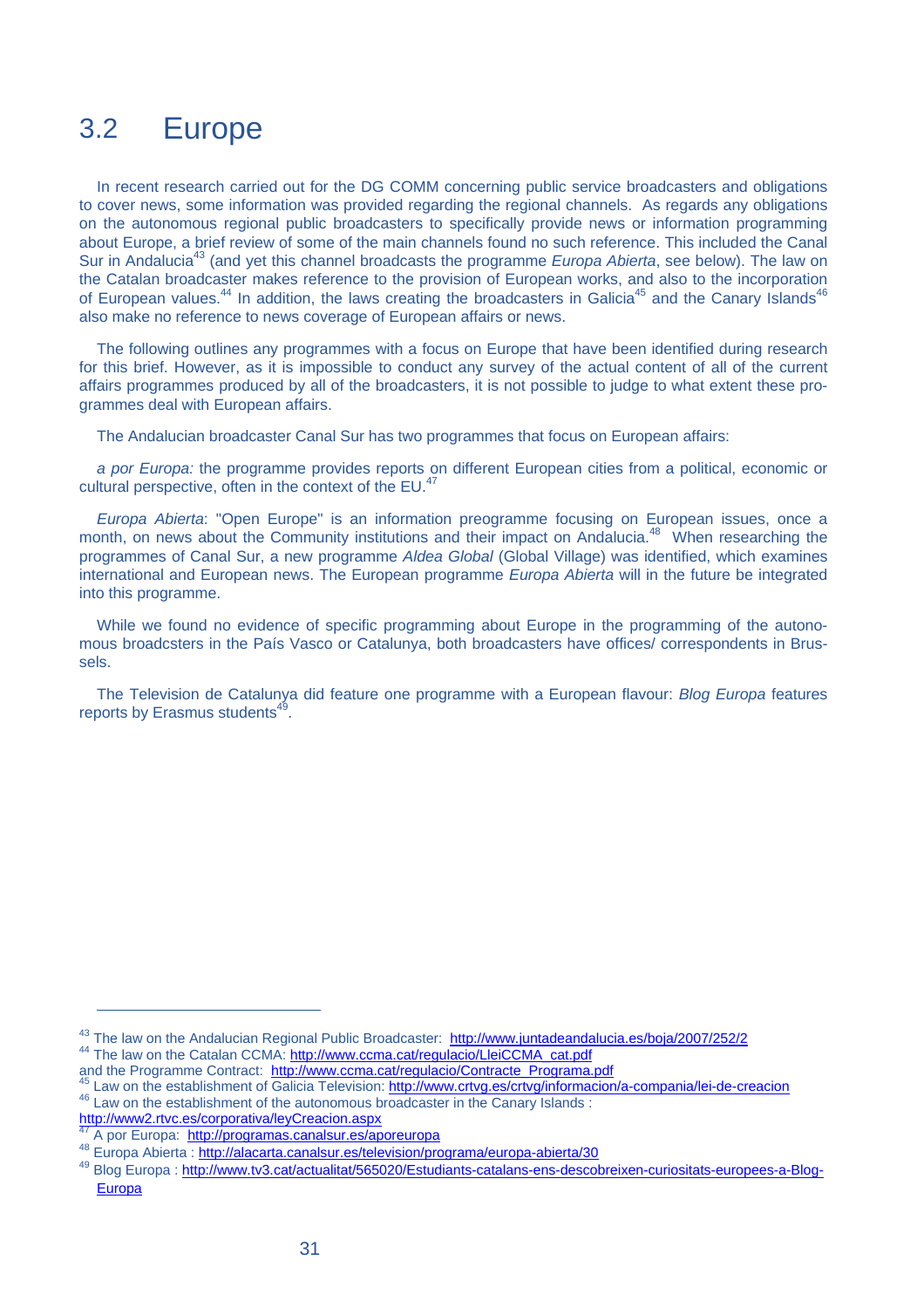# **4** Audience data for regional television

# 4.1 Data provided from FORTA

The following data is provided on their public website by the Federación de Organismos o Entidades de Radio y Televisión Autonómicos (Federation of Autonomous Broadcasting Companies, FORTA).<sup>50</sup>

The figure below presents the audience data of most of the autonomous channels (total data for all channels in the broadcast group in each region). Such data is only available here for eight regions. It is apparent that the regions where the channels have the strongest audience data are Catalunya, the Basque country, Aragon, Galicia and Andalucia.





*Source FORTA with data from TNS/ Ambito Autonomica/ nd 4-* 

 $\overline{a}$ 

This data is repeated in the following sections but on a region by region basis and compared with the national private channels. Such data is only available here for seven regions. For some reason, the audience of the national public service channels has not been included. This data is available in section 4.2.

<sup>50</sup> La Federación de Organismos o Entidades de Radio y Televisión Autonómicos (Federation of Autonomous Broadcasting Companies, FORTA): http://www.forta.es/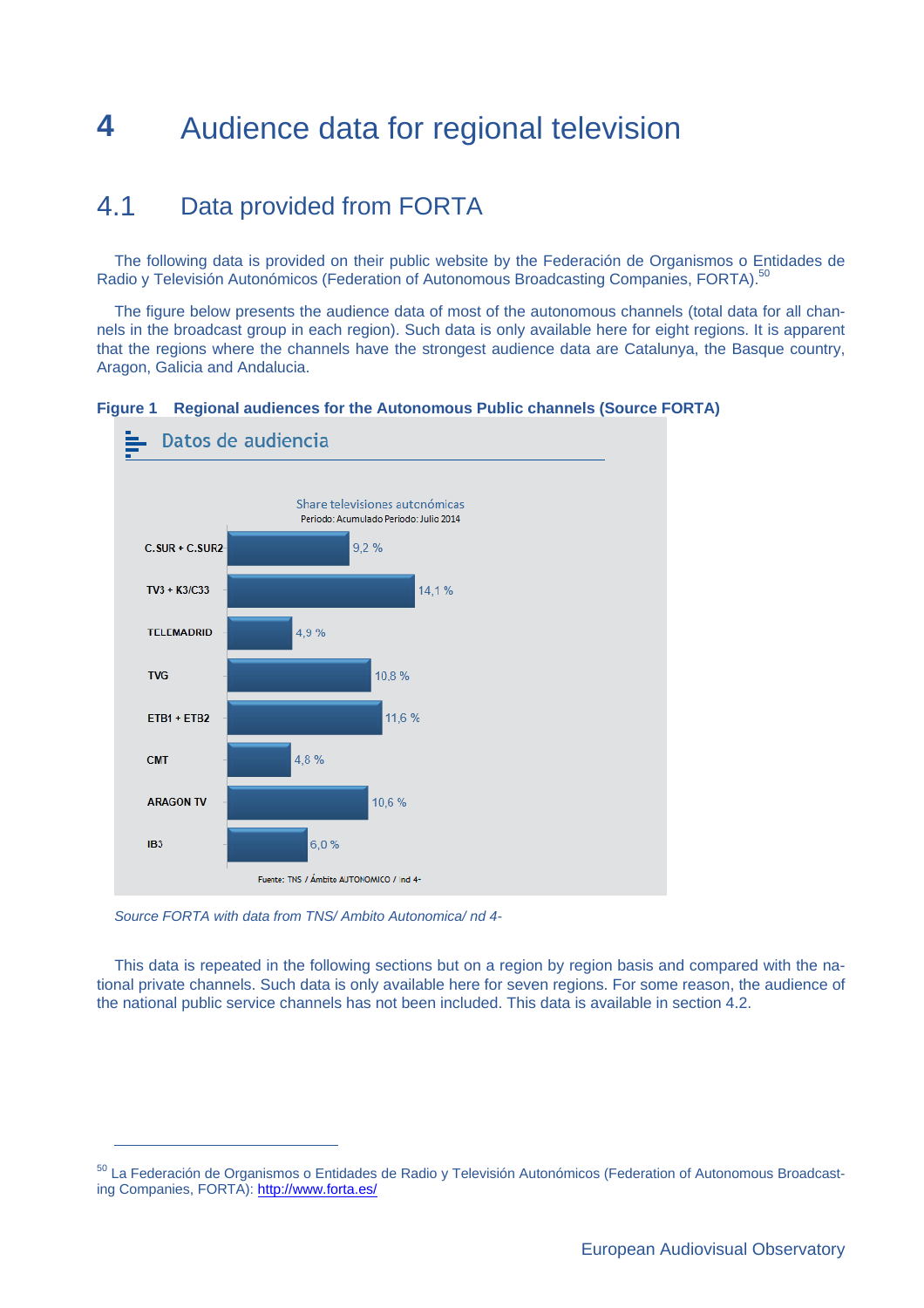#### 4.1.2 Catalunya – TV3

The figue below contrasts the audiences for the main national TV channels with those of the autonomous channel TV3 (and other sister channels). It is clear that the autonomous channels are the most popular, above the top performing national channels.





## 4.1.3 Andalucia – CSUR/ CSUR2

For Andalucia, the two autonomous channels have an audience share close to the second national channel Telecinco.



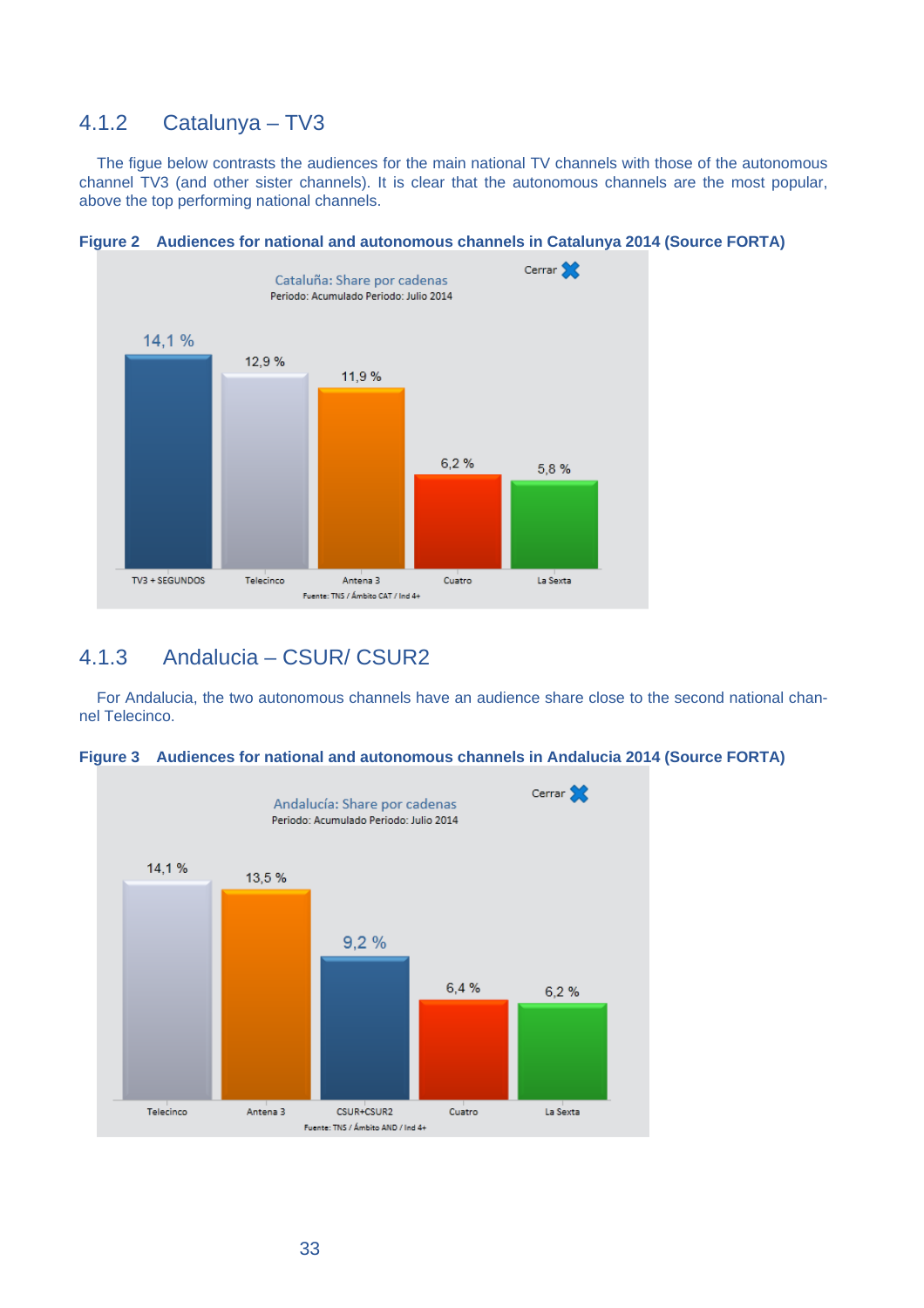# 4.1.4 Aragon – Aragon TV

The autonomous channel in Aragon is just behind the two national private channels with an audience share of more than 10%.



**Figure 4 Audiences for national and autonomous channels in Aragon 2014 (Source FORTA)** 

#### 4.1.5 Castilla La Mancha – CMT

In Castilla la Mancha, the autonomous channel has an audience share comparable with Cuatro and La Sexta.



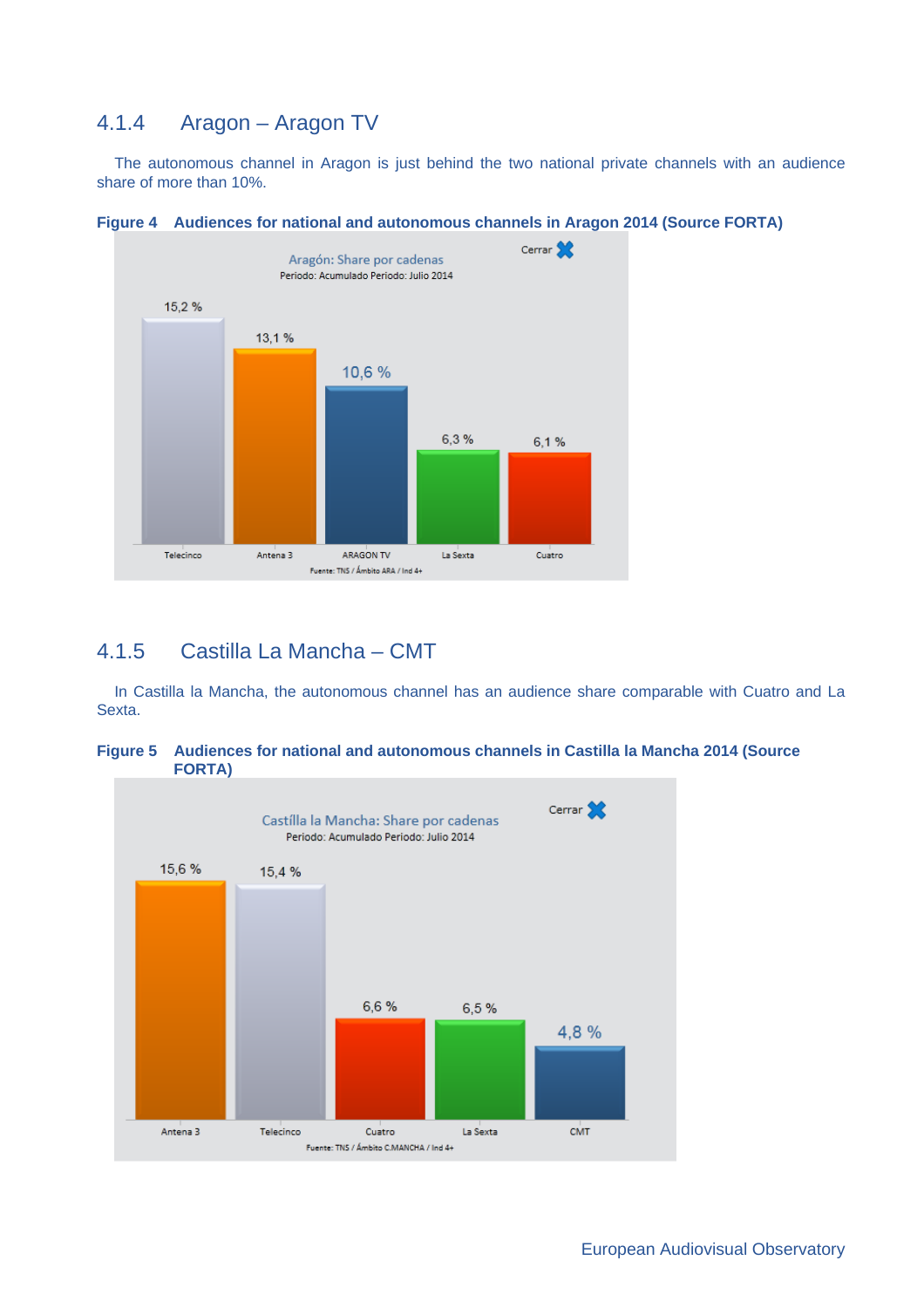### 4.1.6 Galicia - TVG

The autonomous channel in Galicia is just behind the two national private channels with an audience share of more than 10%.





## 4.1.7 Basque Country/ Euskadi / País Vasco - ETB1/ETB2

In the Basque country, the two channels ETB1 and ETB2 combine to take second place after Telecinco.



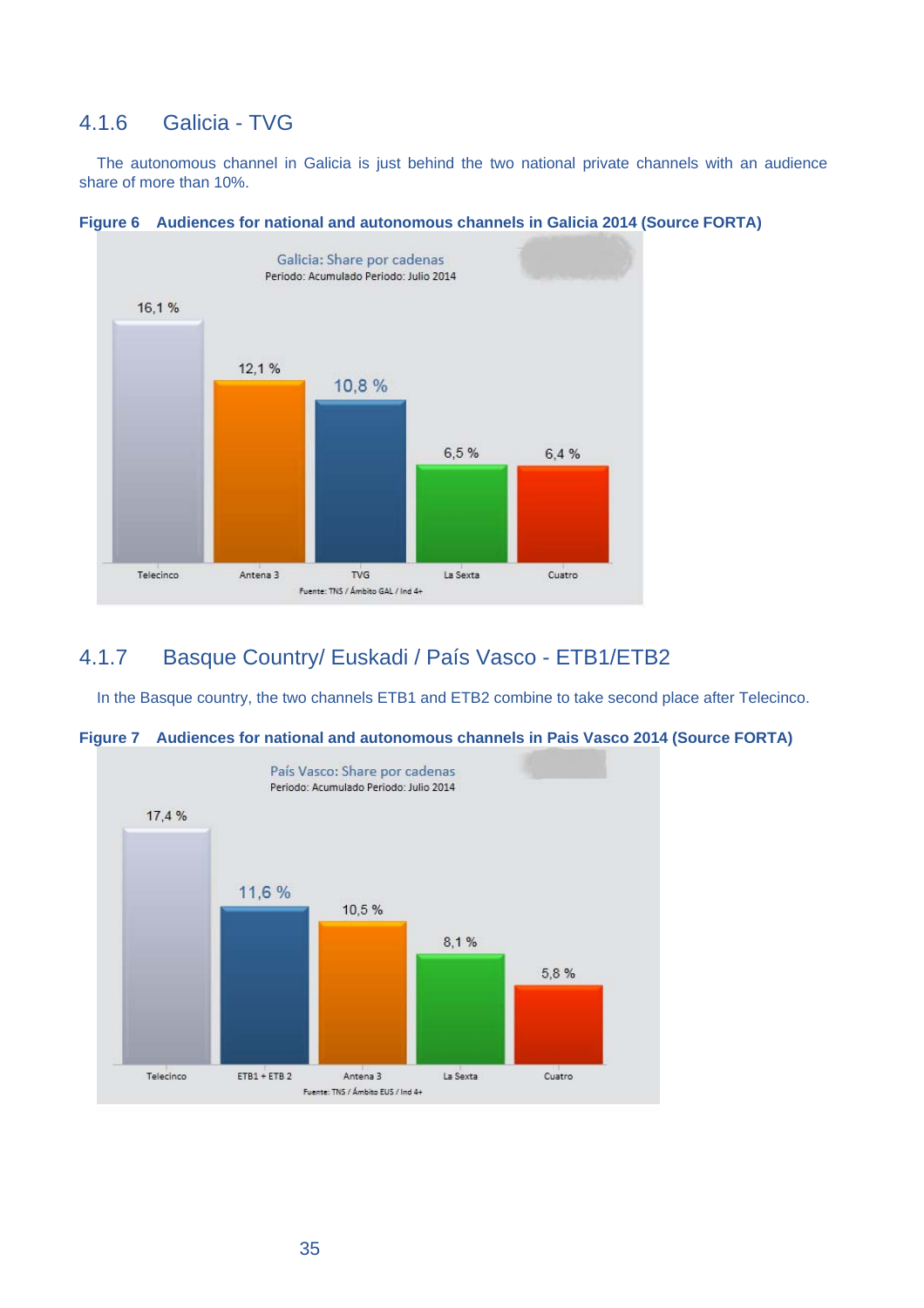# 4.1.8 Madrid - TeleMadrid/ La Otra

The autonomous channels in Madrid have lower audience shares compared toother regions with 5%.



**Figure 8 Audiences for national and autonomous channels in Madrid 2014 (Source FORTA)**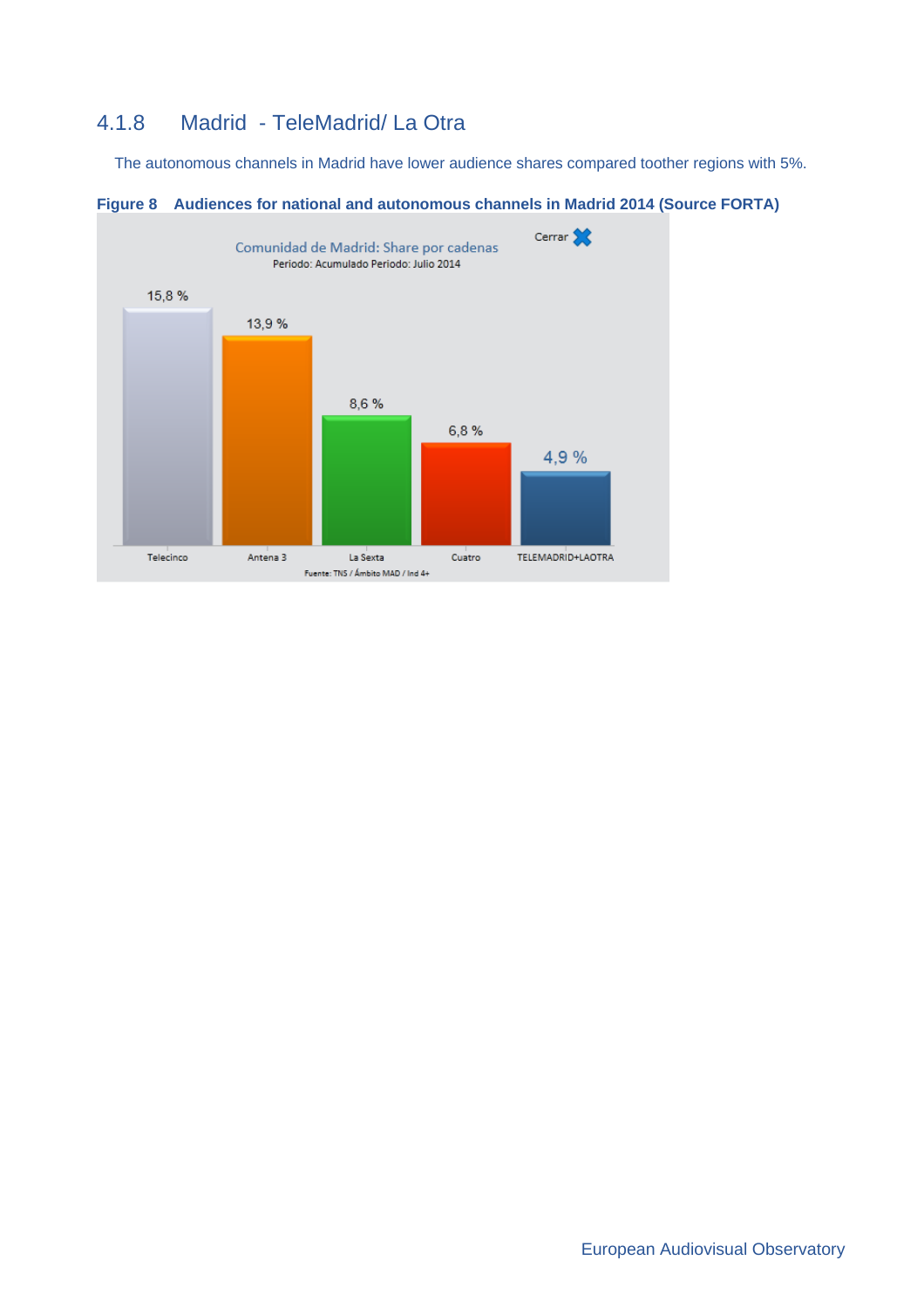# 4.2 Audience data KANTAR MEDIA

The data below from Kantar media provide more detail on the audiences for all channels including the national public service broadcasters.

The data also provides information on 12 autonomous regions and the audiences for national and regional television channels. These data also include the thematic channels of the main broadcasters and it can be seen that the two main groups: Mediaset and Atresmedia each have a total share of around 29% when combining their main channels and their thematic channels.

The presentation of the regional channels below places those with the most significant audience share on the top: Catalunya, Basque Country, Galicia, Aragon, Andalusia etc.

#### 4.2.1 Catalunya television audiences

In Catalunya, the regional autonomous channel TV3 is the most popular ahead of the two top national channels and the public service channel.

The share of Mediaset and Atresmedia are lower here than the national average, with around 25%.

The national public broadcaster RTVE has the lowest share (of all the regions measured) in Catalunya with a combined share for the channels of 12.3% (and lower than national average of 16.7%).

The autonomous channels in total represent a challenge to these major players with a combined total of almost 18% of the daily audience.

| <b>Channel</b>                 | <b>Broadcaster</b>          | <b>Daily share</b> |  |  |
|--------------------------------|-----------------------------|--------------------|--|--|
| La <sub>1</sub>                | <b>RTVE</b>                 | 7.1%               |  |  |
| La <sub>2</sub>                | <b>RTVE</b>                 | 2.1%               |  |  |
| Other RTVE                     | <b>RTVE</b>                 | 3.1%               |  |  |
| <b>Total national public</b>   |                             | 12.3%              |  |  |
|                                |                             |                    |  |  |
| TV <sub>3</sub>                | <b>Television Catalunya</b> | 13.5%              |  |  |
| Other TV catalunya             | <b>Television Catalunya</b> | 4.4%               |  |  |
| <b>Total autonomous public</b> |                             | 17.9%              |  |  |
|                                |                             |                    |  |  |
| <b>Telecinco</b>               | Mediaset                    | 10.5%              |  |  |
| Cuatro                         | Mediaset                    | 5.5%               |  |  |
| <b>Other Mediaset</b>          | Mediaset                    | 8.9%               |  |  |
| <b>Total Mediaset</b>          |                             | 24.9%              |  |  |
|                                |                             |                    |  |  |
| Antenna 3                      | <b>ATRESMEDIA</b>           | 10.9%              |  |  |
| La Sexta                       | <b>ATRESMEDIA</b>           | 5.8%               |  |  |
| <b>Other ATRESMEDIA</b>        |                             | 9.2%               |  |  |
| <b>Total ATRESMEDIA</b>        |                             | 25.9%              |  |  |
| Course Kapter Modio 2012       |                             |                    |  |  |

**Table 1 Catalunya: Shares of main channels in 2013**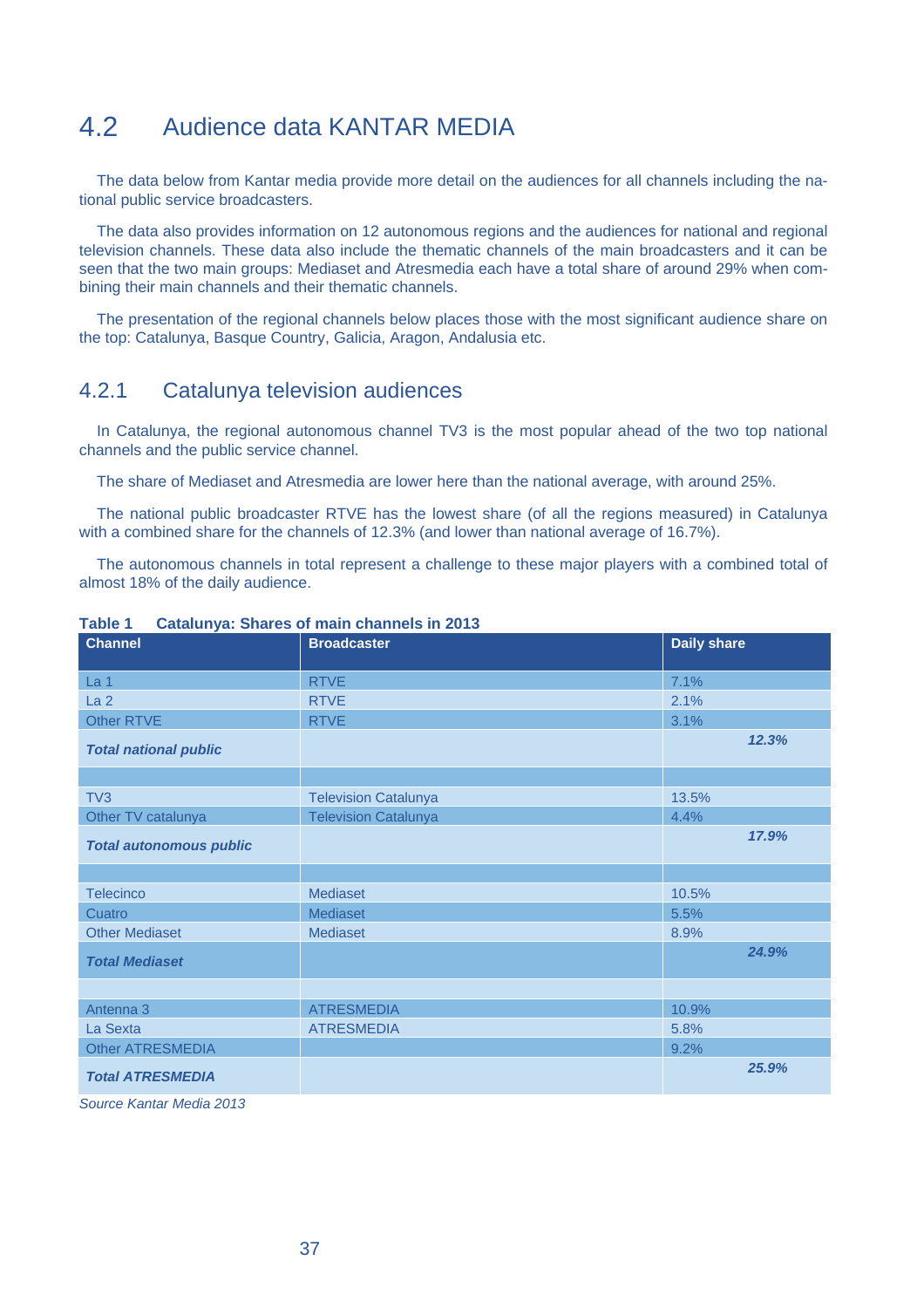# 4.2.2 Basque Country/ Euskadi / País Vasco television audiences

The second Basque channel ETB2 has almost 10% of daily audience share close to the main national public channel and Antenna 3.

In total the autonomous channels have almost 14% of the daily audience share.

The national public broadcaster RTVE has a slightly lower share than the national average (with 15.8%) of the audiences in the Basque country.

| <b>Channel</b>                 | <b>Broadcaster</b>      | <b>Daily share</b> |
|--------------------------------|-------------------------|--------------------|
| La 1                           | <b>RTVE</b>             | 9.7%               |
| La <sub>2</sub>                | <b>RTVE</b>             | 2.6%               |
| Other RTVE                     | <b>RTVE</b>             | 3.5%               |
| <b>Total national public</b>   |                         | 15.8%              |
|                                |                         |                    |
| ETB1                           | Euskal Telebista Irrati | 2.1%               |
| ETB <sub>2</sub>               | Euskal Telebista Irrati | 9.6%               |
| <b>Other autonomous</b>        | Euskal Telebista Irrati | 1.7%               |
| <b>Total autonomous public</b> |                         | 13.4%              |
|                                |                         |                    |
| Telecinco                      | <b>Mediaset</b>         | 16.3%              |
| Cuatro                         | Mediaset                | 5.9%               |
| <b>Other Mediaset</b>          | Mediaset                | 7.4%               |
| <b>Total Mediaset</b>          |                         | 29.6%              |
|                                |                         |                    |
| Antenna 3                      | <b>ATRESMEDIA</b>       | 9.8%               |
| La Sexta                       | <b>ATRESMEDIA</b>       | 7.3%               |
| <b>Other ATRESMEDIA</b>        |                         | 9.2%               |
| <b>Total ATRESMEDIA</b>        |                         | 24.2%              |

**Table 2 Euskadi: Shares of main channels in 2013**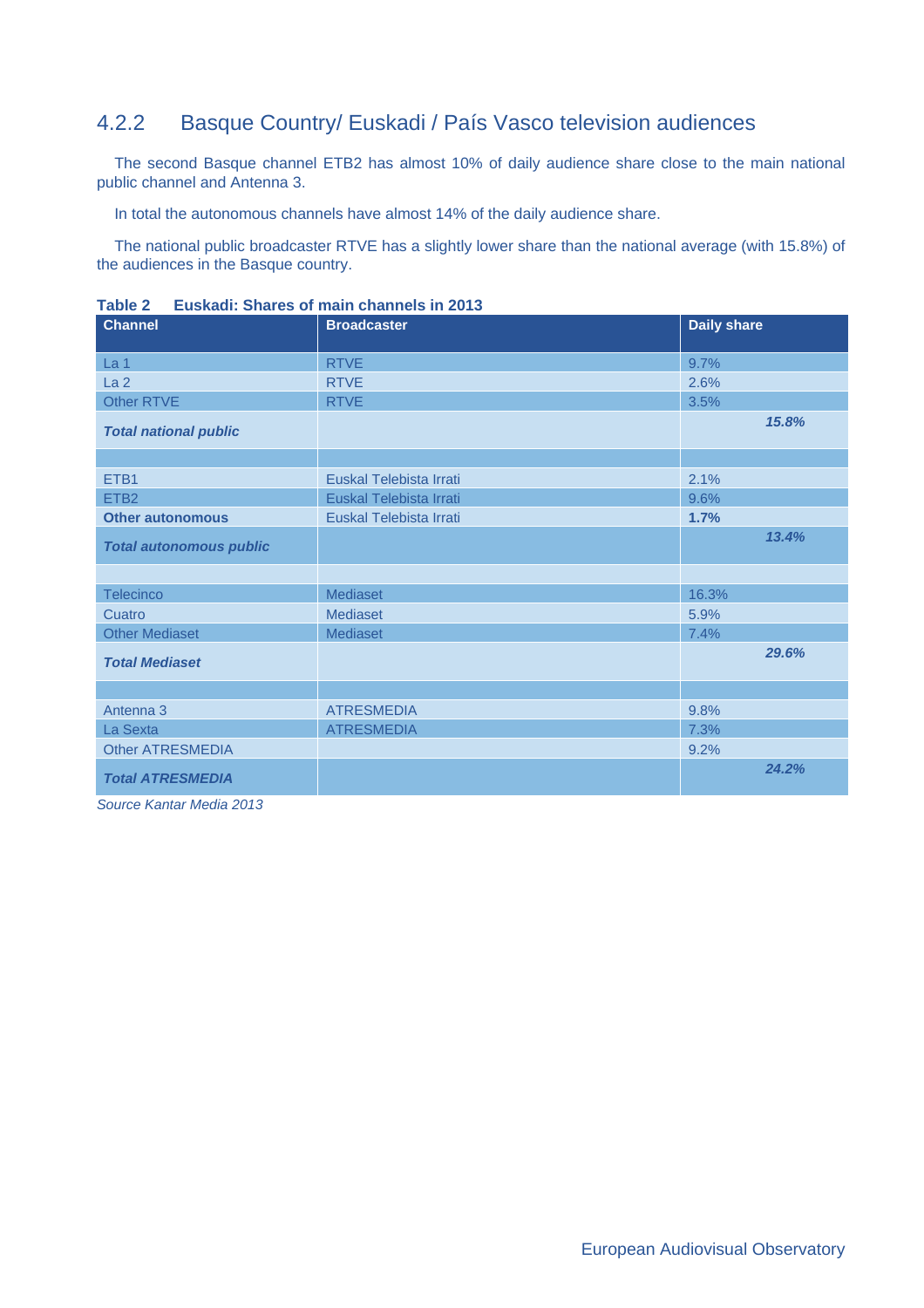# 4.2.3 Galicia television audiences

The autonomous channels in Galicia have almost 12% audience share compared to almost 17% for those of the national public broadcaster.

TVG has 10.9% compared to the top Spanish channel Telecinco with 14.3%, the second top national private channel Antenna 3 with 11% share and the main national public channel with 10.5% share. The audience share of the national public broadcaster RTVE in Galicia is the same as the national average.

This indicates a very competitive market between these four.

| <b>Channel</b>                 | <b>Broadcaster</b>        | <b>Daily share</b> |
|--------------------------------|---------------------------|--------------------|
| La <sub>1</sub>                | <b>RTVE</b>               | 10.5%              |
| La <sub>2</sub>                | <b>RTVE</b>               | 2.3%               |
| <b>Other RTVE</b>              | <b>RTVE</b>               | 3.9%               |
| <b>Total national public</b>   |                           | 16.7%              |
| <b>TVG</b>                     | <b>Television Galicia</b> | 10.9%              |
| TVG <sub>2</sub>               | <b>Television Galicia</b> | 0.9%               |
| <b>Other autonomous</b>        | <b>Television Galicia</b> | 1.7%               |
| <b>Total autonomous public</b> |                           | 11.8%              |
|                                |                           |                    |
| <b>Telecinco</b>               | <b>Mediaset</b>           | 14.3%              |
| Cuatro                         | Mediaset                  | 5.6%               |
| <b>Other Mediaset</b>          | <b>Mediaset</b>           | 9.3%               |
| <b>Total Mediaset</b>          |                           | 29.2%              |
|                                |                           |                    |
| Antenna 3                      | <b>ATRESMEDIA</b>         | 11%                |
| La Sexta                       | <b>ATRESMEDIA</b>         | 6.5%               |
| <b>Other ATRESMEDIA</b>        |                           | 10.2%              |
| <b>Total ATRESMEDIA</b>        |                           | 27.7%              |

**Table 3 Galicia: Shares of main channels in 2013**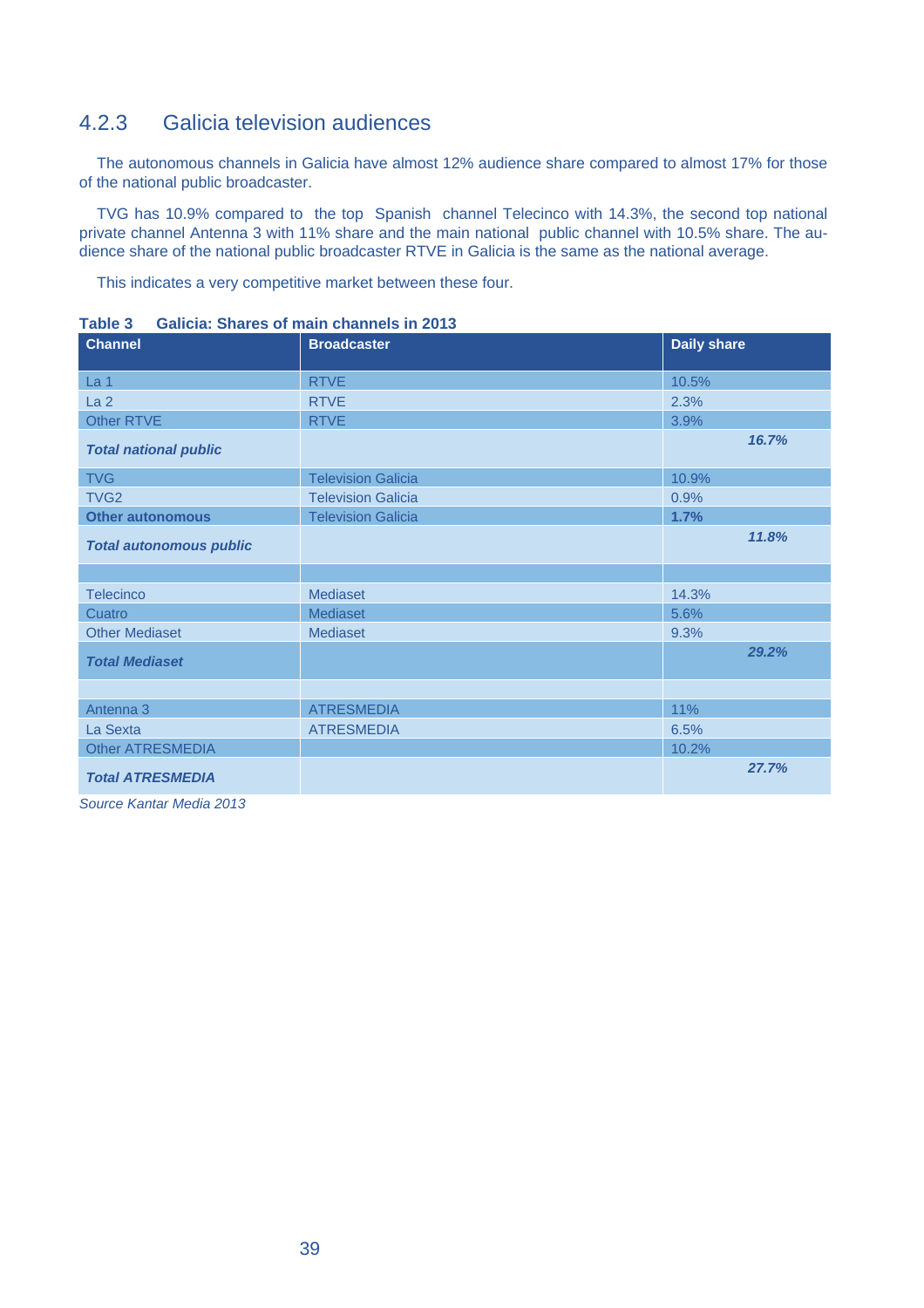# 4.2.4 Aragon television audiences

Aragon TV has a share of almost 12% compared with the top Spanish channel Telecinco with 13.7%, the second top national private channel Antenna 3 with 13.4% share and the main national public channel with 11.4% share. The audience share of the national public broadcaster RTVE in Aragon is higher than the national average.

This indicates a very competitive market between these four.

| <b>Channel</b>                 | <b>Broadcaster</b> | <b>Daily share</b> |
|--------------------------------|--------------------|--------------------|
| La <sub>1</sub>                | <b>RTVE</b>        | 11.2%              |
| La <sub>2</sub>                | <b>RTVE</b>        | 2.5%               |
| Other RTVE                     | <b>RTVE</b>        | 3.7%               |
| <b>Total national public</b>   |                    | 17.4%              |
| Aragon TV                      | Aragon TV          | 11.5%              |
| <b>Other autonomous</b>        |                    | 0.1%               |
| <b>Total autonomous public</b> |                    | 11.6%              |
|                                |                    |                    |
| <b>Telecinco</b>               | <b>Mediaset</b>    | 13.7%              |
| Cuatro                         | <b>Mediaset</b>    | 5.0%               |
| <b>Other Mediaset</b>          | Mediaset           | 8.8%               |
| <b>Total Mediaset</b>          |                    | 27.5%              |
|                                |                    |                    |
| Antenna 3                      | <b>ATRESMEDIA</b>  | 13.4%              |
| La Sexta                       | <b>ATRESMEDIA</b>  | 5.9%               |
| <b>Other ATRESMEDIA</b>        |                    | 8.2%               |
| <b>Total ATRESMEDIA</b>        |                    | 27.5%              |

**Table 4 Aragon: Shares of main channels in 2013**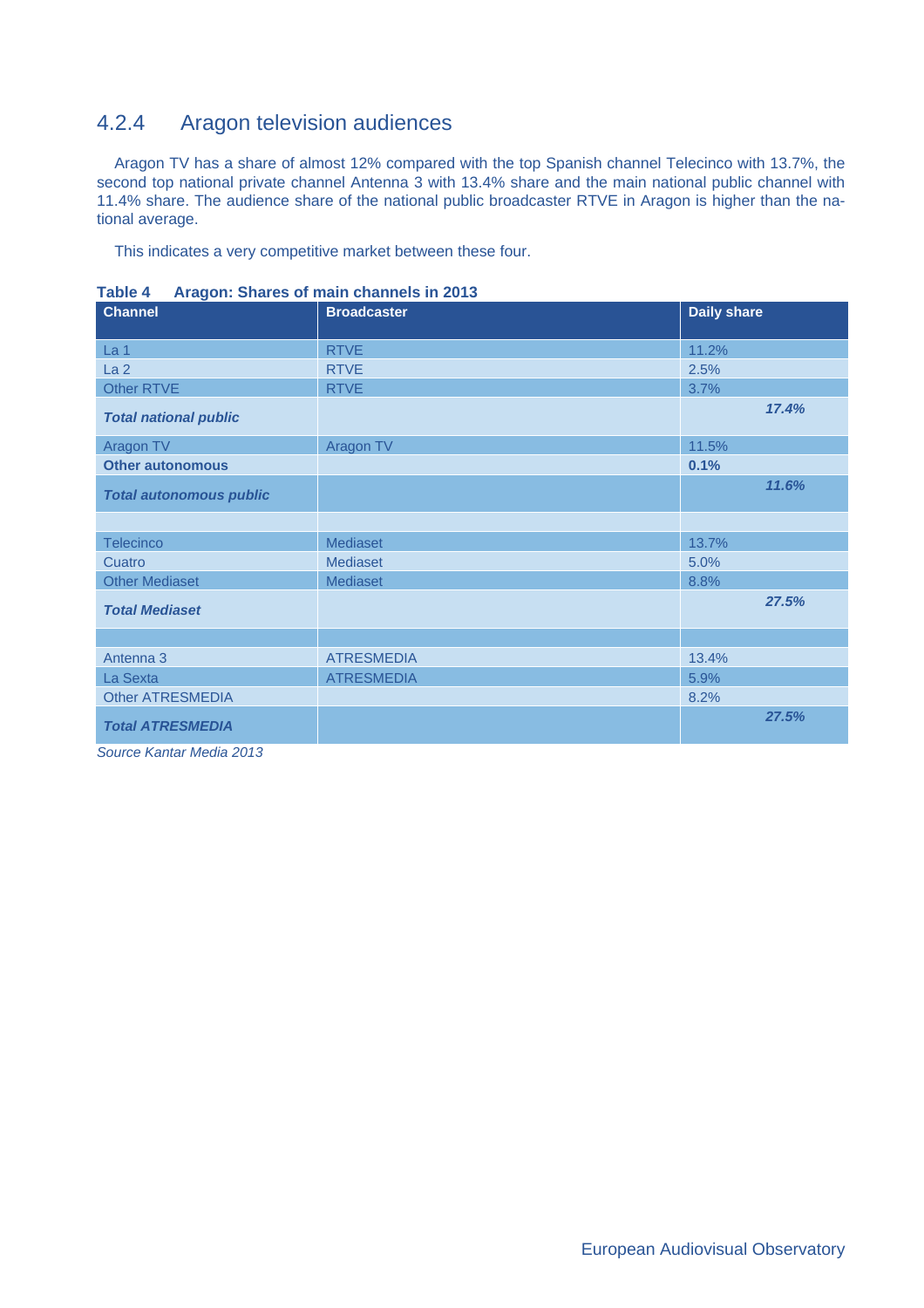# 4.2.5 Andalusia television audiences

The data below show that the regional autonomous channels have a share of 10%, while the public channels in total have 15%.

Canal Sur has a higher audience than the first national generalist channel La1. The audience share of the national public broadcaster RTVE in Andalusia is just below the national average.

Antenna 3 and Telecinco are just above the autonomous regional channels in terms of share.

| <b>Channel</b>                 | <b>Broadcaster</b>          | <b>Daily share</b> |
|--------------------------------|-----------------------------|--------------------|
| La <sub>1</sub>                | <b>RTVE</b>                 | 8.7%               |
| La <sub>2</sub>                | <b>RTVE</b>                 | 2.1%               |
| Other RTVE                     | <b>RTVE</b>                 | 4.2                |
| <b>Total national public</b>   |                             | 15%                |
|                                |                             |                    |
| <b>Canal Sur</b>               | <b>Television Andalusia</b> | 9.9%               |
| Other autonomous               | Television Andalusia        | 0.1%               |
| <b>Total autonomous public</b> |                             | 10%                |
|                                |                             |                    |
| <b>Telecinco</b>               | <b>Mediaset</b>             | 12.7%              |
| Cuatro                         | <b>Mediaset</b>             | 5.8%               |
| <b>Other Mediaset</b>          | Mediaset                    | 10.7%              |
| <b>Total Mediaset</b>          |                             | 29.2%              |
|                                |                             |                    |
| Antenna 3                      | <b>ATRESMEDIA</b>           | 13.8%              |
| La Sexta                       | <b>ATRESMEDIA</b>           | 5.1%               |
| <b>Other ATRESMEDIA</b>        |                             | 10.4%              |
| <b>Total ATRESMEDIA</b>        |                             | 29.3%              |

**Table 5 Andalusia: Shares of main channels in 2013**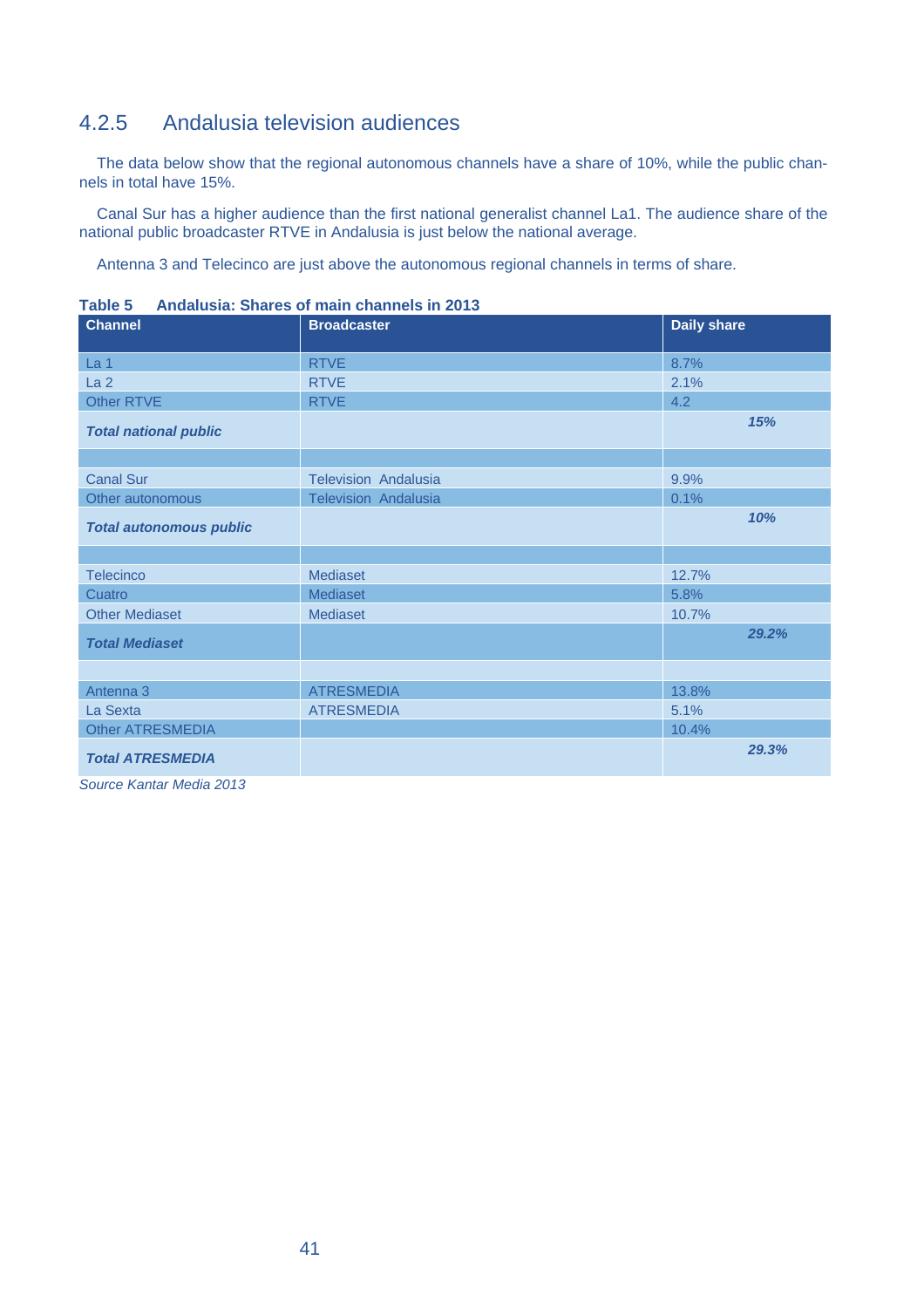# 4.2.6 Canarias television audiences

TVCanarias has more than 7.2% of the daily audience share on the Canary Islands, which is slightly higher than the Spanish national public channel. The audience share of the national public broadcaster RTVE in the Canaries, at 12.9% is far below the national average.

| <b>Channel</b>                 | <b>Broadcaster</b>                   | <b>Daily share</b> |
|--------------------------------|--------------------------------------|--------------------|
| La <sub>1</sub>                | <b>RTVE</b>                          | 6.6%               |
| La <sub>2</sub>                | <b>RTVE</b>                          | 1.8%               |
| Other RTVE                     | <b>RTVE</b>                          | 4.5%               |
| <b>Total national public</b>   |                                      | 12.9%              |
| <b>TVCANARIAS</b>              | Ente Público RadioTelevisión Canaria | 7.2%               |
|                                |                                      |                    |
| <b>Other autonomous</b>        |                                      | 0.1%               |
| <b>Total autonomous public</b> |                                      | 7.3%               |
|                                |                                      |                    |
| <b>Telecinco</b>               | Mediaset                             | 15.9%              |
| Cuatro                         | Mediaset                             | 6.7%               |
| <b>Other Mediaset</b>          | Mediaset                             | 11.3%              |
| <b>Total Mediaset</b>          |                                      | 33.9%              |
|                                |                                      |                    |
| Antenna 3                      | <b>ATRESMEDIA</b>                    | 11%                |
| La Sexta                       | <b>ATRESMEDIA</b>                    | 5.0%               |
| <b>Other ATRESMEDIA</b>        |                                      | 10.8%              |
| <b>Total ATRESMEDIA</b>        |                                      | 26.8%              |

**Table 6 Canarias: Shares of main channels in 2013**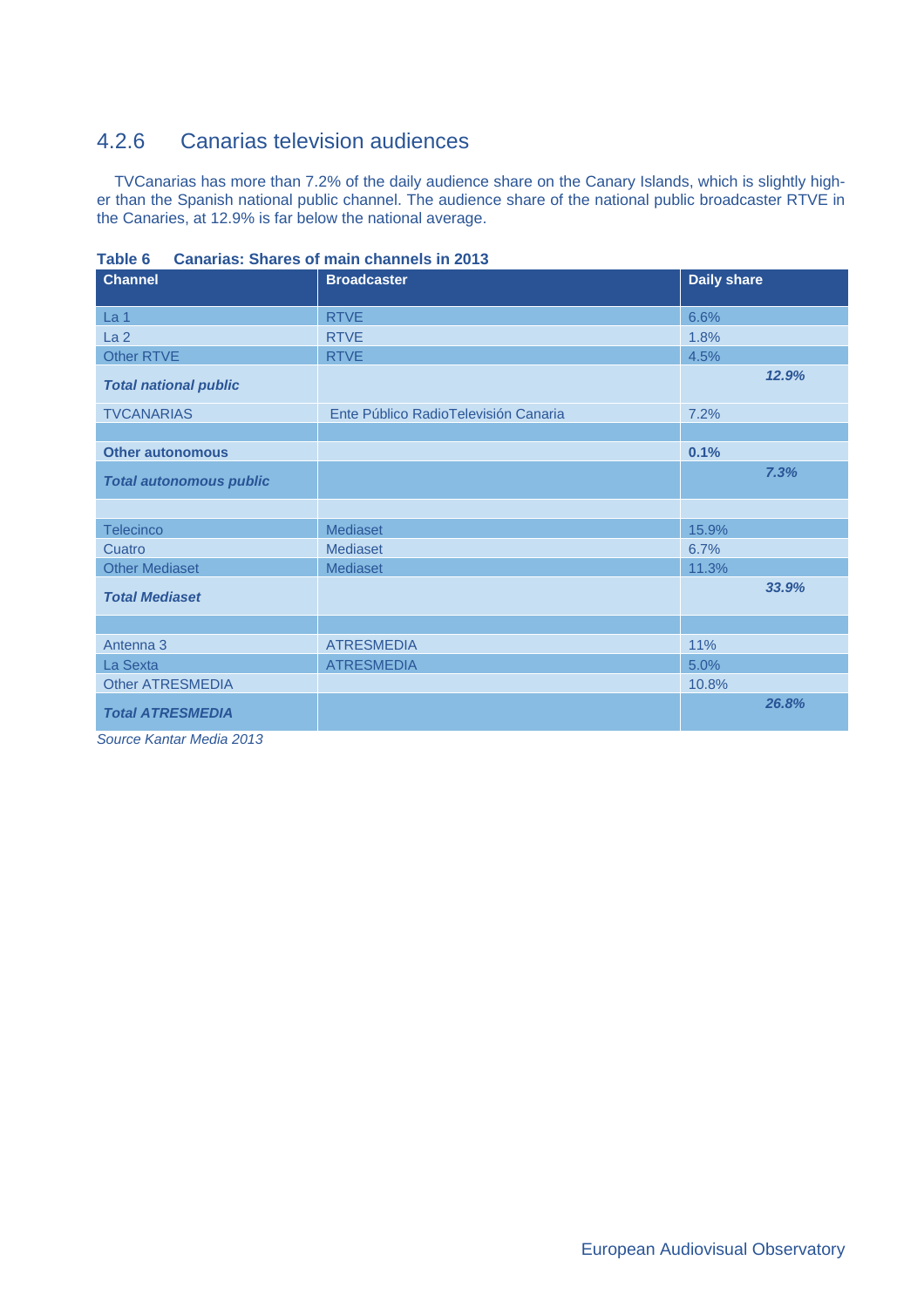# 4.2.7 Baleares television audiences

The autonomous channels have almost 7% of the daily audience share. The audience share of the national public broadcaster RTVE is just a couple of percentage points higher than the national average.

| <b>Channel</b>                 | <b>Broadcaster</b> | <b>Daily share</b> |
|--------------------------------|--------------------|--------------------|
| La 1                           | <b>RTVE</b>        | 10.9%              |
| La <sub>2</sub>                | <b>RTVE</b>        | 2.0%               |
| <b>Other RTVE</b>              | <b>RTVE</b>        | 4.0%               |
| <b>Total national public</b>   |                    | 16.9%              |
|                                |                    |                    |
| IB <sub>3</sub>                |                    | 5.9%               |
|                                |                    |                    |
| <b>Other autonomous</b>        |                    | 0.9%               |
| <b>Total autonomous public</b> |                    | 6.8%               |
|                                |                    |                    |
| Telecinco                      | Mediaset           | 13.2%              |
| Cuatro                         | Mediaset           | 5.5%               |
| <b>Other Mediaset</b>          | Mediaset           | 11.0%              |
| <b>Total Mediaset</b>          |                    | 29.7%              |
|                                |                    |                    |
| Antenna 3                      | <b>ATRESMEDIA</b>  | 11.9%              |
| La Sexta                       | <b>ATRESMEDIA</b>  | 5.5%               |
| <b>Other ATRESMEDIA</b>        |                    | 10.3%              |
| <b>Total ATRESMEDIA</b>        |                    | 27.7%              |

**Table 7 Baleares: Shares of main channels in 2013**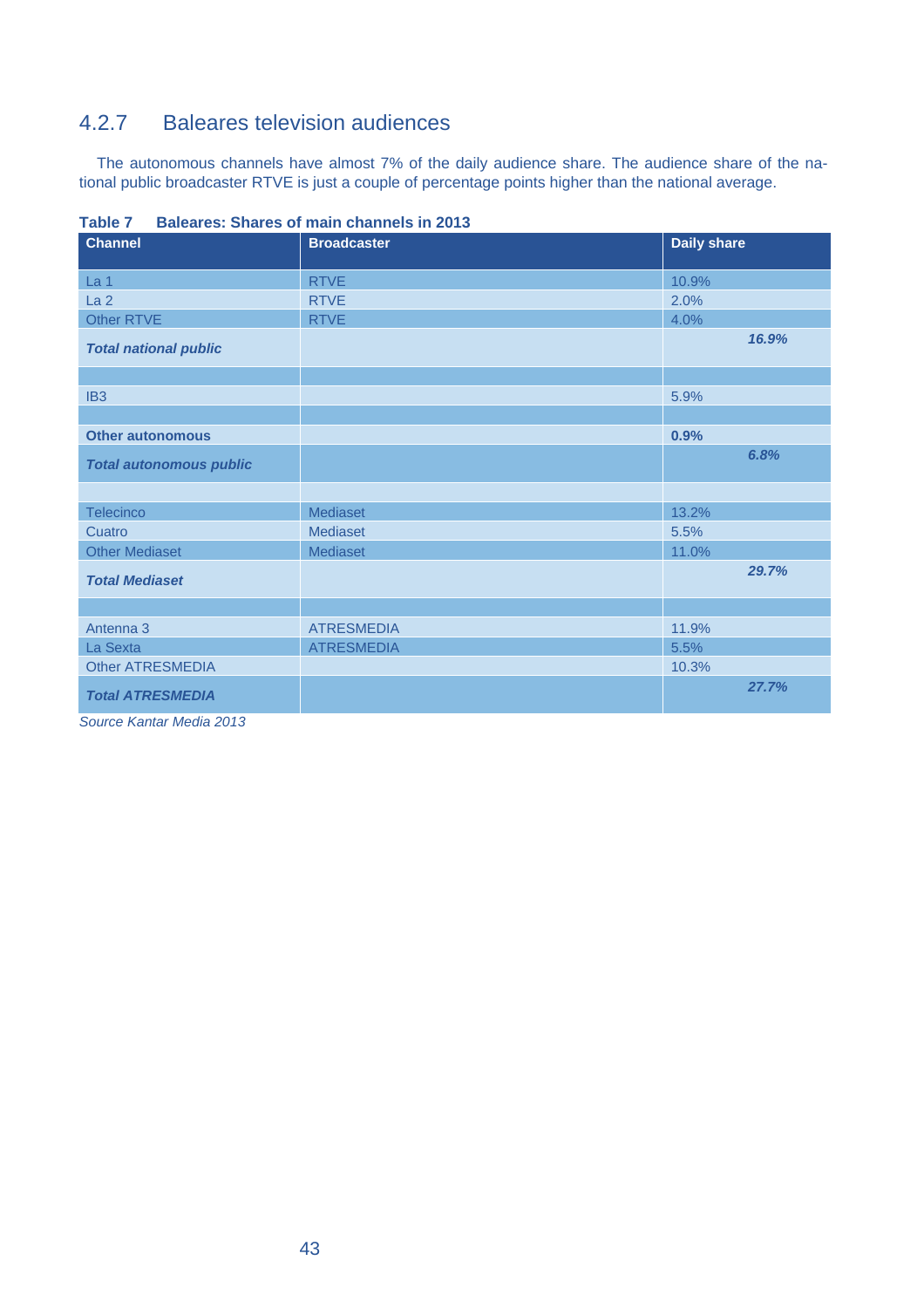# 4.2.8 Asturias television audiences

In Asturias, the TPA channels have more than 6% of the daily audience share. The audience share of the national public broadcaster RTVE is higher than the national average with a share of 18.5%.

The Mediaset channels have a share of more than 30% in Asturias.

| <b>Channel</b>                 | <b>Broadcaster</b> | <b>Daily share</b> |
|--------------------------------|--------------------|--------------------|
| La <sub>1</sub>                | <b>RTVE</b>        | 12.4%              |
| La <sub>2</sub>                | <b>RTVE</b>        | 2.6%               |
| <b>Other RTVE</b>              | <b>RTVE</b>        | 3.5%               |
| <b>Total national public</b>   |                    | 18.5%              |
| <b>TPA</b>                     |                    | 5.4%%              |
| TPA <sub>2</sub>               |                    | 0.7%               |
| <b>Other autonomous</b>        |                    | 0.7%               |
| <b>Total autonomous public</b> |                    | 6.5%               |
| Telecinco                      | <b>Mediaset</b>    | 17.5%              |
| Cuatro                         | Mediaset           | 5.7%               |
| <b>Other Mediaset</b>          | Mediaset           | 8.1%               |
| <b>Total Mediaset</b>          |                    | 31.3%              |
| Antenna 3                      | <b>ATRESMEDIA</b>  | 11.8%              |
| La Sexta                       | <b>ATRESMEDIA</b>  | 6.3%               |
| <b>Other ATRESMEDIA</b>        |                    | 7.3%               |
| <b>Total ATRESMEDIA</b>        |                    | 25.4%              |

**Table 8 Asturias: Shares of main channels in 2013**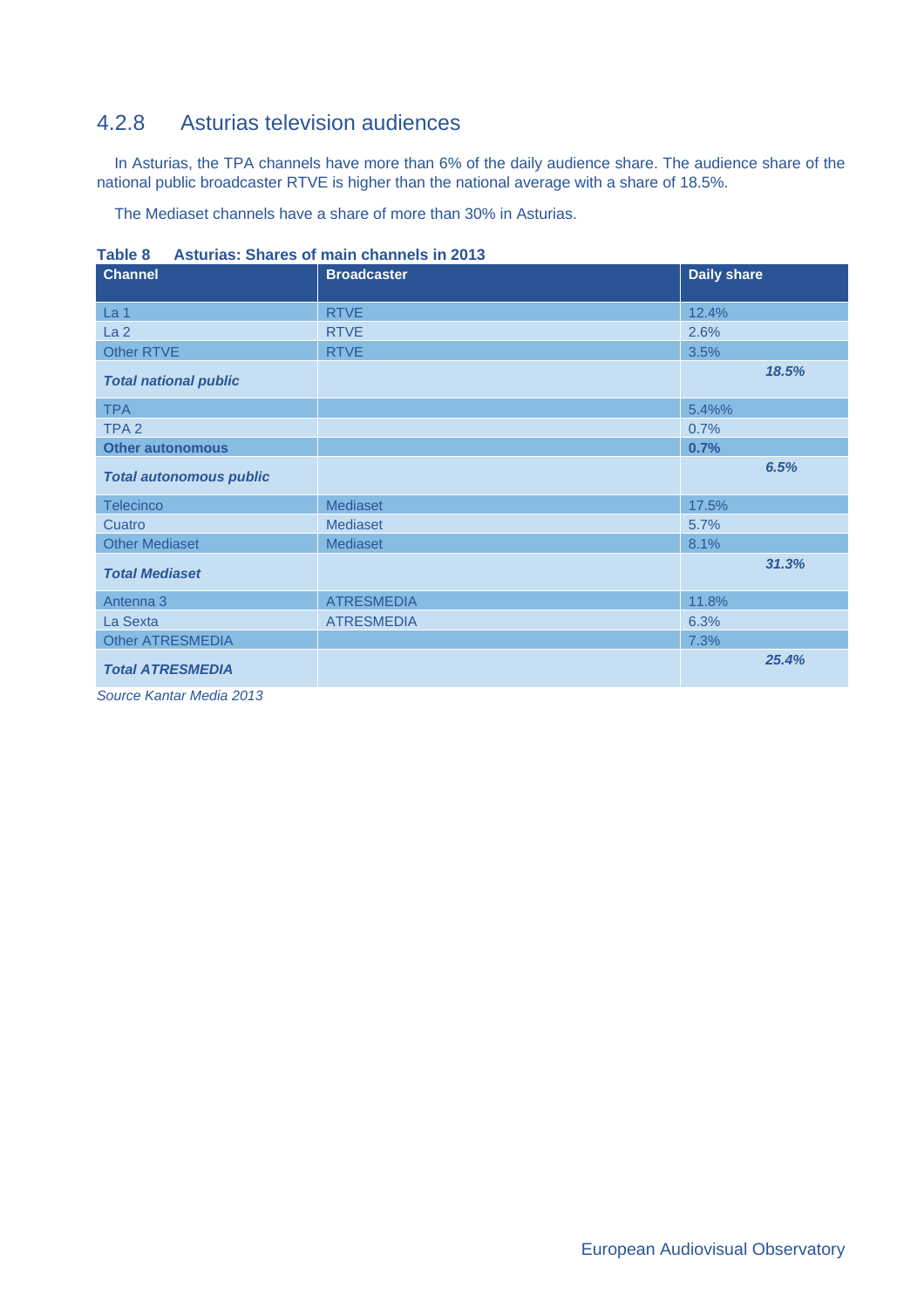# 4.2.9 Castilla la Mancha television audiences

The regional autonomous channel in Castilla La Mancha has a share of around 5%. The audience share of the national public broadcaster RTVE is higher than the national average with a share of 18.4%.

| <b>Channel</b>                 | <b>Broadcaster</b>            | <b>Daily share</b> |
|--------------------------------|-------------------------------|--------------------|
| La <sub>1</sub>                | <b>RTVE</b>                   | 11.8%              |
| La <sub>2</sub>                | <b>RTVE</b>                   | 2.4%               |
| <b>Other RTVE</b>              | <b>RTVE</b>                   | 4.2%               |
| <b>Total national public</b>   |                               | 18.4%              |
| <b>CMT</b>                     | Castilla la Mancha television | 4.4%               |
| <b>Other autonomous</b>        |                               | 0.7%               |
| <b>Total autonomous public</b> |                               | 5.1%               |
| <b>Telecinco</b>               | Mediaset                      | 15.4%              |
| Cuatro                         | <b>Mediaset</b>               | 6.2%               |
| <b>Other Mediaset</b>          | Mediaset                      | 9.5%               |
| <b>Total Mediaset</b>          |                               | 31.1%              |
| Antenna 3                      | <b>ATRESMEDIA</b>             | 16.5%              |
| La Sexta                       | <b>ATRESMEDIA</b>             | 5.9%               |
| <b>Other ATRESMEDIA</b>        |                               | 8.4%               |
| <b>Total ATRESMEDIA</b>        |                               | 30.8%              |
| Source Kantar Media 2013       |                               |                    |

**Table 9 Castilla la Mancha: Shares of main channels in 2013**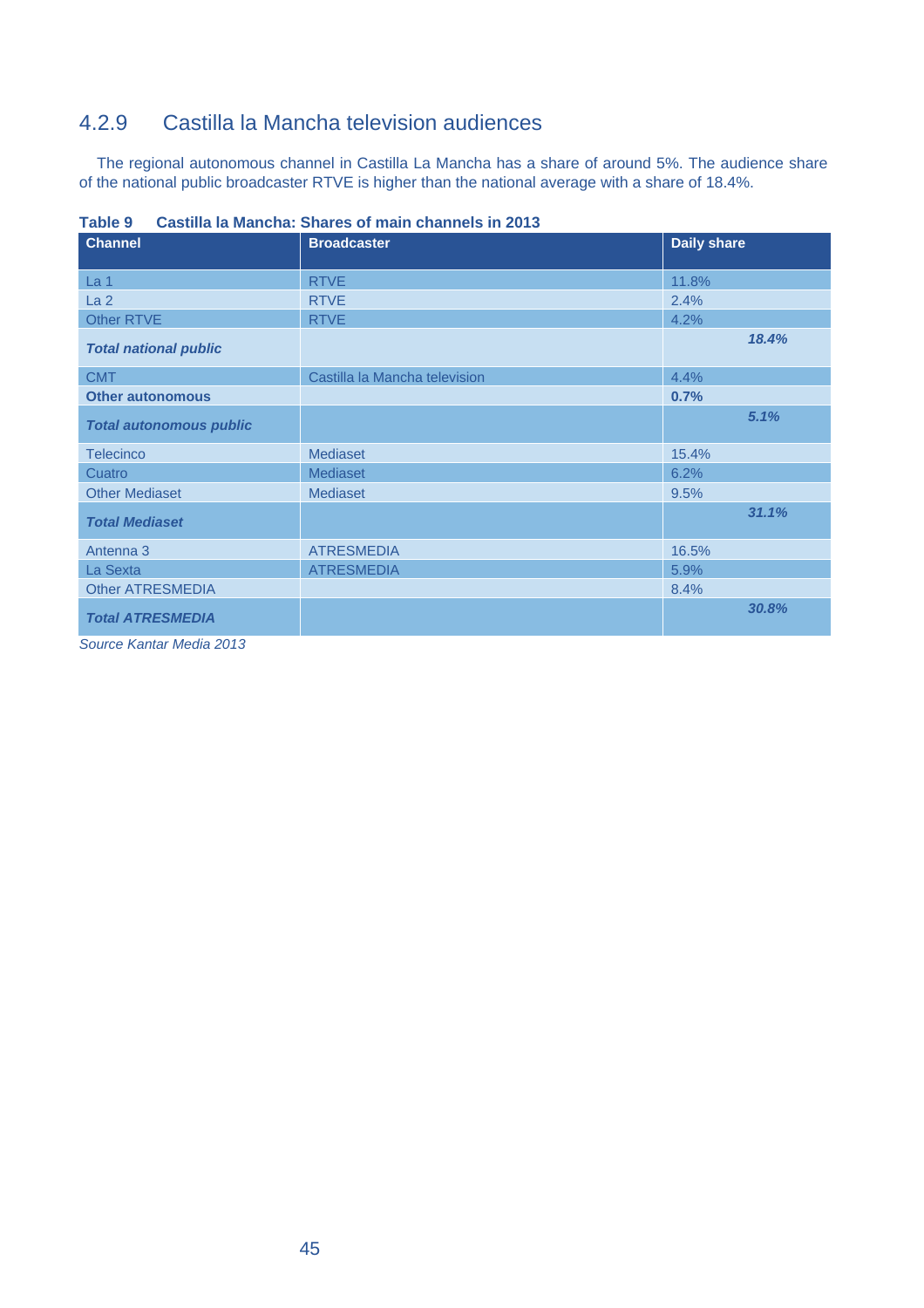# 4.2.10 Madrid television audiences

The regional autonomous channels in Madrid are not as well viewed as in the regions outlined above. It may be the case, that in a region containing a highly populated national capital city, regional channels are not as significant (this was also the case with audiences in London in the brief on UK regional TV).

The national public broadcaster with 18.5% for its channels has a higher share than in most of the regions above, while the regional autonomous reach almost 5% (just less than the channels Cuatro and La Sexta). The audience share of the national public broadcaster RTVE is also higher than the national average with a share of 18.5% (compared to 16.7% nationwide).

| <b>Channel</b>                 | <b>Broadcaster</b>       | <b>Daily share</b> |
|--------------------------------|--------------------------|--------------------|
| La 1                           | <b>RTVE</b>              | 11%                |
| La <sub>2</sub>                | <b>RTVE</b>              | 2.6%               |
| Other RTVE                     | <b>RTVE</b>              | 4.9%               |
| <b>Total national public</b>   |                          | 18.5%              |
|                                |                          |                    |
| <b>Tele Madrid</b>             | <b>Television Madrid</b> | 3.8%               |
| La Otra                        | <b>Television Madrid</b> | 0.7%               |
| <b>Other autonomous</b>        |                          | 0.2%               |
| <b>Total autonomous public</b> |                          | 4.7%               |
|                                |                          |                    |
| Telecinco                      | Mediaset                 | 13.6%              |
| Cuatro                         | <b>Mediaset</b>          | 6.7%               |
| <b>Other Mediaset</b>          | Mediaset                 | 9.1%               |
| <b>Total Mediaset</b>          |                          | 29.4%              |
|                                |                          |                    |
| Antenna 3                      | <b>ATRESMEDIA</b>        | 13.7%              |
| La Sexta                       | <b>ATRESMEDIA</b>        | 7.6%               |
| <b>Other ATRESMEDIA</b>        |                          | 8.6%               |
| <b>Total ATRESMEDIA</b>        |                          | 29.9%              |

**Table 10 Madrid: Shares of main channels in 2013**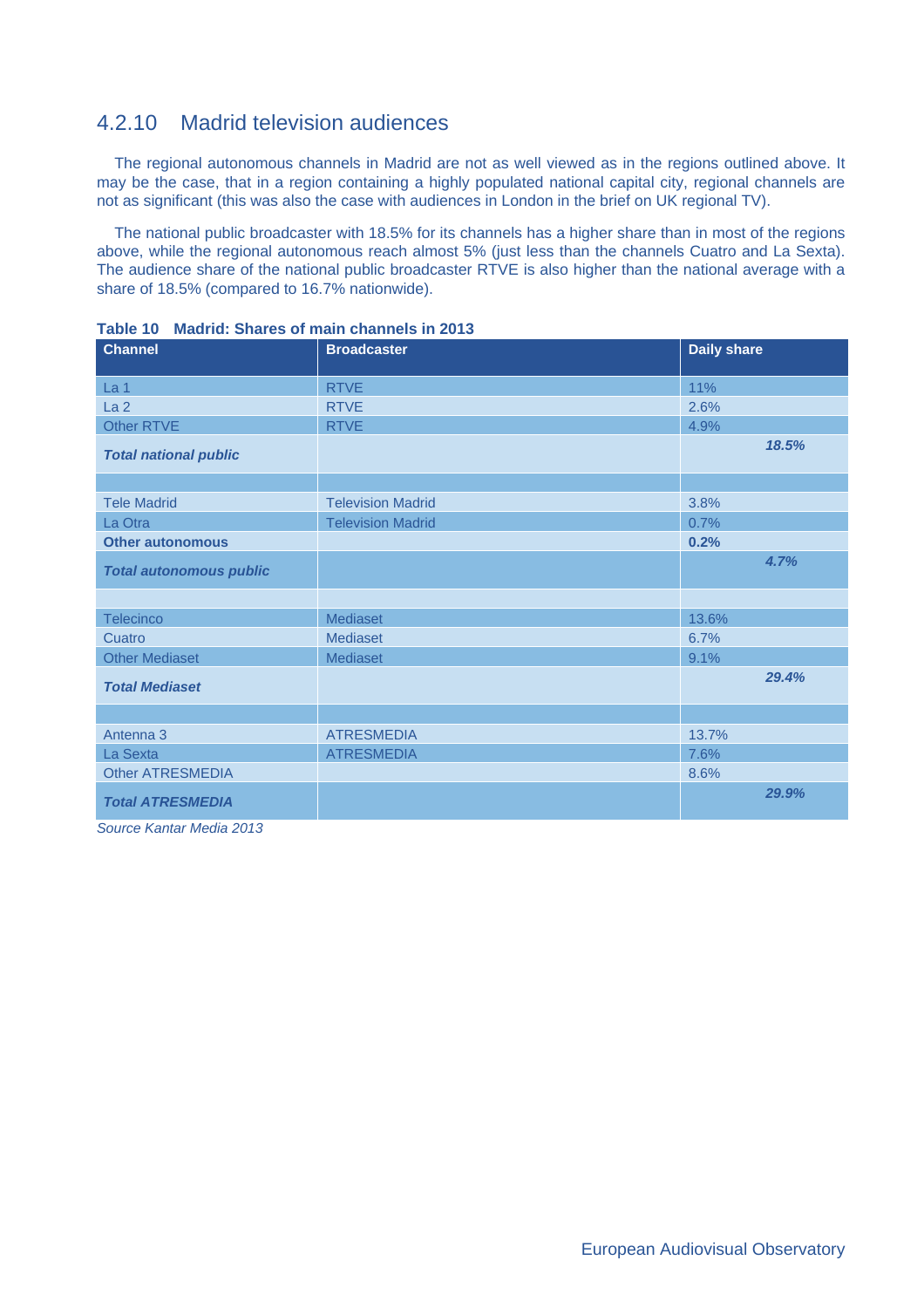# 4.2.11 Castilla y Leon television audiences

The data here include the audience share of the private regional channels in Castilla y Leon which have a very minor market share.

The audience share of the national public broadcaster RTVE is much higher than the national average with a share of 23% (compared to 16.7% nationwide).

| <b>Channel</b>                | <b>Broadcaster</b> | <b>Daily share</b> |
|-------------------------------|--------------------|--------------------|
| La <sub>1</sub>               | <b>RTVE</b>        | 15.9%              |
| La <sub>2</sub>               | <b>RTVE</b>        | 3.0%               |
| <b>Other RTVE</b>             | <b>RTVE</b>        | 4.0%               |
| <b>Total national public</b>  |                    | 23%                |
|                               |                    |                    |
| <b>CyLTV</b>                  |                    | 1.5%               |
| La8                           |                    | 0.6%               |
| <b>Other autonomous</b>       |                    | 0.0%               |
| <b>Total private regional</b> |                    | 2.1%               |
|                               |                    |                    |
| Telecinco                     | Mediaset           | 14.0%              |
| Cuatro                        | Mediaset           | 6.1%               |
| <b>Other Mediaset</b>         | Mediaset           | 8.7%               |
| <b>Total Mediaset</b>         |                    | 28.8%              |
|                               |                    |                    |
| Antenna 3                     | <b>ATRESMEDIA</b>  | 17.6%              |
| La Sexta                      | <b>ATRESMEDIA</b>  | 5.2%               |
| <b>Other ATRESMEDIA</b>       |                    | 8.2%               |
| <b>Total ATRESMEDIA</b>       |                    | 31%                |

**Table 11 Castilla y Leon: Shares of main channels in 2013**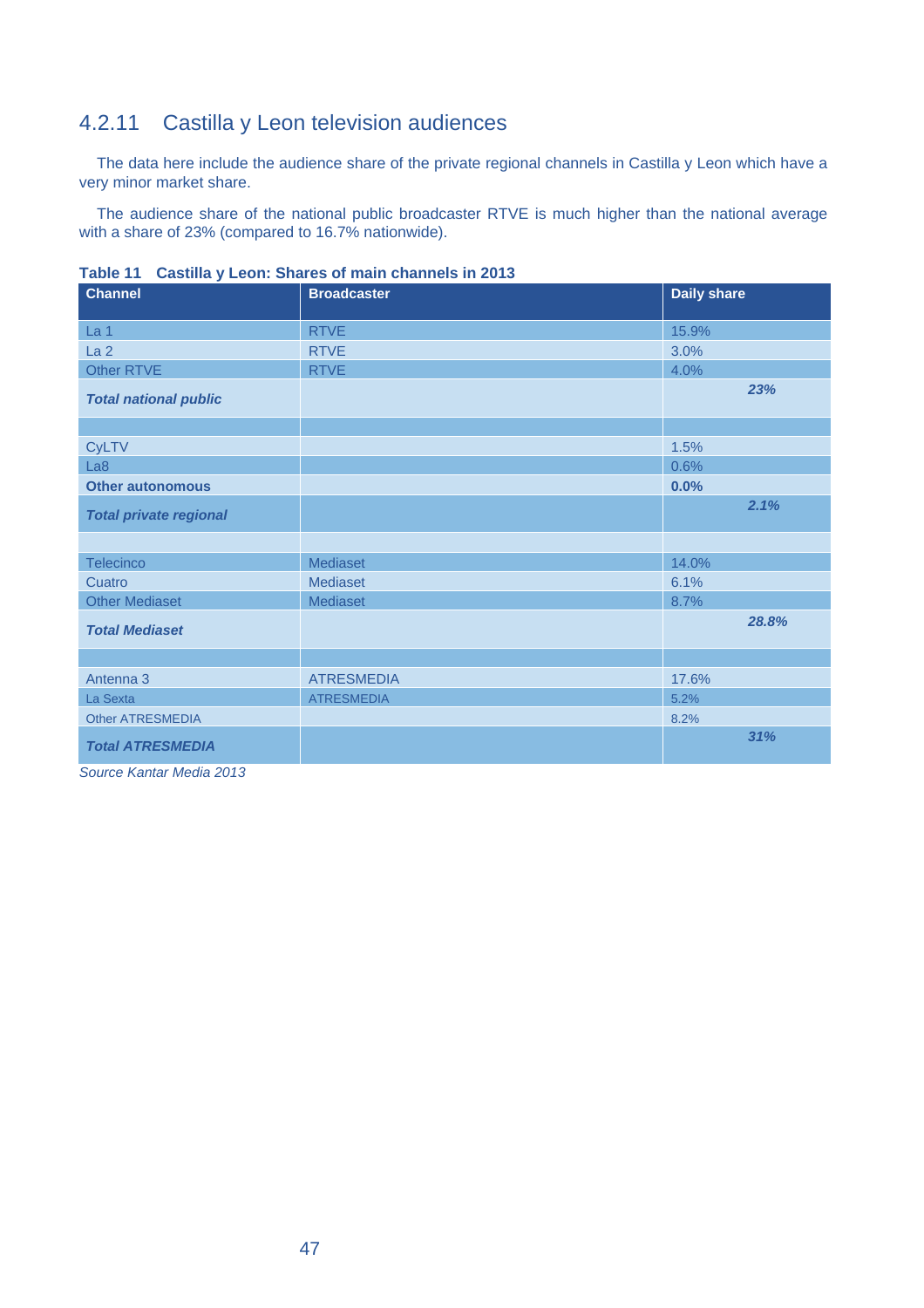# 4.2.12 Murcia television audiences

The autonomous channels have a very low share of daily audiences (just 1.7%).

The audience share of the national public broadcaster RTVE is much higher than the national average with a share of 20.2% (compared to 16.7% nationwide). At the same time, the shares of

| $I$ and $I$<br><b>Channel</b>  | <b>Murcia. Onares Or main channels in ZVTJ</b><br><b>Broadcaster</b> | <b>Daily share</b> |
|--------------------------------|----------------------------------------------------------------------|--------------------|
|                                |                                                                      |                    |
| La 1                           | <b>RTVE</b>                                                          | 13.0%              |
| La <sub>2</sub>                | <b>RTVE</b>                                                          | 2.5%               |
| Other RTVE                     | <b>RTVE</b>                                                          | 4.8%               |
| <b>Total national public</b>   |                                                                      | 20.2%              |
| 7RM                            |                                                                      | 0.5%               |
| <b>Other autonomous</b>        |                                                                      | 1.2%               |
| <b>Total autonomous public</b> |                                                                      | 1.7%               |
|                                |                                                                      |                    |
| <b>Telecinco</b>               | <b>Mediaset</b>                                                      | 14.0%              |
| Cuatro                         | Mediaset                                                             | 6.4%               |
| <b>Other Mediaset</b>          | Mediaset                                                             | 10.1%              |
| <b>Total Mediaset</b>          |                                                                      | 30.5%              |
|                                |                                                                      |                    |
| Antenna 3                      | <b>ATRESMEDIA</b>                                                    | 14.4%              |
| La Sexta                       | <b>ATRESMEDIA</b>                                                    | 6.0%               |
| <b>Other ATRESMEDIA</b>        |                                                                      | 10.1%              |
| <b>Total ATRESMEDIA</b>        |                                                                      | 30.5%              |

**Table 12 Murcia: Shares of main channels in 2013**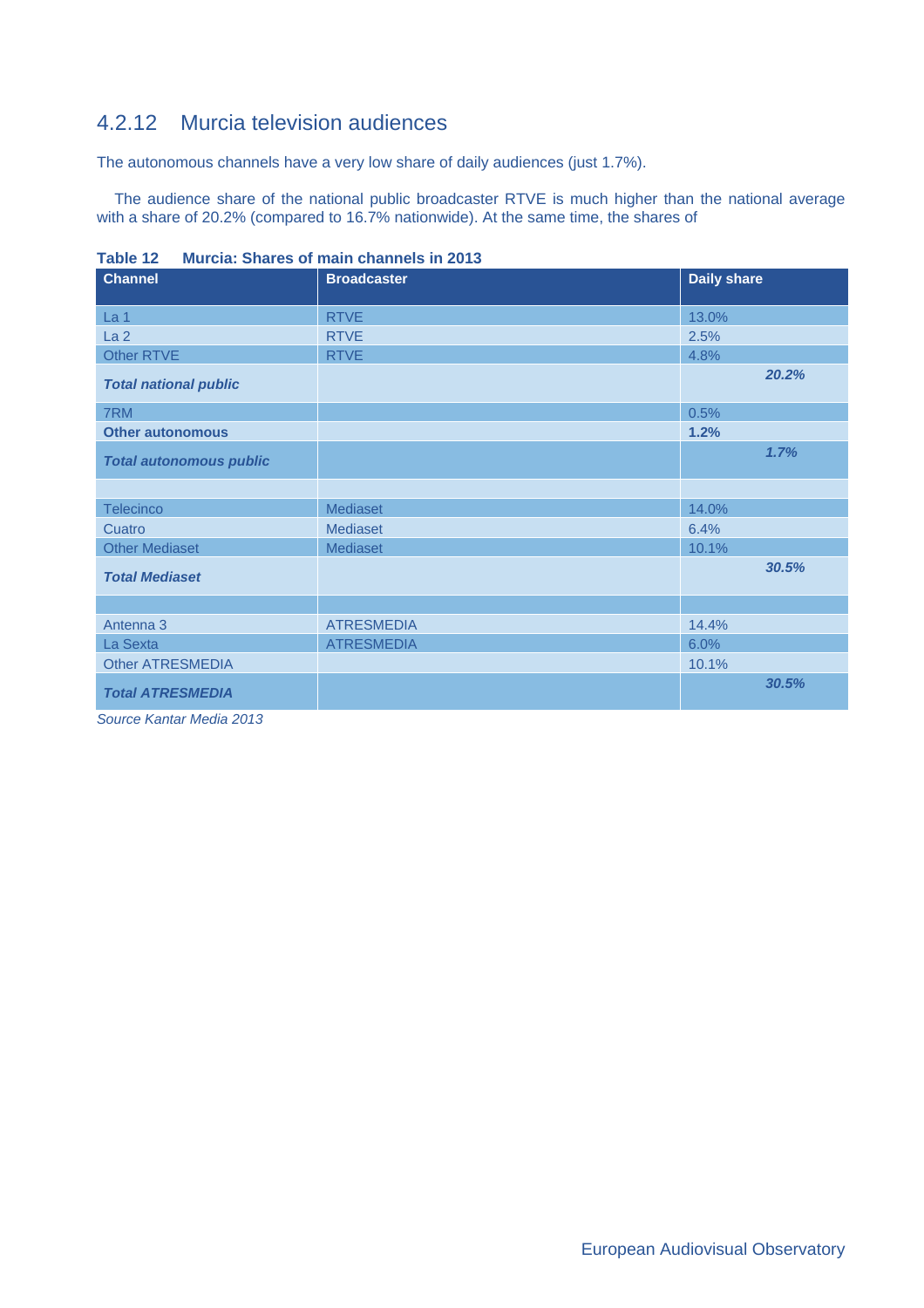# 4.3 News Audiences

*The following analysis was based on data purchased from EurodataTV worldwide. For copyright reasons, this data has been removed. Below is a very brief summary of the findings of the data.* 

#### 4.3.1 Lunch-time news

Audiences are not measured at the regional level in Cantabria, Extremadura, Rioja and Navarra.

In researching news programmes in the channels of the autonomous communities and on national TV, it is apparent that the afternoon/ mid-day/ lunchtime news is very significant. In most cases the news broadcasts that are available between 14:00 and 15:00 have higher audience percentage shares than evening news broadcasts that are available between 20:30 and 21:30. The absolute figures are higher also (i.e. the number of viewers watching news is also higher at lunchtime).

The data also showed the importance of lunchtime news in Aragon, Catalunya and Galicia where lunchtime news broadcasts of the autonomous channels had audience shares of close to 30%.

Those regions where the news broadcasts of the regional autonomous channels have the highest audience share (higher than national news broadcasts) are Aragon, Canarias, Catalunya, Galicia and the Pais Vasco. The news broadcasts with the lowest audiences are generally the territorial windows of the national public service broadcaster RTVE.

However the national news broadcast of the national public channel La1 has the highest audiences at lunchtime in Castilla y Leon, Castilla La Mancha, Illes Baleares and Murcia. Antena 3 news has the highest of the scores in Andalusia, Madrid and Valencia, while the news of Telecinco scores higher in Asturias. The popularity of news broadcasts from the autonomous channels is lowest in Madrid and Murcia.

#### 4.3.2 Evening news

Those regions where the broadcasts of the regional autonomous channels have the highest audience share (higher than national news broadcasts) are Aragon, Catalunya, Galicia and the Basque country.

There are no territorial news broadcasts of the regional studios of national public broadcaster RTVE in the evening.

The national news broadcast of the national public channel La1 has the highest audiences in the evening in Castilla y Leon and Murcia. Antena 3 news has the highest of the scores in Andalusia, and Valencia, while the news of Telecinco scores higher in Andalusia, Asturias, Canarias, Castilla La Mancha, Galicia, Illes Baleares, Madrid and Valencia. The popularity of news broadcasts from the autonomous channels is lowest in Madrid and Murcia.

# 4.4 Online data analysis

For the brief, the data provided by audience measurement or online audience measurement companies was examined. In this case the comScore analytics for TV and video viewing online in Spain were accessed.

In the top 40 video websites in Spain, the television channel websites that score highest in Spain for online video sites are Telecinco, followed by those of the public broadcaster RTVE, and also the Antenna 3 sites.

Regarding regional channels, Television de Catalunya appears in the top ten. The autonomous broadcasters of Galicia, Andalusia, Aragon, Madrid, the Basque country and Castilla la Mancha all appear in the top 40 video websites in Spain.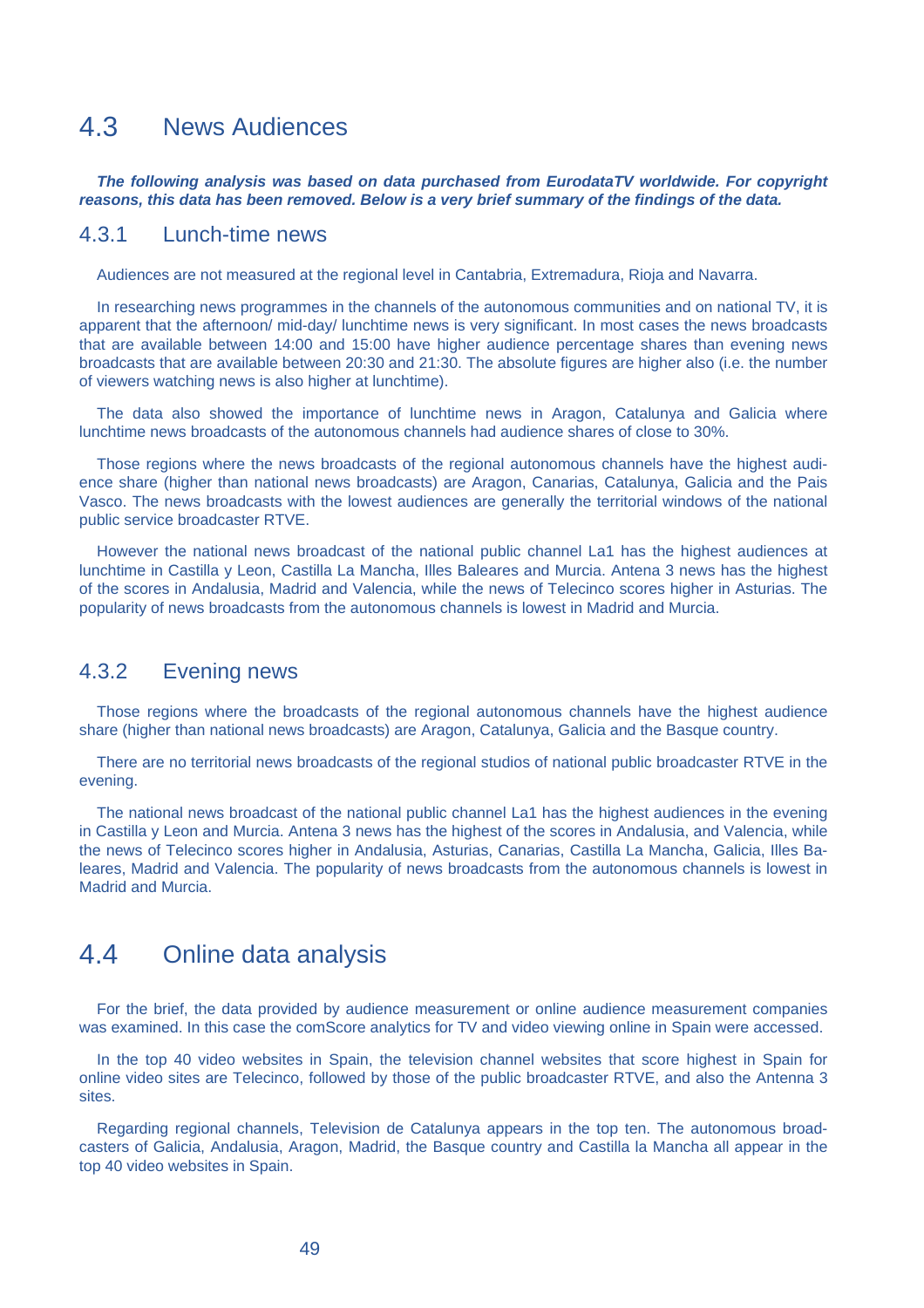# **Sources:**

- 7RM TV Murcia website: http://www.7rm.es/
- Aragon Television website: http://www.cartv.es
- Aragon Television programming: http://www.aragontelevision.es/index.php/mod.programas/mem.listado/relcategoria.292/v\_mod.programas /v\_mem.listado/chk.fd9aa39b19a42e84add6ce09764c1fd4.html

- Alonso, Isabel Fernández and Montse Bonet, Josep Àngel Guimerà, Mercè Díez, Federica Alborch (2010): *Spanish Public Broadcasting. Defining traits and future challenges following analogue television switch-off***.** Observatorio (OBS) Journal, vol.4 -nº3 (2010). Available online: http://www.portalcomunicacion.com/opc/download/obs\_pdf.pdf

- Badillo, Ángel (2010): *Competition, crisis, digitalisation and the reorganisation of local television in Spain.* Quaderns del CAC 35, vol. XIII (2) - December 2010. Available here: http://www.cac.cat/pfw\_files/cma/recerca/quaderns\_cac/Q35\_Badillo\_EN.pdf

- Broadband TV News (January 2015): *Andalucía TV ends satellite distribution*. Broadband TV News, January 2015. http://www.broadbandtvnews.com/2015/01/02/andalucia-tv-ends-satellite-distribution/

- CANAL SUR / RTVA website: http://www.canalsur.es/portada-2808.html
- CANAL SUR / RTVA Andalusia Law: http://www.juntadeandalucia.es/boja/2007/252/2
- CANAL SUR programming: http://www.canalsur.es/listado\_programas\_tv.html?seccion=544
- Canal Extremadura website: http://www.canalextremadura.es/tv

- CCMA Catalunya - Law on the Catalan CCMA: http://www.ccma.cat/regulacio/LleiCCMA\_cat.pdf and the Programme Contract: http://www.ccma.cat/regulacio/Contracte\_Programa.pdf

- CCMA TV3 Catalunya website: http://www.tv3.cat/

- CIRCOM (November, 2014): *The importance of regional public service media: A strategic vew of the role of regional public media in Europe*. Available online: http://www.circom-regional.eu/doc-download/crdocs/1406-circom-regional-position-paper/file

- CIRCOM website: http://www.circom-regional.eu/european-board/51-member-stations-spain

- COPE Website: http://www.cope.es/
- Corporació Catalana de Mitjans Audiovisuals television website: www.ccma.cat
- CyLTV TV Castilla y Leon website: www.rtvcyl.es/

- DigitalTV Europe, (September 2014): *Spain approves DTT reorganisation to make way for LTE*. http://www.digitaltveurope.net/245412/spain-approves-dtt-reorganisation-to-make-way-for-lte/

- Encarnación, Omar G. (2008): *Spanish Politics: Democracy after Dictatorship*. Polity Press.

- ETB TV Basque Country website: http://www.eitb.com/

- EITB (2013): *EITB replaces satellite broadcasting in Europe for Internet and cable* http://www.eitb.eus/en/media-group-eitb/detail/1335828/etb-sat-europe-broadcasting--eitb-replaces-satelliteinternet/

- European Audiovisual Observatory. (2014): *Public Service Broadcasters – Remits and coverage of Europe*, September 2014.

- European Audiovisual Observatory: MAVISE database: http://mavise.obs.coe.int/